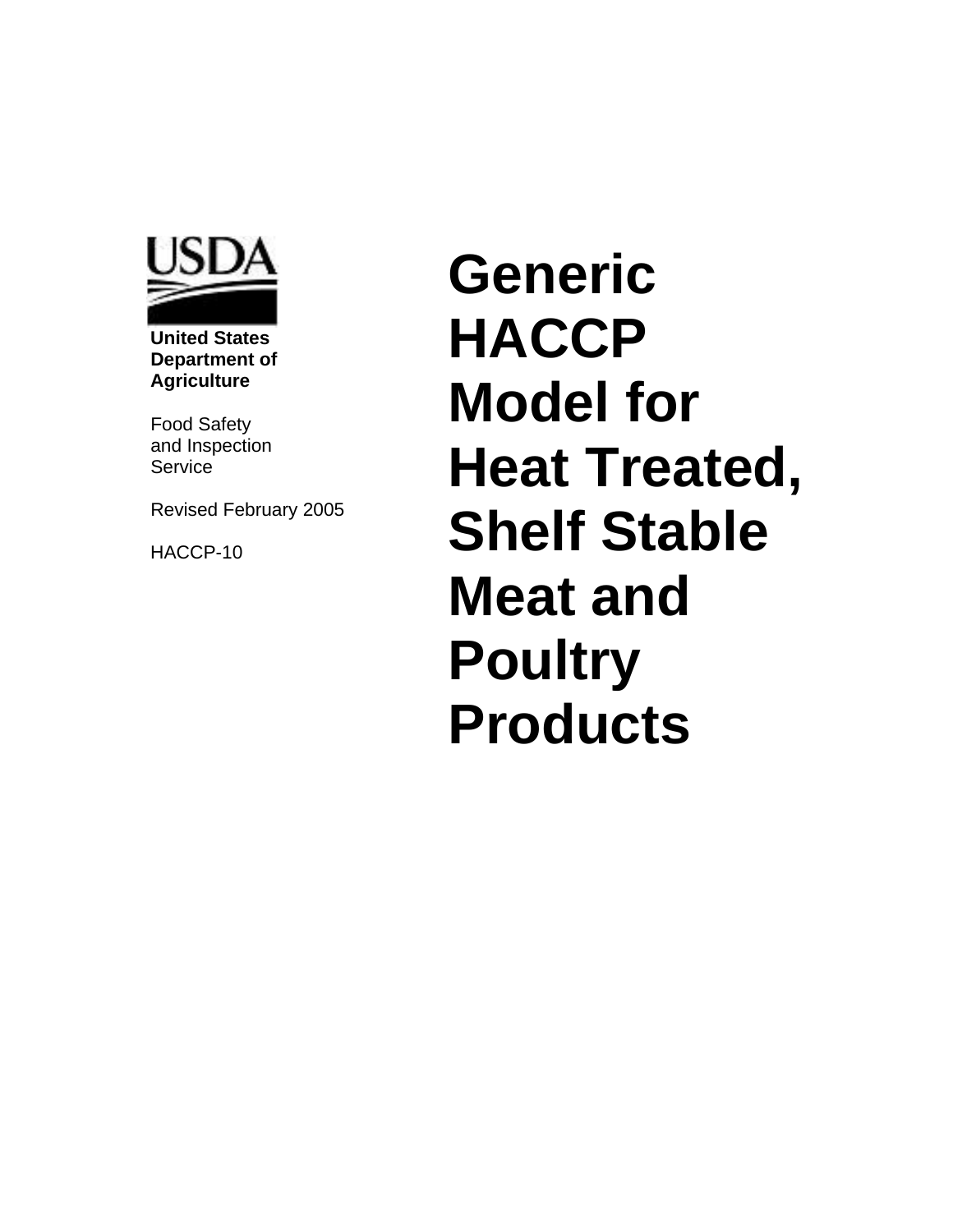Additional copies of the Guidebook for the Preparation of HACCP Plans and the Generic HACCP Models are available from:

U.S. Department of Agriculture Food Safety and Inspection Service (FSIS) Office of Public Affairs Education and Outreach Strategic Initiatives Partnerships and Outreach Staff Aerospace Building 3rd Floor Room 405 901 D Street SW Washington, D.C. 20250-3700 Phone: (202) 690-6520 Fax: (202) 690-6519

This material is also available on the FSIS Homepage: [http://www.fsis.usda.gov](http://www.fsis.usda.gov/)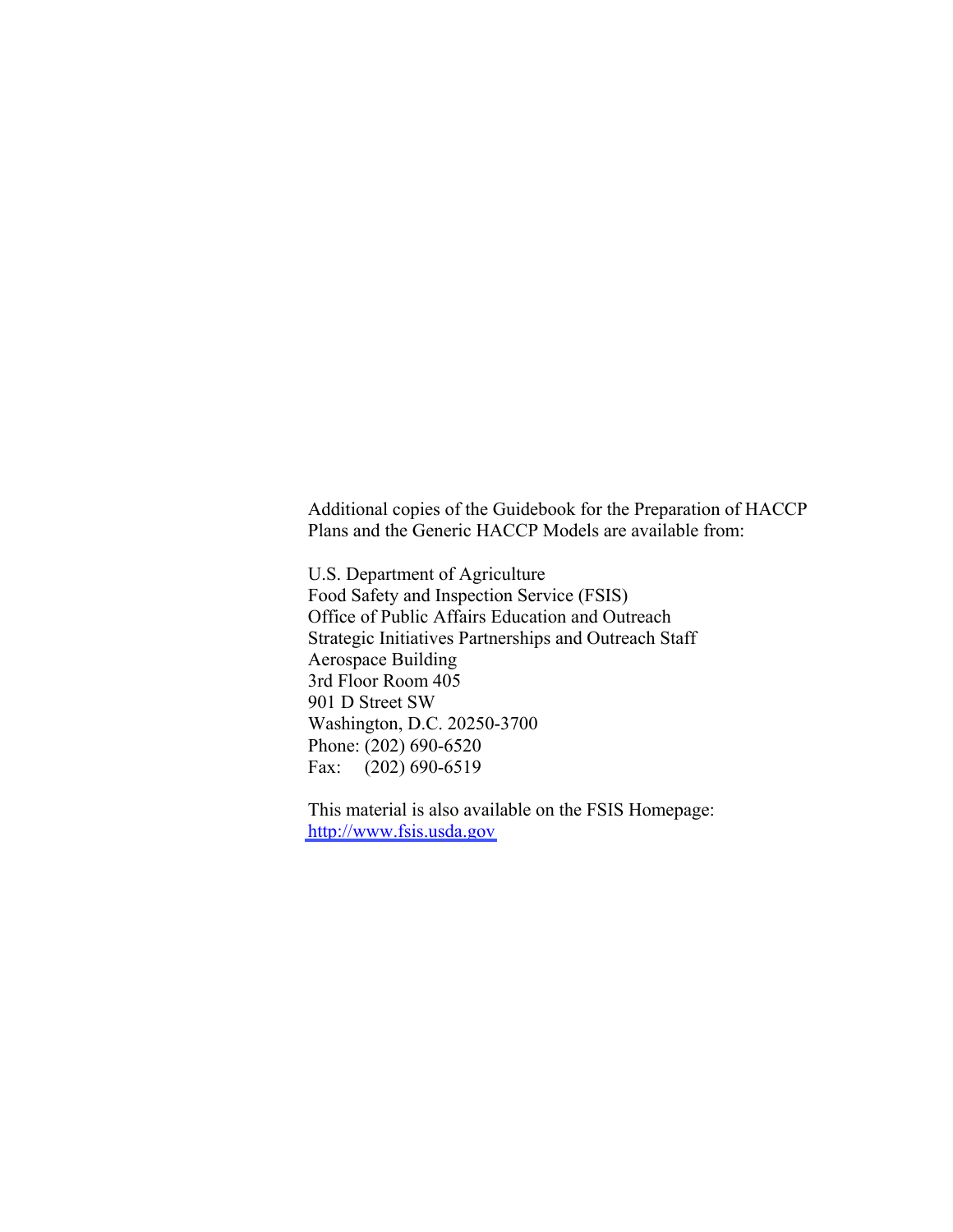

Department of and Inspection 20250 Agriculture Service

United States Food Safety Washington, D.C.

### **TO THE USERS OF THESE VOLUMES**

When the Pathogen Reduction; Hazard Analysis and Critical Control Point Systems (PR/HACCP); Final Rule was published on July 25, 1996, the Guidebook for the Preparation of HACCP Plans was included as an appendix. The Generic Models for different meat and poultry processes, developed for FSIS under contract, were available shortly thereafter in April 1997. There were significant differences between the final regulatory language of Title 9 Code of Federal Regulations (9 CFR) Part 417 and the DRAFT Generic Models because they were developed independently. FSIS developed the final regulatory language of 9 CFR 417. The contractor based the Generic Models on HACCP documents from the National Advisory Committee on Microbiological Criteria for Foods (NACMCF). FSIS accepted the Generic Models with full knowledge that significant revisions would be necessary.

The Generic HACCP Models are the Agency's major technical assistance documents on developing HACCP plans, but they did not clearly inform the regulated industry of Agency expectations regarding regulatory compliance. Because the intended audience for these technical assistance materials was primarily the small and very small establishments that have the least HACCP-experience, the Agency began the systematic revision of the documents.

The Generic Models contain a description of the steps in preparing a HACCP plan and the thinking process used by a HACCP team in developing their plan. Two appendices are included. Appendix A contains one reference list on HACCP systems and regulatory requirements and a second reference list on microbiological principles and processing procedures for specific meat and poultry product(s) described in the generic model. Appendix B contains the process flow diagram, product description, hazard analysis, HACCP plan, and monitoring logs of the model.

The generic models are designed to provide establishments with guidance in meeting the regulatory requirements in 9 CFR 417. The generic models are not intended to be used "as is." Because HACCP plans are specific to an individual establishment's processing procedures and products, each establishment must determine their own critical control points (CCPs) and critical limits based on their hazard analysis of their processing procedures. The Generic Models provide the basics; they are not designed to be the ultimate teaching and training materials. The Generic Models do not interpret existing regulations; rather, they are designed to send the user back to the regulations so he/she can become familiar with the requirements as well as the flexibility they permit. The generic models are not intended to present new or alternative methods of producing and processing meat and poultry products.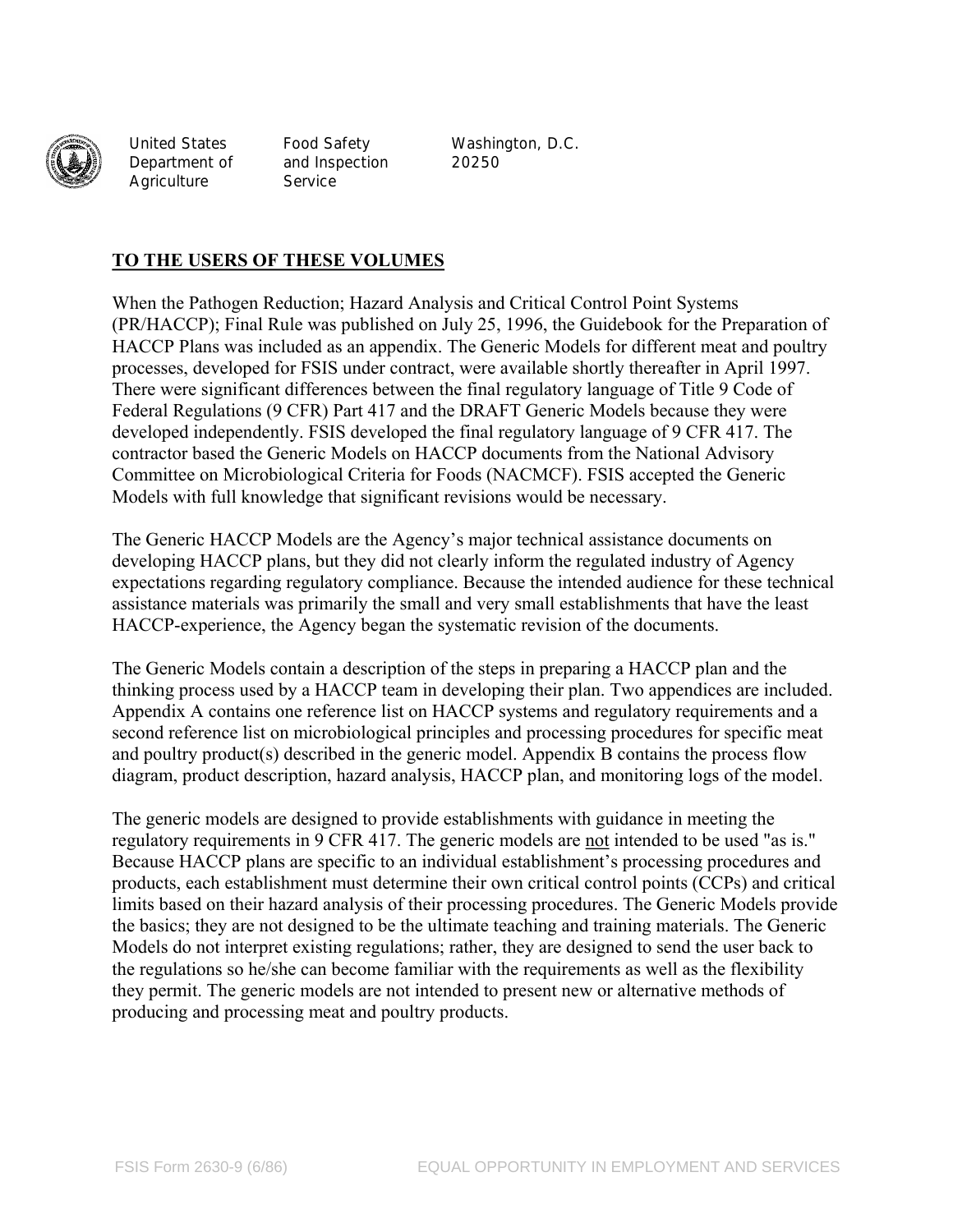As an establishment's team members begin their work, and as they proceed, some questions arise as to whether what they have developed is appropriate. This is the point when FSIS expects the team to pick up the appropriate generic model and get a sense of whether they are on the right track. They should be able to determine whether the forms that they have developed, while different from the various ones in the generic models and not the same as what other companies use, are acceptable because they include the required information. They will also be able to identify the food safety hazards that are reasonably likely to occur in their establishment, as explicitly in 9 CFR 417.2, and how to think through the problems that these hazards represent for their own products. They can see how critical limits might arise from existing regulatory requirements, such as the ones for rapid chilling of poultry products. Resources are identified for sources of scientific expertise. The HACCP team can choose to make a conservative decision to provide a good margin of safety. They can find out the essential differences between monitoring and verification and have a basis for making their choices about verification activities and their frequencies. FSIS believes that these are useful, beneficial and worthwhile functions for which its generic models can be used.

FSIS is updating the generic models to include new technical information and to revise those parts that are out of date. Although water activity replaces moisture protein ratio (MPR) as a measure of dryness for food safety assurance in this model, an MPR of 0.75:1 or less remains part of the standard of identity for jerky. As noted above, this model, and the other FSIS generic HACCP models, is intended as guidance material to which industry can refer.

We hope that these documents are helpful.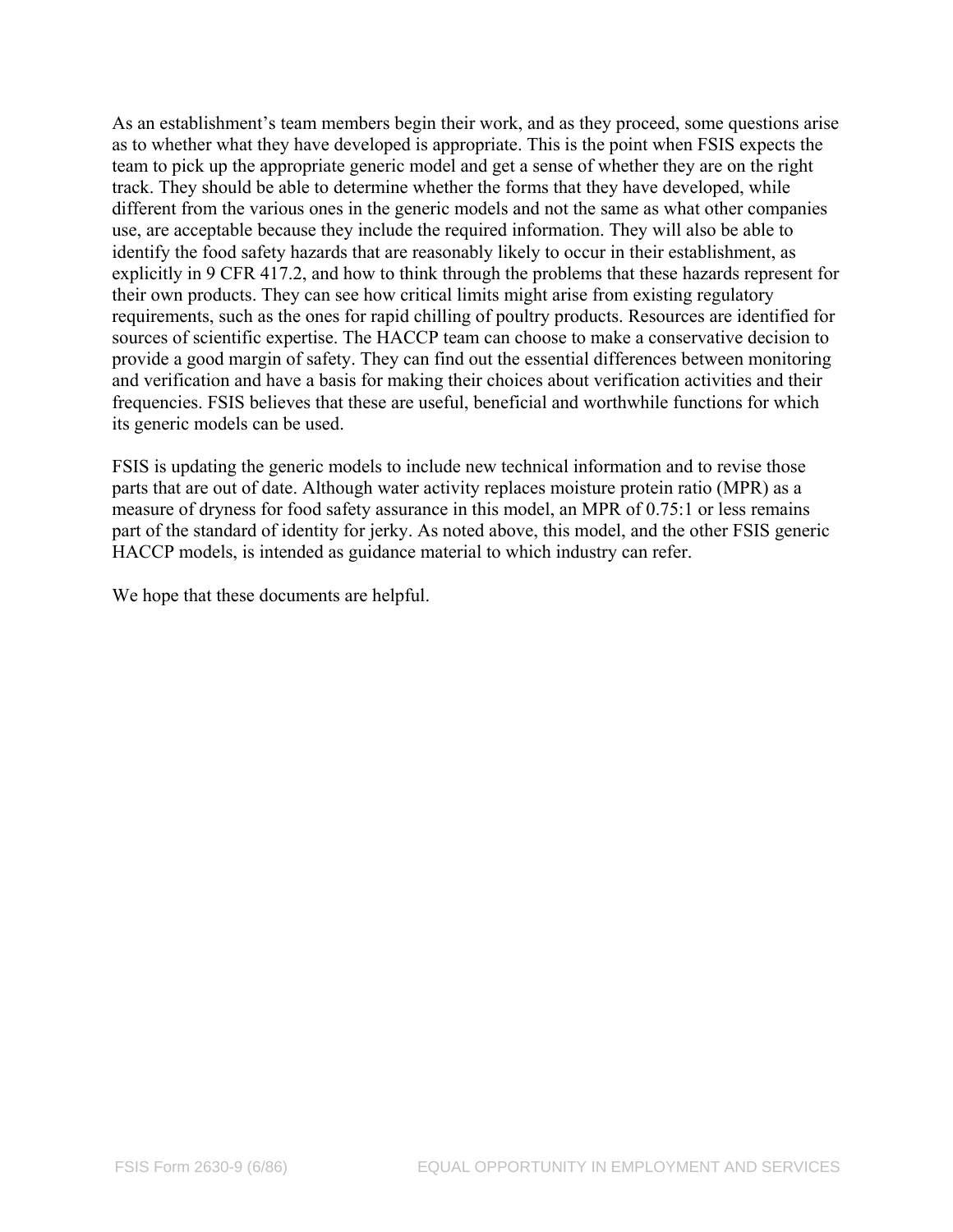## **Table of Contents**

| Appendix A                                                            |  |
|-----------------------------------------------------------------------|--|
|                                                                       |  |
| References for Heat Treated, Shelf Stable Meat and Poultry Products19 |  |
| Appendix B                                                            |  |
|                                                                       |  |
|                                                                       |  |
|                                                                       |  |
|                                                                       |  |
|                                                                       |  |
|                                                                       |  |
|                                                                       |  |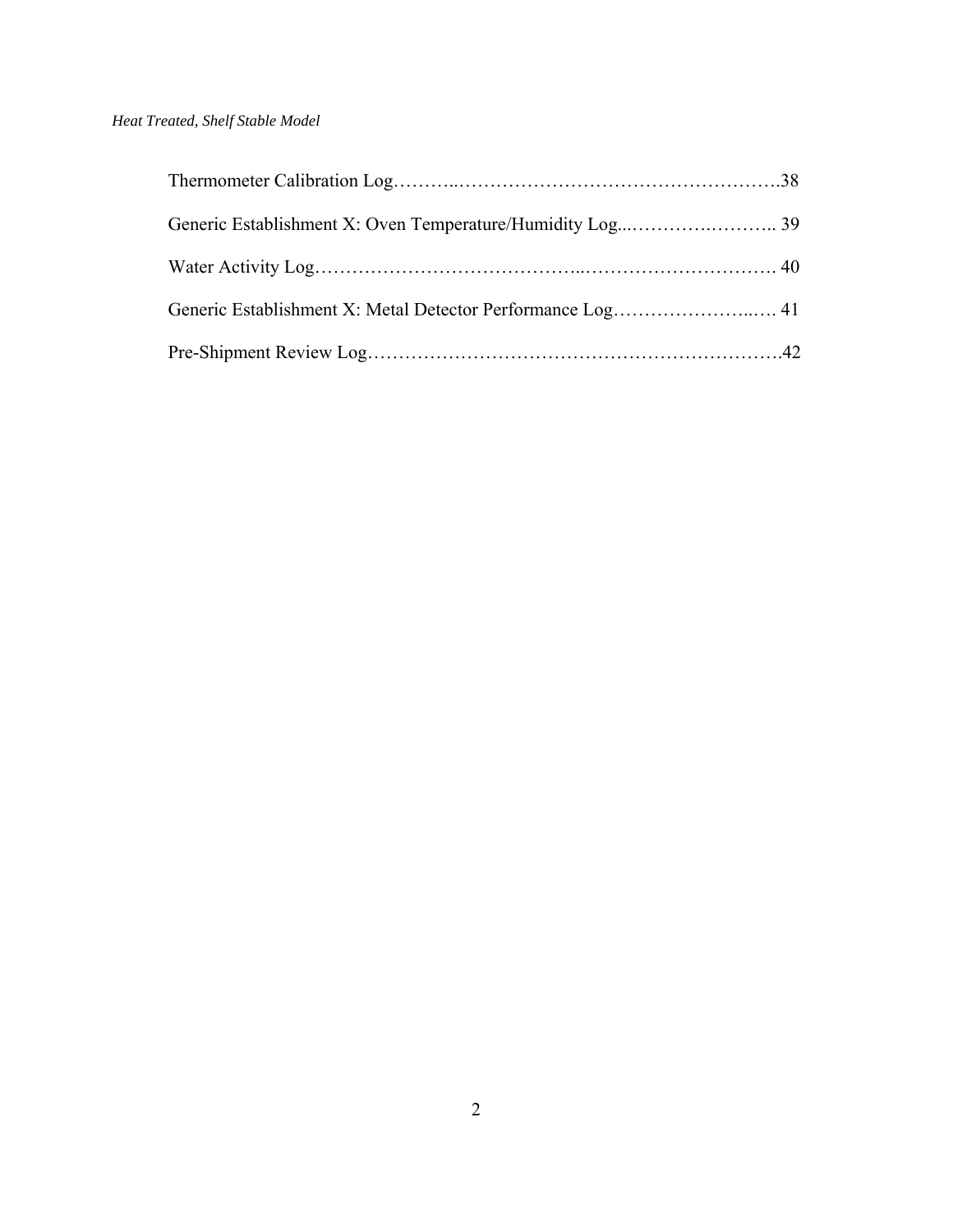### **GENERIC HACCP MODEL**

### **FOR**

### **HEAT TREATED, SHELF STABLE MEAT AND POULTRY PRODUCTS**

### **Introduction**

The Hazard Analysis Critical Control Point (HACCP) system is a scientific approach to process control. It is designed to prevent the occurrence of problems by assuring that controls are applied at any point in a food production system where hazardous or critical situations could occur. Hazards include biological, chemical, or physical contamination of food products. There are two basic kinds of bacteriological hazards: (1) infectious bacteria (e.g. *Escherichia coli*  O157:H7, *Listeria monocytogenes*, *Salmonella*, and *Clostridium perfringens*) that must be inactivated by an effective lethal treatment and prevented from contaminating the treated product, and (2) toxigenic bacteria (e.g. *Clostridium botulinum* and enterotoxigenic staphylococci) that must be inhibited from growing and producing their toxin during processing and in the finished product. For heat treated, shelf stable products, the control of infectious bacteria is ordinarily a validated heat treatment but in some cases a combination of curing, heat, and drying has been validated. The toxigenic bacteria and mold can pose a hazard if the drying process is too slow or insufficient. The hazard from these microorganisms is controlled by controlling the time and temperature of drying or curing, water activity, and packaging of the final product.

The Food Safety and Inspection Service (FSIS) published a final rule in July 1996 mandating that HACCP be implemented as the system of process control in all inspected meat and poultry plants. As part of its efforts to assist establishments in the preparation of plant-specific HACCP plans, FSIS determined that a generic model for each process defined in the regulation would be made available for use on a voluntary basis by inspected establishments.

The generic models have been revised since their initial publication and distribution as DRAFTS. The most important change in the revised versions is to make certain that these models are fully consistent with the features of the final regulation. Also, other technical and editorial improvements have been made.

Throughout this generic model, FSIS discusses a HACCP team with members from different departments. In many very small establishments, there will not be separate departments with different employees. But, there will be employees who perform these different functions  $-$  often several of them. For purposes of explaining concepts, it is easier to speak as if these were different people, even though in many cases, they may be the same person carrying out more than one responsibility.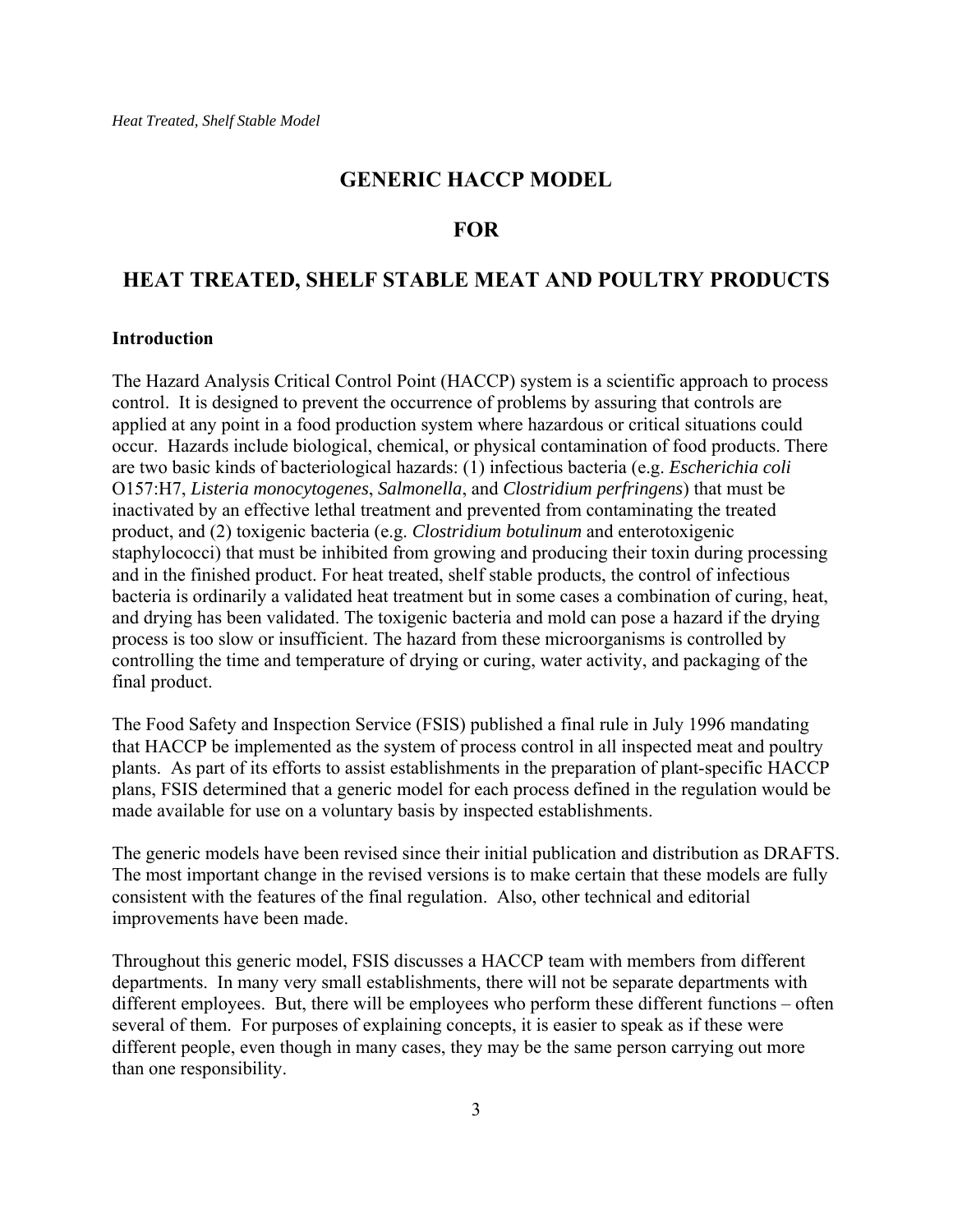Each generic model can be used as a starting point for the development of plant-specific plan(s) reflecting actual plant environments and the processes conducted. The generic model is not intended to be used "as is" for plant specific HACCP plans.

The generic models are designed for use in conjunction with the list of process categories found in the HACCP regulations in section 417.2(b)(1).

*(b) The HACCP plan. (1) Every establishment shall develop and implement a written HACCP plan covering each product produced by that establishment whenever a hazard analysis reveals one or more food safety hazards that are reasonably likely to occur, based on the hazard analysis conducted in accordance with paragraph (a) of this section, including products in the following processing categories:* 

- *(i) Slaughter--all species.*
- *(ii) Raw product--ground.*
- *(iii) Raw product--not ground.*
- *(iv) Thermally processed--commercially sterile.*
- *(v) Not heat treated--shelf stable.*
- *(vi) Heat treated--shelf stable.*
- *(vii) Fully cooked--not shelf stable.*
- *(viii) Heat treated but not fully cooked--not shelf stable.*
- *(ix) Product with secondary inhibitors--not shelf stable.*

This generic model is designed for use with the process category: Heat treated--shelf stable.

The purpose of the process category listing in 417.2 is to set out the circumstances under which a HACCP team may develop a single HACCP plan for multiple products. This may be done when products are in the same process category, and food safety hazards, critical control points, and other features are essentially the same. There is a generic model for each process category, plus two for subcategories which present special issues: irradiated products and mechanically separated products.

In order to select the model or models that will be most useful for the activities performed in any specific plant, the following steps should be taken: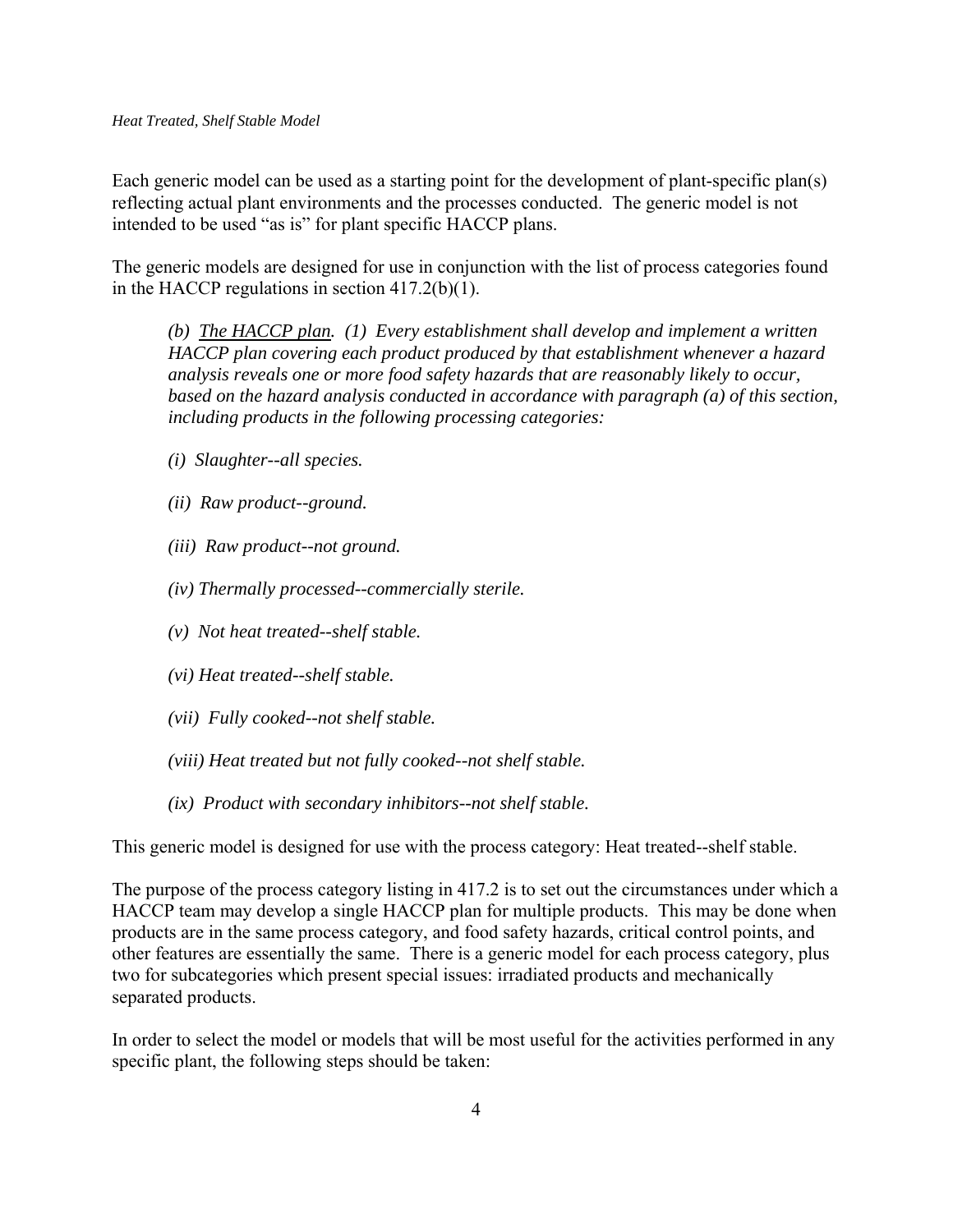1) For slaughtering operations, select the model for the appropriate species.

2) For processed products, make a list of all products produced in the plant.

 3) Examine the list and group like products, considering common processing steps and equipment used.

 4) Compare the grouped products with the list of processes in the regulations; this step should reveal how many and which of the generic models might be useful.

Deciding on a generic model and which products can be covered by a single plan is an important achievement. If the team does it well, it can save a lot of unnecessary effort and paperwork.

Selecting an inappropriate generic model reduces its potential benefits. However, often the HACCP team will discover they have made this error when they develop their process flow diagram or during their hazard analysis. These are early stages in the process when it is relatively easy to make changes.

In any case, establishments must meet all regulatory requirements for their products.

### **Using This Generic Model**

This generic model is designed to be used by establishments that produce heat treated, shelf stable product(s), the sixth process category listed above. The model can be used for all heat treated, shelf stable products: either meat or poultry. The generic model is not suitable for products that fall into any of the other process categories.

The model will be most useful to a HACCP team that includes access to one trained individual, as specified in 417.7(b).

*(b)The individual performing the functions listed in paragraph (a) of this section shall have successfully completed a course of instruction in the application of the seven HACCP principles to meat or poultry product processing, including a segment on the development of a HACCP plan for a specific product and on record review.* 

It would be beneficial for other team members to have reviewed any of the various guidance materials available on how to develop a HACCP plan for your company, including several useful videos, handbooks, or computer programs. References 12 and 13 in the "References for General HACCP and Regulatory Issues" in Appendix A of this model provide a detailed description of the seven principles. Once the HACCP team has prepared itself as thoroughly as possible in general HACCP principles and how to use them, this model should be helpful.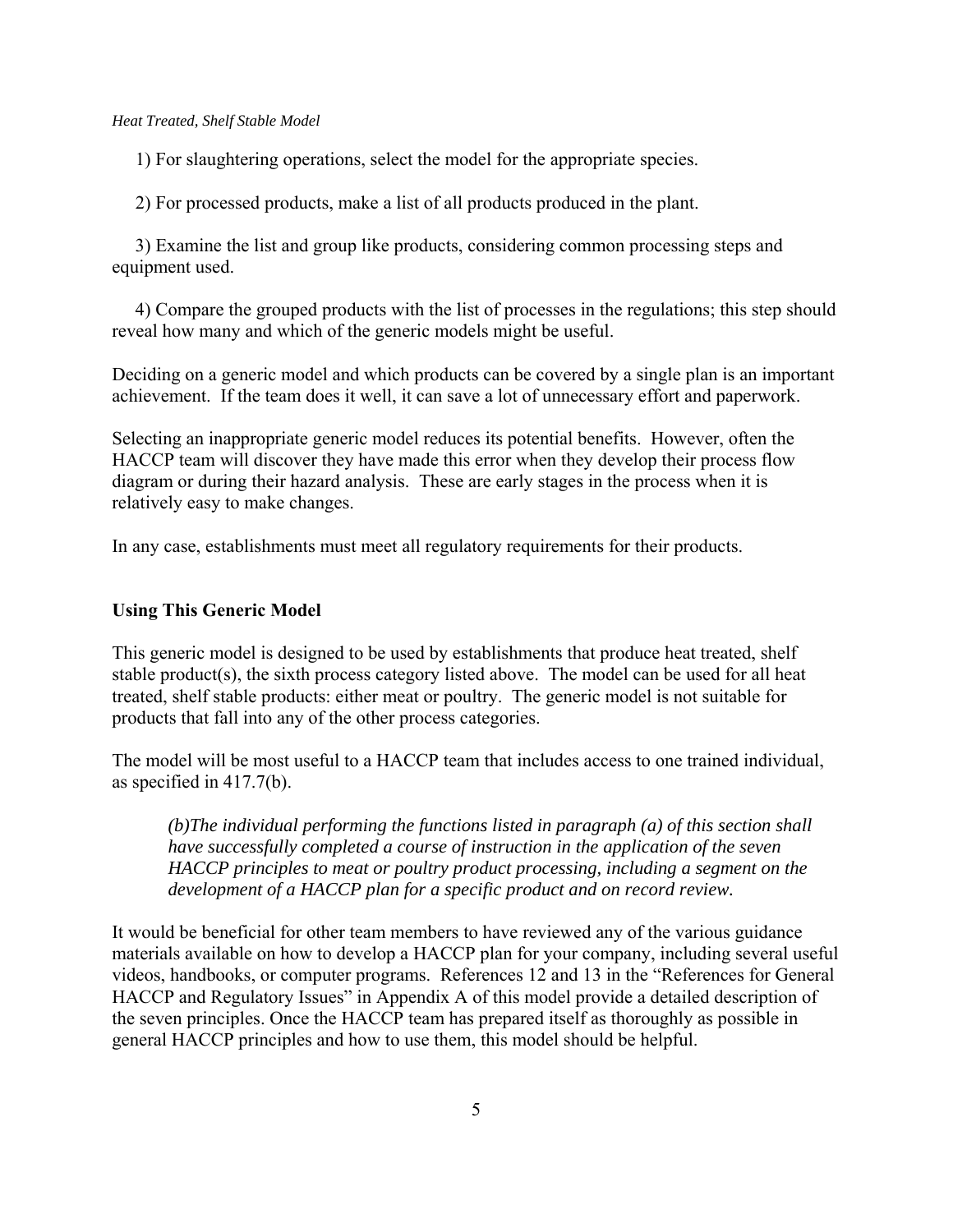**Note**: This generic model includes a number of forms that can be used to record various types of required information. The forms themselves are examples; a company HACCP team can develop whatever forms it finds most useful. All the forms mentioned in this document are included in Appendix B; they appear in the order in which they appear in the HACCP plan. All of the forms in the previous generic model have been modified or replaced. The Form Letter Confirming *Salmonella* Compliance with Performance Standards was removed since the performance standard for *Salmonella* in raw product is not a critical control point (CCP) for heat treated, shelf stable meat and poultry products. The Oven Temperature/Humidity Log is a modification of the Room Temperature Log. The Water Activity  $(a_w)$  Log replaces the Shrink Log as water activity is a better measure of proper drying for shelf stability or safety. Each form now contains a section for record review.

All FSIS generic models are designed to assist establishments in applying the seven HACCP principles to their meat and poultry processing operations **AND** to meet the regulatory requirements of Part 417. Therefore, the definitions used in this and all other FSIS generic models are those found in 417.1:

### *§ 417.1 Definitions.*

*For purposes of this part, the following shall apply:* 

*Corrective action. Procedures to be followed when a deviation occurs.* 

*Critical control point. A point, step, or procedure in a food process at which control can be applied and, as a result, a food safety hazard can be prevented, eliminated, or reduced to acceptable levels.* 

*Critical limit. The maximum or minimum value to which a physical, biological, or chemical hazard must be controlled at a critical control point to prevent, eliminate, or reduce to an acceptable level the occurrence of the identified food safety hazard.* 

*Food safety hazard. Any biological, chemical, or physical property that may cause a food to be unsafe for human consumption.* 

*HACCP System. The HACCP plan in operation, including the HACCP plan itself.* 

*Hazard. See Food Safety Hazard.* 

*Preventive measure. Physical, chemical, or other means that can be used to control an identified food safety hazard.* 

*Process-monitoring instrument. An instrument or device used to indicate conditions during processing at a critical control point.*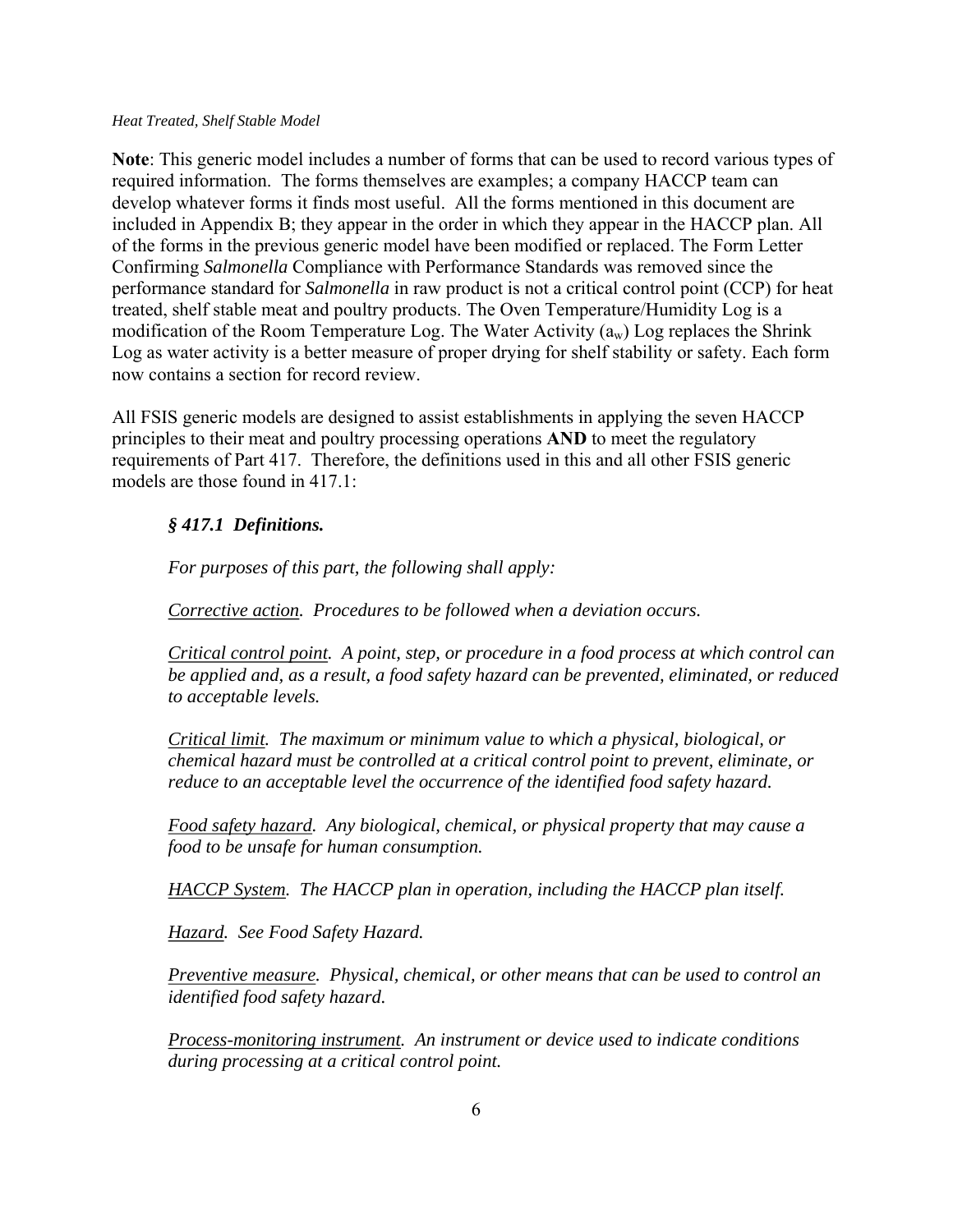*Responsible establishment official. The individual with overall authority on-site or a higher level official of the establishment.* 

### **Process Flow Diagram and Product Description**

To begin using this model, the company's HACCP team should first describe the product(s) which are part of this process category and covered by this HACCP plan. The product(s) should be described in two ways:

(1) by a simple diagram which shows each of the steps the company uses when it produces the product, and

(2) in a brief written product description which provides key facts about the product and its use.

In this generic model, there are two examples for heat treated, shelf stable products  $-$  snack sticks and jerky. Other examples of these types of products include summer sausage sticks and pickled sausages. FSIS has developed certain forms as part of the examples in the generic models; **company HACCP teams are not required to use these forms.** 

Figure 1 is an example of a **PROCESS FLOW DIAGRAM** for the production snack sticks and jerky in generic establishment X. Figure 2 is an example of a **PRODUCT DESCRIPTION** for the snack sticks and jerky produced in generic establishment X.

Once the company HACCP team in your establishment has prepared your Process Flow Diagram, they should verify it by walking through the establishment following the flow of product and making sure that **all** the steps of the process are included in the flow diagram. The team should also review the information provided on the Product Description to make sure all the key facts are included, such as identifying consumers, especially those with particular health problems or known to be at risk.

**Note**: If the establishment's process includes steps not included in this example, those steps should be added. Also, if that process does not include all the steps identified in this example, those steps would be omitted when conducting the hazard analysis. That is generally how the HACCP team should use these generic model examples--just omit the features which do not apply to their operation or add those features of their operation not included in this example.

By completing a Process Flow Diagram and a Product Description, the HACCP team meets the requirements of 417.2(a)(2). The team can use the Process Flow Diagram to help you complete the rest of the hazard analysis. They use the flow diagram to systematically review each step in the process and ask the question, "Is there a food safety hazard which is reasonably likely to occur which may be introduced, increased, or controlled at this step?" In answering the question, the HACCP team needs to consider biological (including microbiological), chemical, and physical hazards.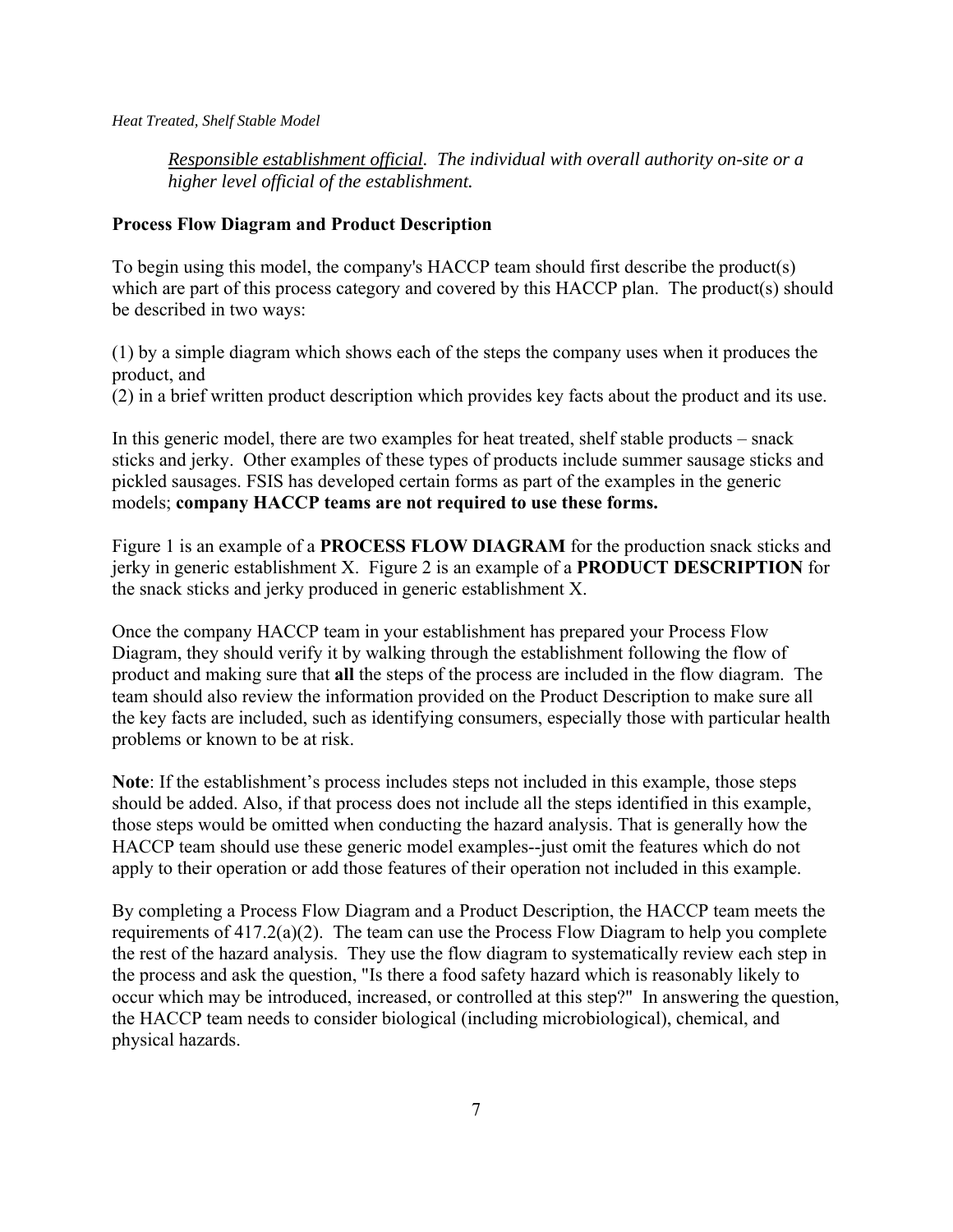### **Hazard Analysis**

Once the establishment's product(s) are accurately described through the flow diagram and product description, the HACCP team should begin work on the **HAZARD ANALYSIS**. The hazard analysis is fundamental to developing a good HACCP plan that meets regulatory requirements. The regulatory requirements for a hazard analysis are found at 417.2(a).

### *§ 417.2 Hazard Analysis and HACCP Plan***.**

*(a) Hazard analysis. (1) Every official establishment shall conduct, or have conducted for it, a hazard analysis to determine the food safety hazards reasonably likely to occur in the production process and identify the preventive measures the establishment can apply to control those hazards. The hazard analysis shall include food safety hazards that can occur before, during, and after entry into the establishment. A food safety hazard that is reasonably likely to occur is one for which a prudent establishment would establish controls because it historically has occurred, or because there is a reasonable possibility that it will occur in the particular type of product being processed, in the absence of those controls.* 

*(2) A flow chart describing the steps of each process and product flow in the establishment shall be prepared, and the intended use or consumers of the finished product shall be identified.* 

Generic establishment X, which we are using for our example, is capturing these regulatory requirements on a 6-column **Hazard Analysis Form (See Figure 3)**. The first column contains each step listed in the process flow chart. The second column lists the hazards that can be introduced, increased, or controlled at each step in the first column. A good way to use a form like this is to create the first column by using the Process Flow Diagram and the second by answering the question. Once the HACCP team has considered all the steps in the flow diagram and determined if a food safety hazard could be introduced, increased, or controlled, it needs to consider whether the hazard is "reasonably likely to occur", using the meaning of this phrase included in 417.2(a). On the 6-column form used by generic establishment X, the third and fourth columns address this issue. If the establishment's HACCP team has decided that the hazard is not reasonably likely to occur, they enter "No" in column three, explain the basis for their determination in column four, and do not need to further consider activity at this point in the process.

If, however, the team has determined there is a "food safety hazard reasonably likely to occur" introduced at a certain point in the process, column five is used to describe a measure which could be applied to "prevent, eliminate, or reduce to acceptable levels" the food safety hazard identified in column three. Column six is used when a critical control point (CCP) is identified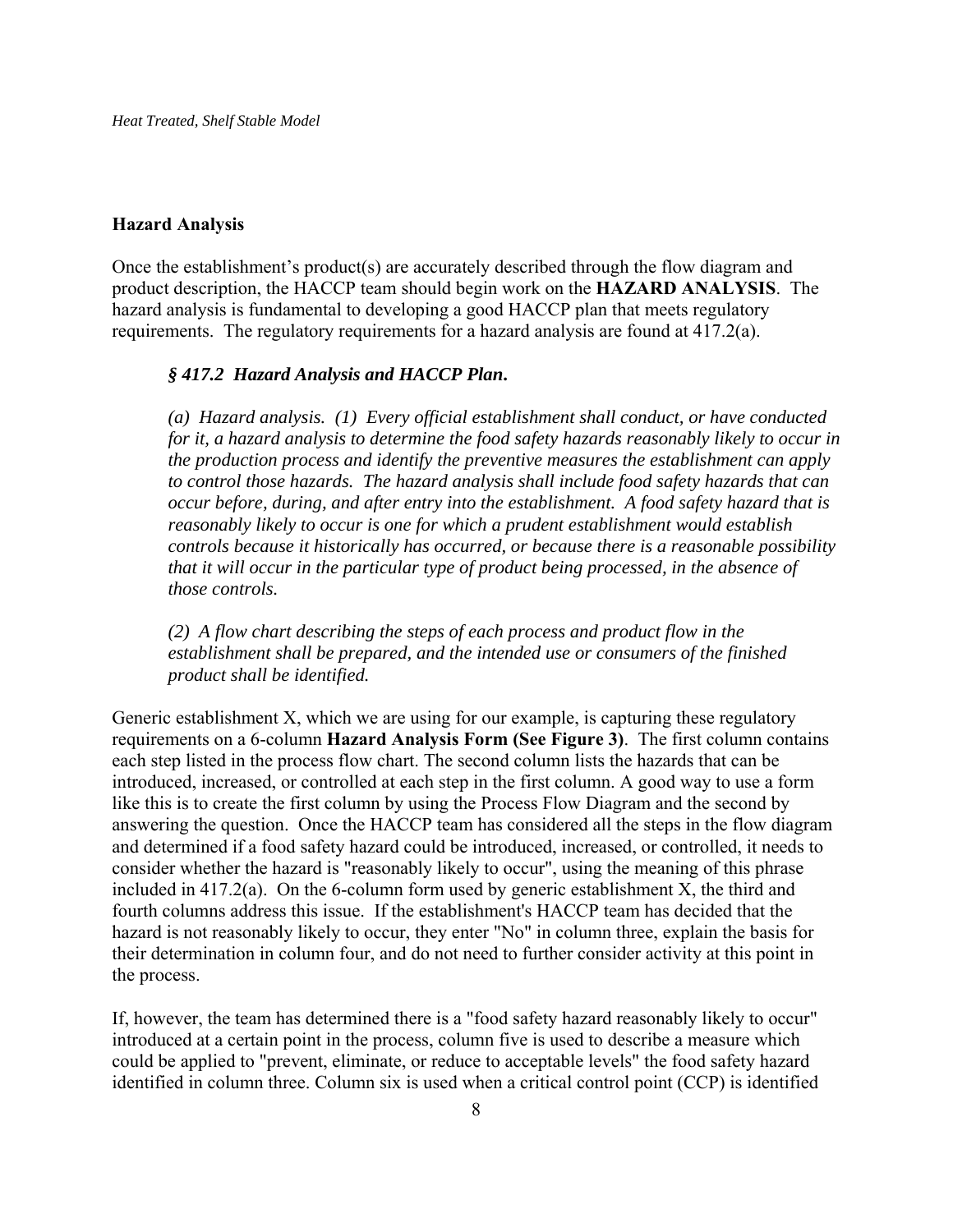based upon the decision made in the hazard analysis. Each CCP has a number – the order corresponds to steps in the process. For example, 1 is the first identified CCP in the process flow, 2 the next, etc. The letter indicates whether the hazard is biological  $-B$ ; chemical  $-C$ ; or physical  $-P$ .

Look at the entries for "Drying" on the six-column Hazard Analysis form for heat treated, shelf stable: the HACCP team has determined that *Staphylococcus aureus* may be present, so it has put a "Yes" in the third column. Column four explains the basis for the team's determination. In the fifth column, the HACCP team has described the preventive measures it will use to make sure that each hazard has been prevented, eliminated, or reduced to an acceptable level. For this hazard, the HACCP team decided that the water activity  $(a_w)$  will be checked to ensure that growth and toxigenesis will not occur. FSIS does not consider safe handling labels alone to be an adequate CCP for any pathogenic microorganisms such as bacteria and viruses.

### **IMPORTANT**: **Manufacturers should not use the moisture protein ratio (MPR) as a measure of proper drying for shelf-stability or safety. This is because MPR is a product standard and because the water activity can vary greatly at any given MPR (as a result of the different kinds and quantity of solutes such as sugar and salt). It is product water activity that is best correlated to inhibition of each pathogen's growth.**

**Note**: Look at the entries for "Storage – (Cold – Frozen/Refrigerated) – Raw Meat/Poultry" on the six-column Hazard Analysis form: the HACCP team has determined that a food safety hazard is not reasonably likely to occur at this step in the process. Column four contains the reason for their thinking: pathogenic organisms are not likely to grow if the product is maintained at the proper temperature. Column five contains their description of a measure that will prevent the growth of these organisms: prerequisite program is in place to prevent pathogen growth from being likely to occur.

In this generic hazard analysis for snack sticks and jerky, there are five food safety hazards likely to occur (metal contamination is listed as a hazard in two process steps) . The HACCP team has identified a point in the process to control each hazard.

When the HACCP team has completed their hazard analysis (whether they use this format or not), it is a good idea to review the flow diagram, the product description and the hazard analysis itself to make sure they are complete. Part 417.2(a)(3) includes a list of sources from which food safety hazards might be expected to arise. Reviewing that list could help the HACCP team check for completeness.

**Note**: If the team is using this generic model to produce a different heat treated, shelf stable product or if the establishment uses a different process flow, different hazards which are reasonably likely to occur may be identified. For these different hazards, there may be different measures that could be used for control purposes.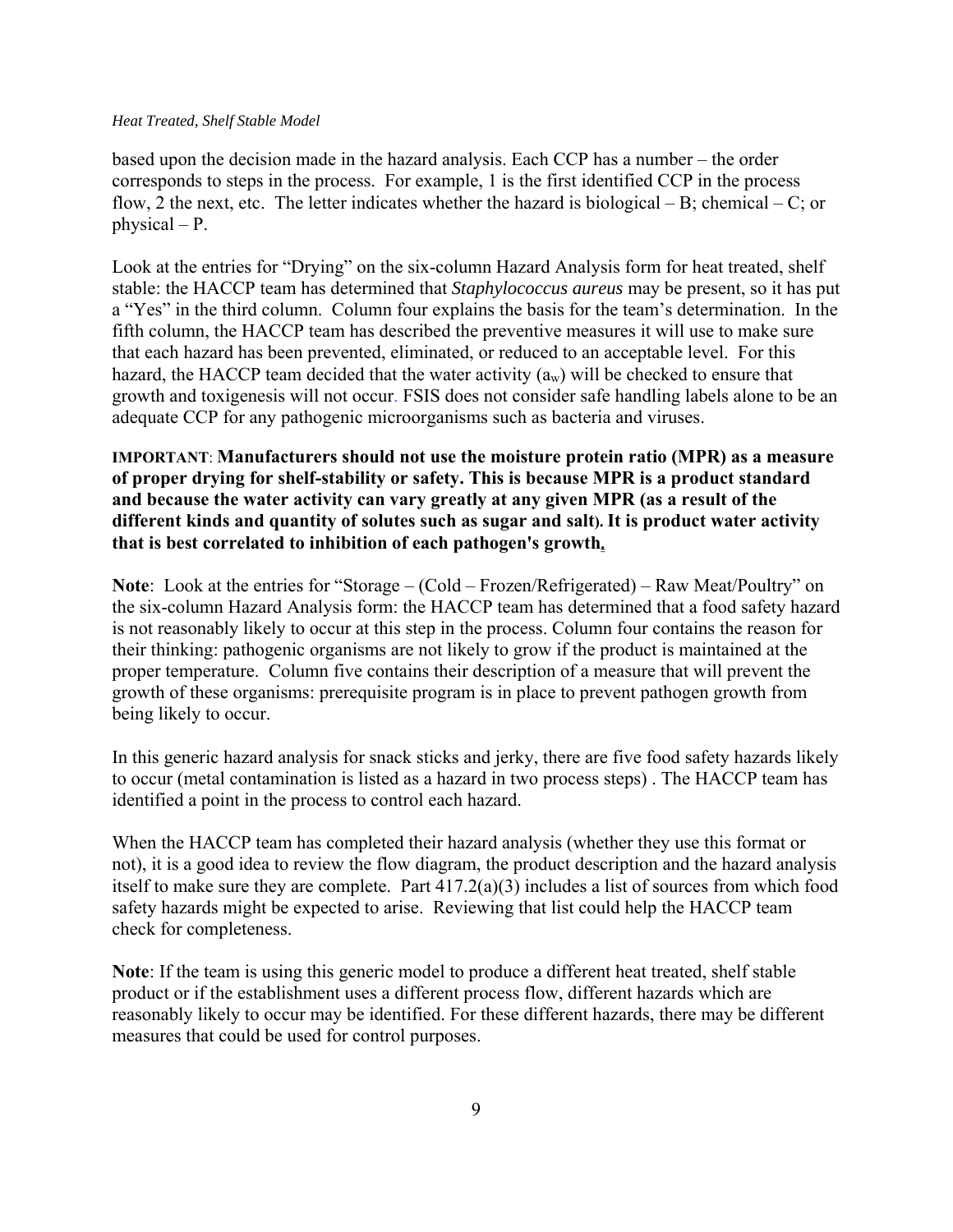This generic model, and all other FSIS generic models, contains a list of references which can help the HACCP team in making sure the hazard analysis is complete. These references are found in Appendix A. A member of the HACCP team might want to review at least some of the references to make sure hazards have not been omitted from the hazard analysis.

Completing the hazard analysis is a very significant and important element in developing the HACCP system. The HACCP team should feel a real sense of accomplishment when they get this far; this is like completing the foundation of a house.

### **Developing Your HACCP Plan**

The company HACCP team can now take the materials developed while doing the hazard analysis and use them to build the **HACCP plan.** Remember that one of the important objectives of the FSIS generic models is to provide examples which illustrate **how to meet the regulatory requirements of Part 417**, as well as to correctly apply the principles of HACCP. Part 417.2 (c) and (d) are the regulatory requirements:

- *(c) The contents of the HACCP plan. The HACCP plan shall, at a minimum:*
- *(1) List the food safety hazards identified in accordance with paragraph (a) of this section, which must be controlled for each process.*

*(2) List the critical control points for each of the identified food safety hazards, including, as appropriate:* 

*(i) Critical control points designed to control food safety hazards that could be introduced in the establishment, and* 

*(ii) Critical control points designed to control food safety hazards introduced outside the establishment, including food safety hazards that occur before, during, and after entry into the establishment;* 

*(3) List the critical limits that must be met at each of the critical control points. Critical limits shall, at a minimum, be designed to ensure that applicable targets or performance standards established by FSIS, and any other requirement set forth in this chapter pertaining to the specific process or product, are met;* 

*(4) List the procedures, and the frequency with which those procedures will be performed, that will be used to monitor each of the critical control points to ensure compliance with the critical limits;* 

*(5) Include all corrective actions that have been developed in accordance with §417.3(a) of this part, to be followed in response to any deviation from a critical limit at a critical control point; and*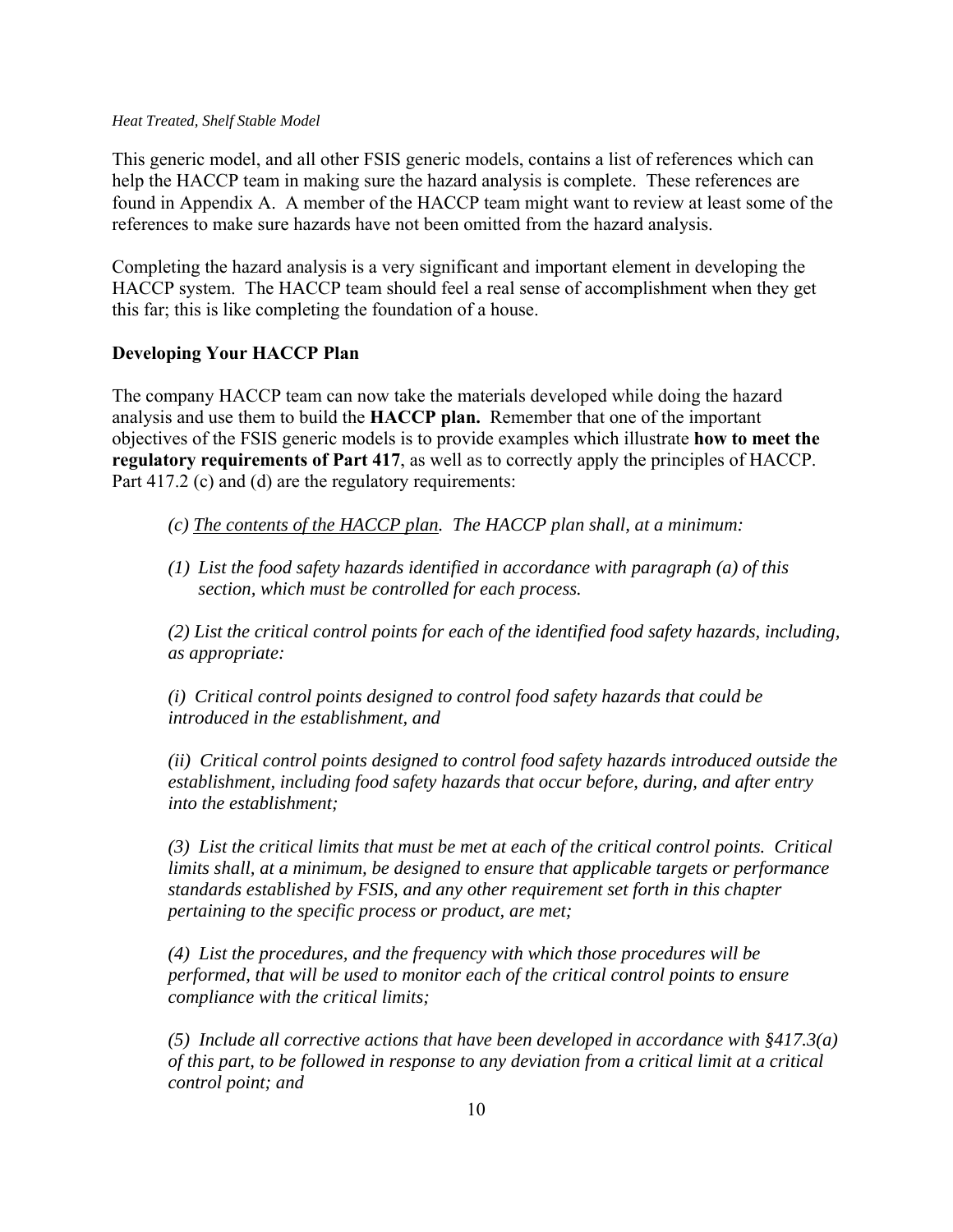*(6) Provide for a recordkeeping system that documents the monitoring of the critical control points. The records shall contain the actual values and observations obtained during monitoring.* 

*(7) List the verification procedures, and the frequency with which those procedures will be performed, that the establishment will use in accordance with § 417.4 of this part.* 

*(d) Signing and dating the HACCP plan. (1) The HACCP plan shall be signed and dated by the responsible establishment individual. This signature shall signify that the establishment accepts and will implement the HACCP plan.* 

*(2) The HACCP plan shall be dated and signed:* 

- *(i) Upon initial acceptance;*
- *(ii) Upon any modification; and*

*(iii) At least annually, upon reassessment, as required under § 417.4(a)(3) of this part.* 

Generic establishment X has prepared its HACCP plan for snack sticks and jerky on a six column form (**See Figure 4**). You do not need to use this form, although some kind of a form is probably the easiest way to present your HACCP plan.

### **Identifying CCPs**

The first column on the HACCP plan is used to enter information previously developed and contained on the Hazard Analysis Form. Part  $417.2(c)(1)$  and (2) require that the food safety hazards identified in the hazard analysis be listed on the HACCP plan and that there be a CCP for each identified hazard. You will notice that there were five points on the Hazard Analysis form for snack sticks and jerky where food safety hazards reasonably likely to occur were identified: 1) pathogens on incoming raw product, 2) metal contamination during mechanical processing, 3) *S. aureus* proliferation at fermentation (snack sticks); 4) pathogen (including *L. monocytogenes)* survival and subsequent growth if inadequate heat and humidity is not used, and 5) *S. aureus* proliferation at drying. The establishment HACCP team has chosen to have four CCPs to address these five hazards: 1) time for product to reach a pH of  $\leq$ 5.3 at the end of the fermentation step in order to meet the relative good manufacturing practice (GMP) degree-hour\* limits for control of *S. aureus*, 2) proper time/temperature/humidity is reached during heat treatment, 3) proper drying to preclude growth of *S. aureus* and *L. monocytogenes*, and 4) a metal detector prior to packaging and labeling.

\* Degree-hours is the time, in hours, for the product to reach a  $pH \le 5.3$  multiplied by the number of degrees the fermentation chamber is over 60°F (minimum growth temperature for *S. aureus*). The degree-hours is calculated for each temperature used during fermentation, but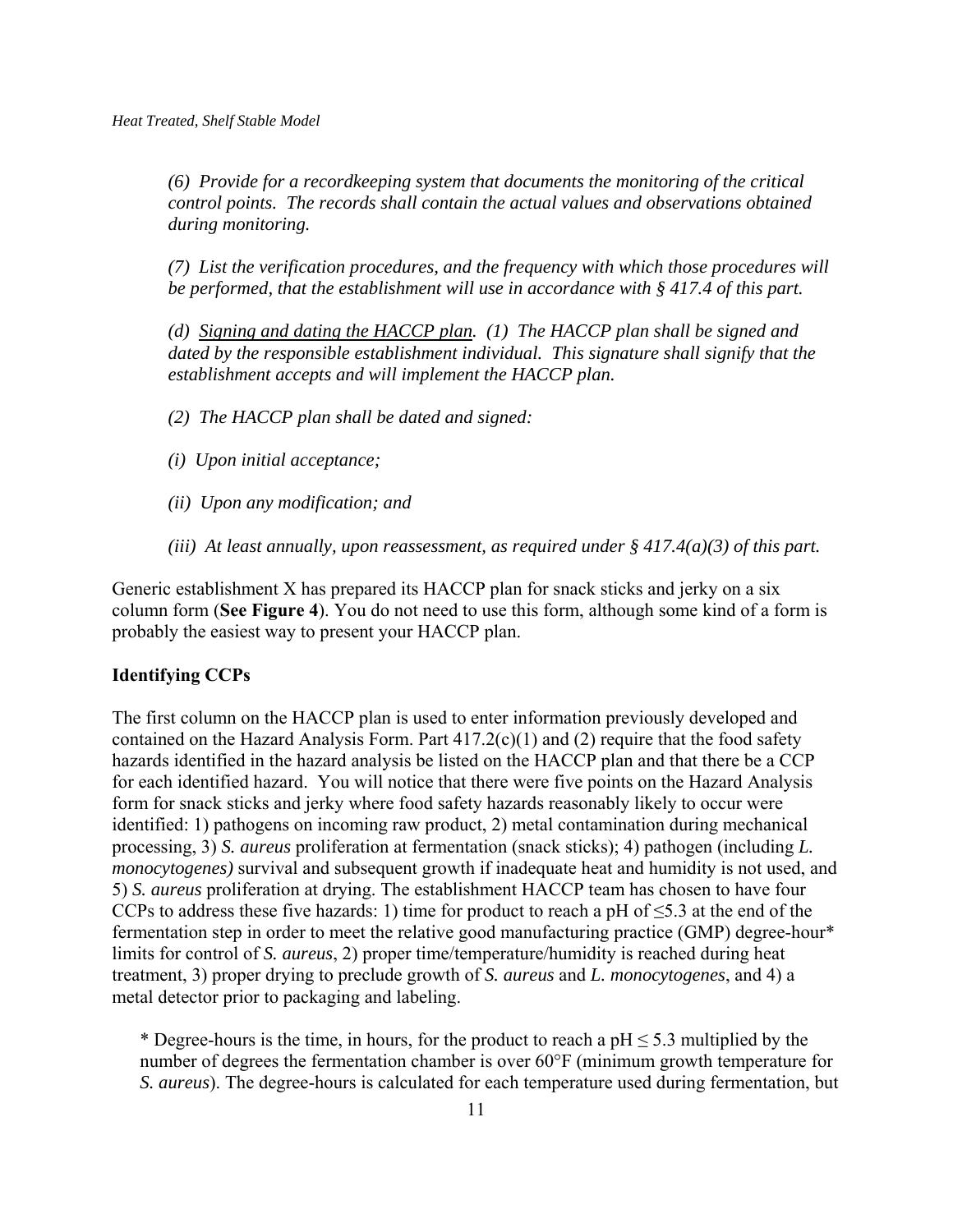a constant chamber temperature may be used (as in the examples provided in 1B of the HACCP plan and on the Fermentation Log). The number of degree-hours is limited by the highest temperature in the fermentation process prior to reaching a pH of 5.3 or less. For example, if the highest chamber temperature is less than 90°F, the process is limited to fewer than 1200 degree-hours; fewer than 1000 degree-hours if the chamber temperature is between 90 and 100°F; or fewer than 900 degree-hours if the chamber temperature is greater than 100°F. (A more detailed explanation of degree-hours can be found in the American Meat Institute Foundation document "Good Manufacturing Practices for Fermented Dry and Semi-Dry Sausage Products at www.amif.org/FactsandFigures/SAUSAGE.pdf).

• Process passing the guideline (Limit: 1200 degree-hours)

Degrees:  $80 - 60 = 20$ Hours: 55 Degree-hours:  $20 \times 55 = 1100$  degree-hours

• Process failing the guideline (Limit: 1200 degree-hours)

Degrees:  $80 - 60 = 20$ Hours: 65 Degree-hours:  $20 \times 65 = 1300$  degree-hours

Look at the entries for "Heat Treatment (jerky)" six column HACCP plan form for heat treated, shelf stable; the HACCP team determined that humidity must be applied during heating in order to eliminate the pathogens of concern (e.g., *Salmonella*, *E. coli* O157:H7, *L. monocytogenes* and *Staphylococcus aureus*). Bacterial resistance to heat has been shown to increase with a decrease in the moisture level. If humidity is not applied during heating, the bacteria may survive the heat process and remain viable.

After identifying its CCPs, the HACCP team proceeded to consider critical limits, monitoring procedures and their frequencies, and verification procedures and their frequencies, and HACCP records.

In deciding what would be the critical limits, the HACCP team first considered whether there were any regulatory requirements which had to be met and would function as critical limits. They did find FSIS regulatory requirements for shelf stability (water activity of 0.85 or below). They also found guidelines for MPR as a product identity standard for jerky and lethality compliance guidelines in Appendix A of the final rule, "Performance Standards for the Production of Certain Meat and Poultry Products." MPR is not a safety consideration and is not included in a hazard analysis or HACCP plan.

Once they had decided on their critical limits, they needed to identify how the monitoring procedures would be carried out and at what frequency.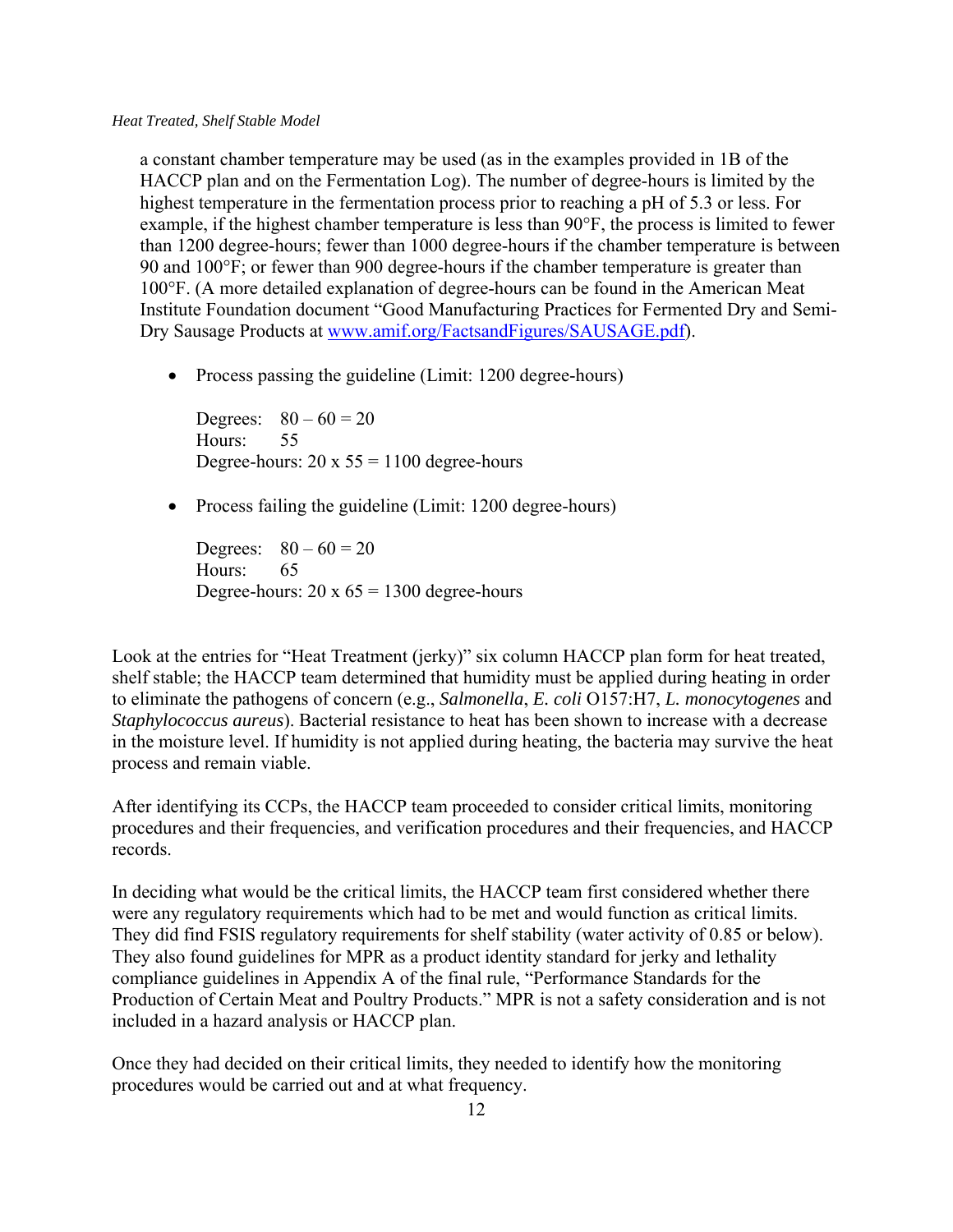For their drying step, the establishment had a production employee perform water activity  $(a_w)$ checks on each lot and the drying time/temperature will be monitored using room recorder charts.

These decisions by the HACCP team regarding critical limits, plus monitoring procedures and their frequencies, are written up in columns two and three of the HACCP plan.

The team then went on to consider appropriate verification procedures; the team knew that there were different types of verification and that Part 417.4(a)(2) included specific regulatory requirements for each. The regulatory requirements for ongoing verification are:

*(2) Ongoing verification activities. Ongoing verification activities include, but are not limited to:* 

*(i) The calibration of process-monitoring instruments;* 

*(ii) Direct observations of monitoring activities and corrective actions; and* 

*(iii) The review of records generated and maintained in accordance with §417.5(a)(3) of this part.* 

The HACCP team decided they could verify through the following procedures and frequency:

- 1. QA supervisor or designee will review the Fermentation Log, Corrective Actions Log, Smokehouse/Product Temperature Log, Thermometer Calibration Log, Oven Temperature/Humidity Log, Water Activity Log and Metal Detector Performance Log once per shift.
- 2. Maintenance supervisor or designee will check the calibration and functioning of the metal detector before the start of operations and after lunch; verify that the wet bulb wick well contains appropriate amount of water prior to startup and during operation if necessary.
- 3. QA technician or designee will check all thermometers used for monitoring and verification activities daily and calibrate to within 1 °F accuracy as necessary.
- 4. QA technician or designee will check all pH meters used for monitoring and verification activities for accuracy daily and calibrate to within 0.1 pH unit as necessary.
- 5. QA technician or designee will check all water activity meters used for monitoring and verification activities for accuracy daily to within 0.003 units as necessary.
- 6. The QA supervisor or designee will observe the QA technician or designee perform each monitoring activity once per shift.

The HACCP team described the verification procedures and their frequencies in the fifth column of their HACCP plan.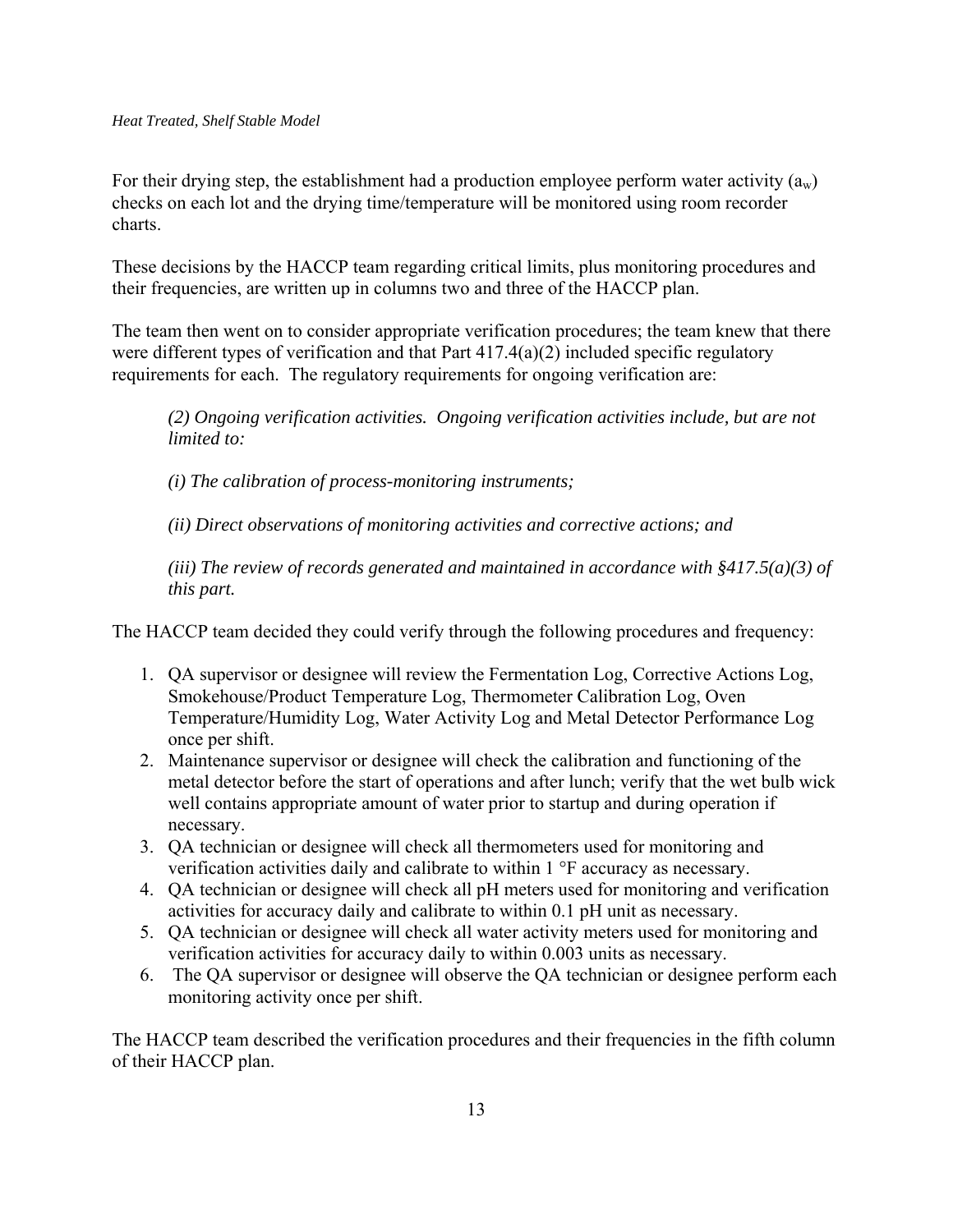The HACCP team for generic establishment X knew that their HACCP plan needed to provide for a recordkeeping system. They wanted their records to be easy to create and understand. They wanted to be sure their records met regulatory requirements, so they reviewed part 417.5(a) and (b):

### *§ 417.5 Records.*

*(a) The establishment shall maintain the following records documenting the establishment's HACCP plan:* 

*(1) The written hazard analysis prescribed in § 417.2(a) of this part, including all supporting documentation;* 

*(2) The written HACCP plan, including decision making documents associated with the selection and development of CCPs and critical limits, and documents supporting both the monitoring and verification procedures selected and the frequency of those procedures.* 

*(3) Records documenting the monitoring of CCPs and their critical limits, including the recording of actual times, temperatures, or other quantifiable values, as prescribed in the establishment's HACCP plan; the calibration of process-monitoring instruments; corrective actions, including all actions taken in response to a deviation; verification procedures and results; product code(s), product name or identity, or slaughter production lot. Each of these records shall include the date the record was made.* 

*(b) Each entry on a record maintained under the HACCP plan shall be made at the time the specific event occurs and include the date and time recorded, and shall be signed or initialed by the establishment employee making the entry.* 

The HACCP team decided that their records would be kept on some simple forms, some of which the team itself devised. The forms for monitoring and verification records are listed under the HACCP Records column of the HACCP plan. They are: Fermentation Log, Corrective Actions Log, Smokehouse/Product Temperature Log, Thermometer Calibration Log, Oven Temperature/Humidity Log, Water Activity Log, and Metal Detector Performance Log.

Column four (HACCP Records) in the HACCP plan references the Corrective Actions Log. This is used to create the records of any corrective actions taken because of deviations from critical limits at CCPs. Column six in the HACCP plan describes the planned corrective actions for each CCP. The HACCP team carefully reviewed the regulatory requirements for planned corrective actions found at 417.3(a):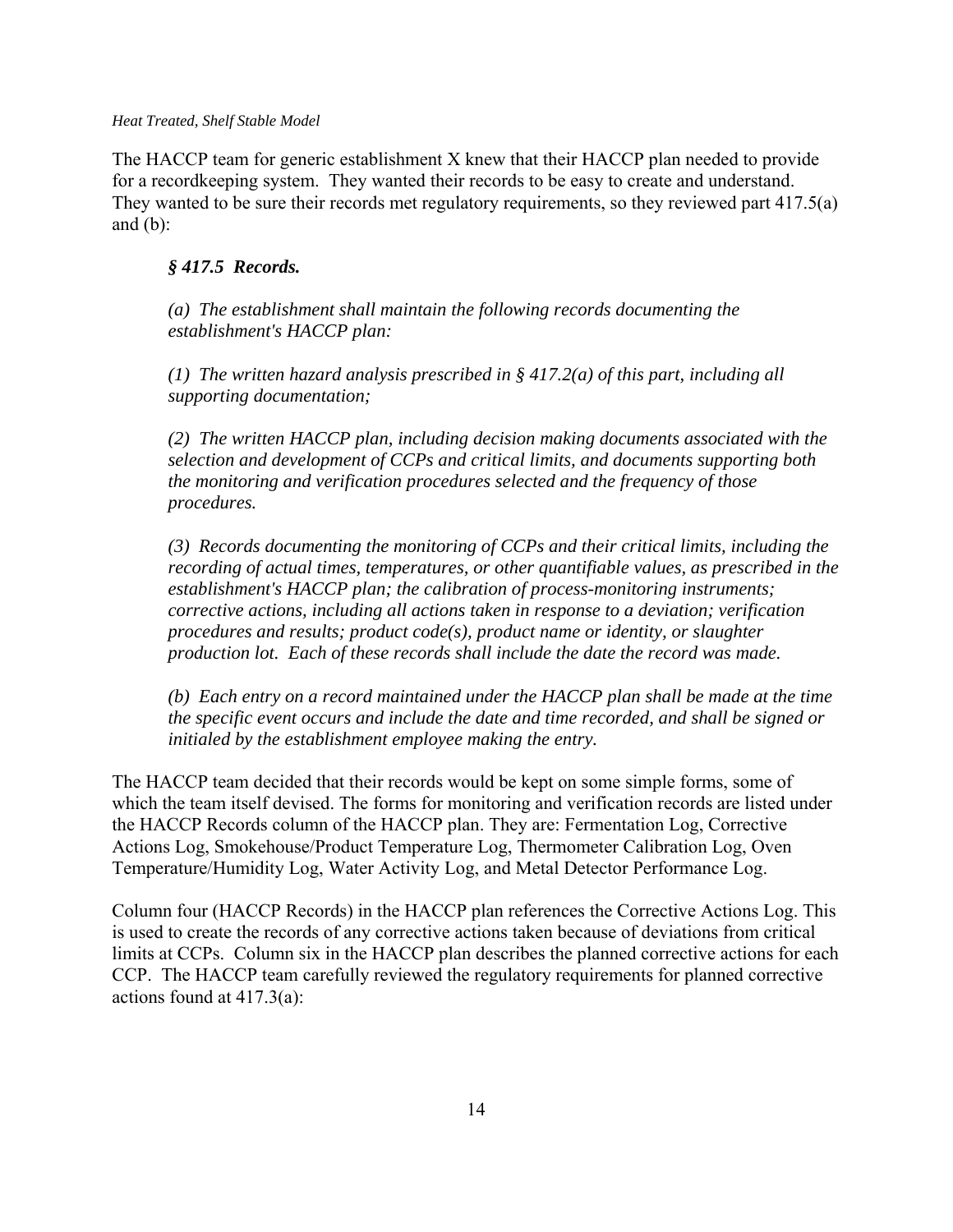### *§ 417.3 Corrective actions.*

*(a) The written HACCP plan shall identify the corrective action to be followed in response to a deviation from a critical limit. The HACCP plan shall describe the corrective action to be taken, and assign responsibility for taking corrective action, to ensure:* 

*(1) The cause of the deviation is identified and eliminated;* 

*(2) The CCP will be under control after the corrective action is taken;* 

*(3) Measures to prevent recurrence are established; and* 

*(4) No product that is injurious to health or otherwise adulterated as a result of the deviation enters commerce.* 

The HACCP team has developed a corrective action plan that meets the four regulatory requirements of 417.3(a). Whenever a deviation from a critical limit occurs, company employees follow the corrective action plan and use the Corrective Actions Log to create a record of their actions. The Corrective Actions Log forms are available at CCP locations, so they can be used immediately when an employee performing a monitoring check discovers and records a deviation. All Corrective Actions Logs, which have been used during the day, are turned in to the HACCP coordinator.

There is one final verification/recordkeeping requirement which the company must perform; it is found at  $417.5(c)$ :

*(c) Prior to shipping product, the establishment shall review the records associated with the production of that product, documented in accordance with this section, to ensure completeness, including the determination that all critical limits were met and, if appropriate, corrective actions were taken, including the proper disposition of product. Where practicable, this review shall be conducted, dated, and signed by an individual who did not produce the record(s), preferably by someone trained in accordance with § 417.7 of this part, or the responsible establishment official.* 

In generic establishment X product is shipped out, often in small lots, throughout the day. This means that pre-shipment verification checks must be as complete as possible when finished product is in storage, so that a shipment can be made up quickly and moved into distribution channels.

The establishment uses a half day lotting system and a midshift cleanup. While the midshift cleanup is being performed, QA personnel or the HACCP coordinator review results of monitoring and verification checks applied to that lot; if there were deviations from critical limits, they review the Corrective Actions Logs to make sure all appropriate planned responses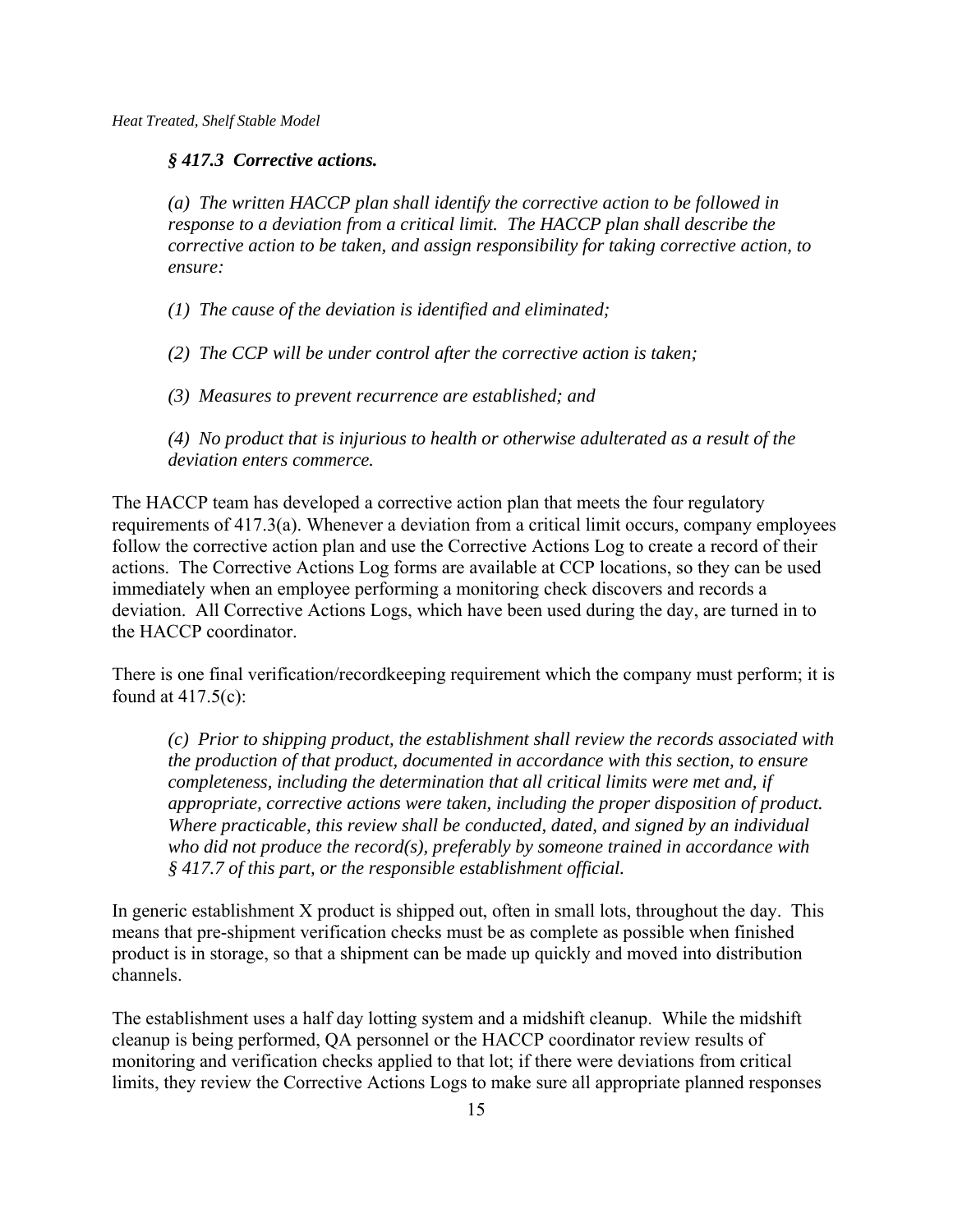were carried out. If everything is in order and there are complete records showing that the establishment has controlled production of this product through its HACCP system, the HACCP coordinator will sign the pre-shipment review form which the HACCP team devised for this purpose.

**Note**: It is not a regulatory requirement that a separate form be used for pre-shipment review; in addition, FSIS has indicated that it will be very flexible in accepting a variety of arrangements for accomplishing pre-shipment review to reflect the variety of commercial practices in the industry. It is, however, important to remember that pre-shipment review is a regulatory requirement that must be met, as it indicates that the establishment is taking full responsibility for the product having been produced under a well-functioning HACCP system.

The HACCP team believes it has now completed preparation of the documents which are necessary to meet regulatory requirements for a hazard analysis and a HACCP plan for their heat treated, shelf stable production process. They obtained a copy of FSIS Directive 5000.1, Rev. 1, Verifying an Establishment's Food Safety System. The Basic Compliance Checklist will be used by inspection program personnel. The HACCP team has modified the inspection form to make the statements into positives, and now has a checklist for its own use to make sure they have not omitted anything in their plan development and preparation. When they are confident that they have done what is necessary, they will turn their hazard analysis and HACCP plan over to the establishment owner for decisions about implementation.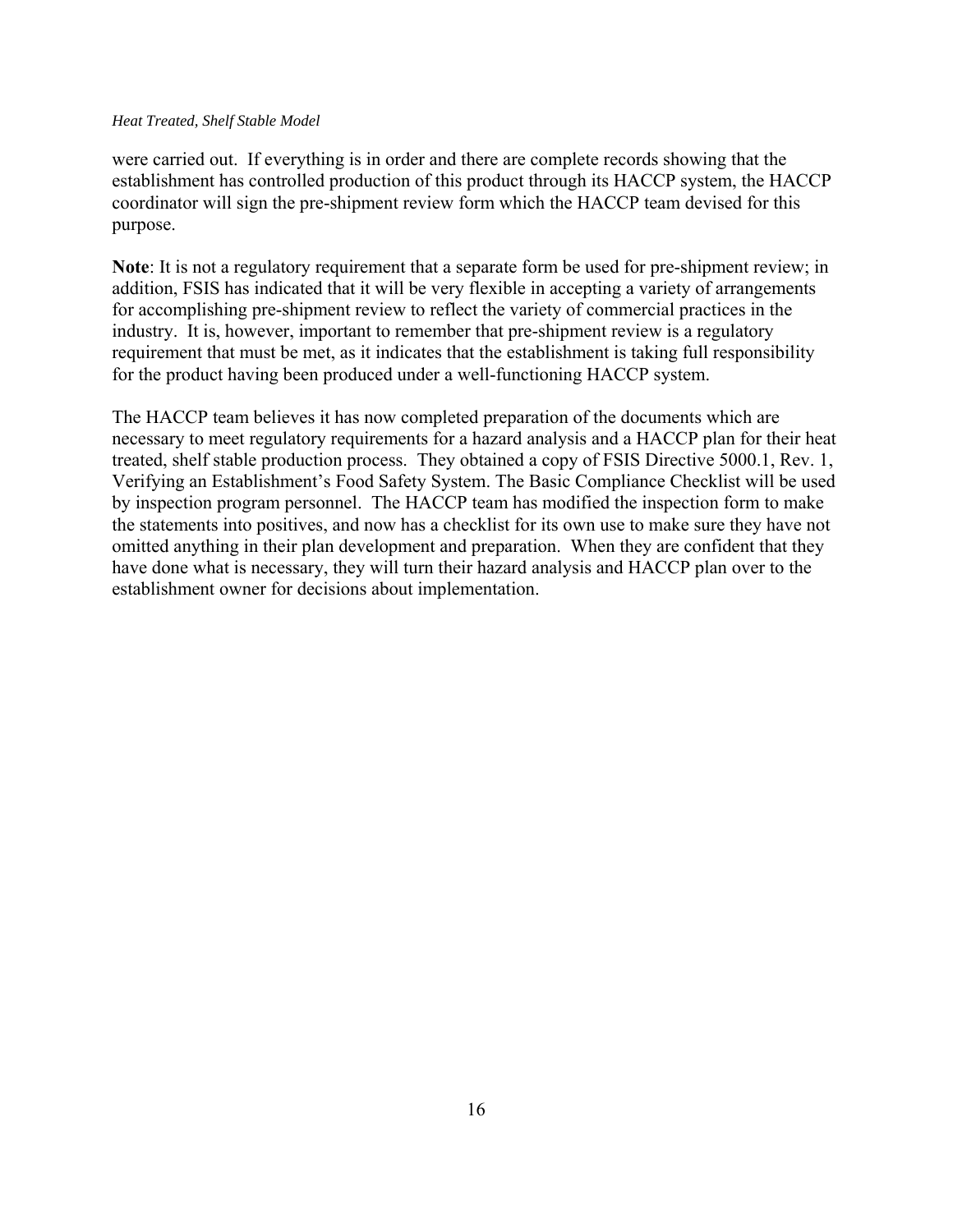## **APPENDIX A**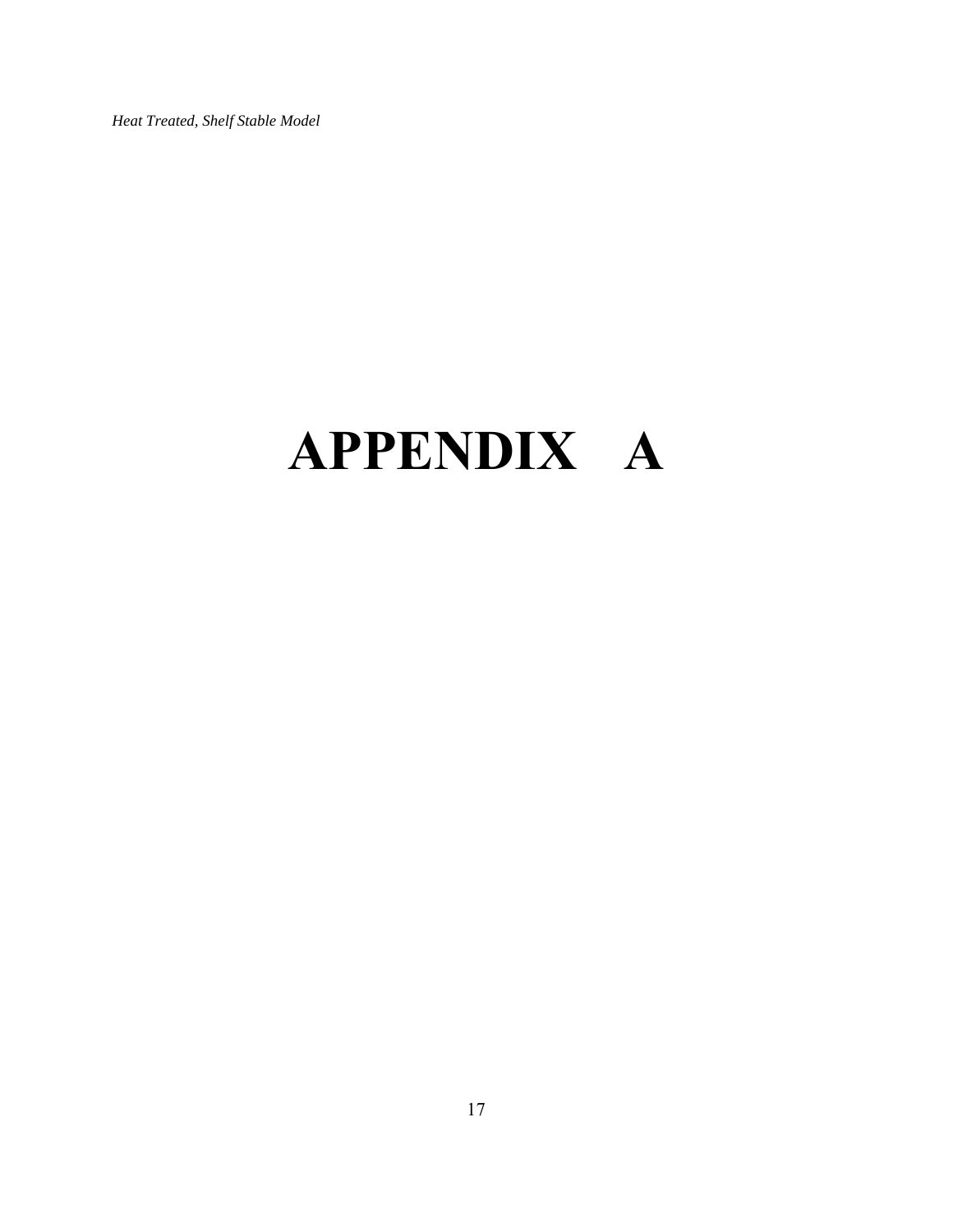### **References for General HACCP and Regulatory Issues**

- 1. Agriculture Canada. 1996. Food Safety Enhancement Program HACCP Implementation Manual. Camelot Drive, Nepean, Ontario, Canada..
- 2. American Meat Institute Foundation. 1994. *HACCP: The Hazard Analysis and Critical Control Point System in the Meat and Poultry Industry.* Washington, D.C.

Useful sections in particular are:

Chapter  $3$  – microbiological hazards, pp. 15-26 Chapter  $4$  – chemical hazards, pp. 27-32 Chapter  $5$  – physical hazards, pp. 33-35 Appendix A - NACMCF HACCP Appendix  $C$  – Model HACCP plans

- 3. Baker, D.A. 1995. Application of modeling in HACCP plan development. Int. J. Food Microbiol. 25:251- 261.
- 4. Corlett, D.A., Jr. and Stier, R.F. 1991. Risk assessment within the HACCP system*.* Food Control 2:71-72.
- 5. Council for Agriculture Science and Technology. 1993. *Risks Associated with Foodborne Pathogens.*  February.
- 6. Easter, M.C., et al. 1994. The role of HACCP in the management of food safety and quality. J. Soc. Dairy Technol. 47:42-43.
- 7. Environmental Protection Agency. 1998. Tolerances for Pesticides in Foods. Title 40, Code of Federal Regulations, Part 185. U.S. Government Printing Office, Washington, D.C.
- 8. Food and Drug Administration. 1998. The Food Defect Action Levels. FDA/CFSAN. Washington, D.C.
- 9. Food and Drug Administration. Fish and Fishery Products Hazards and Control Guide --Get Hooked on Seafood Safety. Office of Seafood. Washington, D.C., 1994.
- 10. International Commission on Microbiological Specification for Foods. 1988. HACCP in Microbiological Safety and Quality*.* Blackwell Scientific Publications, Oxford.

Useful sections in particular are:

Chapter  $10 - raw$  meat and poultry, pp. 176-193 Chapter  $11$  – roast beef, pp. 234-238 Chapter  $11$  – canned ham, pp. 238-242

- 11. International Commission on Microbiological Specification for Foods. 1989. Microorganisms in Foods 4. Application of Hazard Analysis and Critical Control Point (HACCP) Systems to Ensure Microbiological Safety and Quality. Blackwell Scientific Publications, Boston.
- 12. National Advisory Committee on Microbiological Criteria for Foods. *–1993.* Hazard analysis and critical control point system*.* Int. J. Food Microbiol. 16: 1-23.
- 13. National Advisory Committee on Microbiological Criteria for Foods. 1998. Hazard analysis and critical control point principles and application guidelines*.* J. Food Protect*.* 61(9): 1246-1259.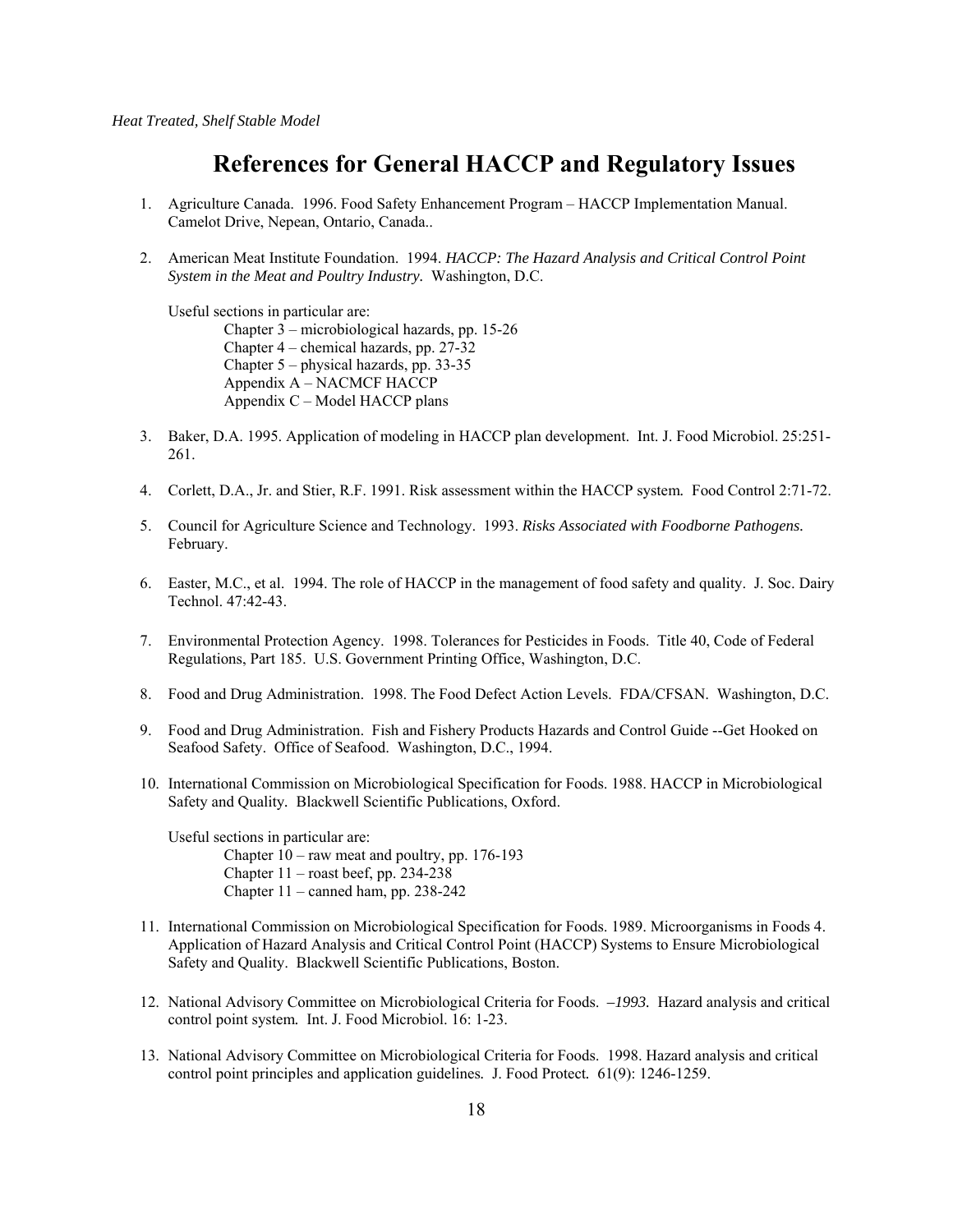- 14. National Advisory Committee on Microbiological Criteria for Foods. August 1999. DRAFT document FSIS Microbiological Hazard Identification Guide for Meat and Poultry Components of Products Produced by Very Small Plants. 1-22.
- 15. National Advisory Committee on Microbiological Criteria for Foods. *1994.* Report on generic HACCP for raw beef*.* Food Microbiol. 10: 449-488.
- 16. National Research Council. 1985. An Evaluation of the Role of Microbiological Criteria for Foods and Food Ingredients*.* National Academy Press, Washington, D.C.,

Useful sections in particular are: Chapter  $4$  – microbiological hazards, pp. 72-103 Chapter  $9 - raw$  meat, pp. 193-199 Chapter  $9$  – processed meats, pp. 199-216

- 17. Notermans, S., M. H. Zwietering and G. C. Mead. 1994. The HACCP concept: Identification of potentially hazardous microorganisms*.* Food Microbiol. 11:203-214.
- 18. Pierson M.D. and Dutson, T. Editors. 1995. HACCP in Meat, Poultry, and Fish Processing. Blackie Academic & Professional. Glasgow.

Useful sections in particular are:

Chapter  $4$  – meat and poultry slaughter, pp. 58-71 Chapter  $5$  – processed meats, pp. 72-107 Chapter  $7$  – risk analysis, pp. 134-154 Chapter  $13$  – predictive modeling, pp. 330-354

- 19. Pierson, M.D. and Corlett, D.A., Jr. Editors. 1992. HACCP Principles and Applications. Van Nostrand Reinhold, New York.
- 20. Stevenson, K.E. and Bernard, D.T. Editors. 1995. HACCP: Establishing Hazard Analysis Critical Control Point Programs. A Workshop Manual*.* The Food Processors Institute, Washington, D.C...

Useful sections in particular are:

Chapter 11 – forms for hazard analysis, CCPs, critical limits, HACCP master sheet, example HACCP for breaded chicken

- 21. Stevenson, K.E. and Bernard, D.T. Editors. 1999. HACCP: A Systematic Approach to Food Safety. 3<sup>rd</sup> Edition*.* The Food Processors Institute, Washington, D.C.
- 22. Tompkin, R.B. 1990. The use of HACCP in the production of meat and poultry products*.* J. Food Protect. 53(9): 795-803.
- 23. Tompkin, R.B. 1995. The Use of HACCP for Producing and Distributing Processed Meat and Poultry Products. In Advances in Meat Research. Volume 10. Hazard Analysis Critical Control Point in Meat, Poultry and Seafoods. Chapman & Hall.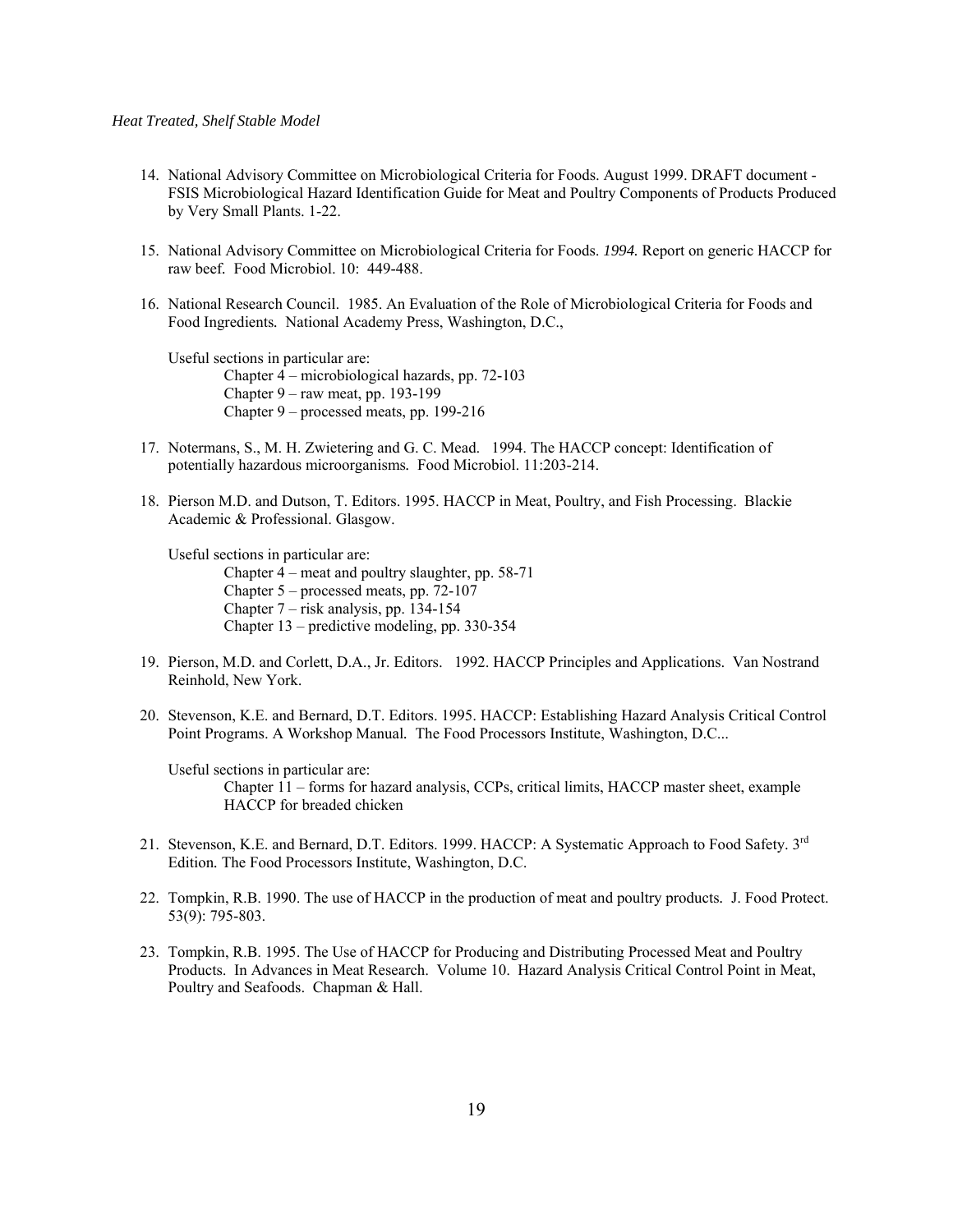### **References for Heat Treated, Shelf Stable Meat and Poultry Products**

- 1. Albright, S.N., P. A. Kendall, J. A. Avens and J.N. Sofos. 2002. Effect of marinade and drying temperature on inactivation of *Escherichia coli* O157:H7 on inoculated home dried beef jerky. J. Food Safety. 22:155- 167.
- 2. Albright, S.N., P. A. Kendall, J. A. Avens and J.N. Sofos. 2003. Pretreatment effect on inactivation of *Escherichia coli* O157:H7 inoculated beef jerky. Food Science and Technology/LWT. 36:381-389.
- 3. American Meat Institute Foundation. 1997. Good Manufacturing Practices for Fermented Dry and Semi-Dry Sausage Products.
- 4. American Meat Science Association. 1995. Flowchart for beef jerky. AMSA, Chicago, IL.
- 5. Bunic, S., L. Paunovic and D. Radisic. 1991. The fate of *Listeria monocytogenes* in fermented sausages and in vacuum-packaged frankfurters*.* J. Food Prot. 54: 413-417.
- 6. Calicioglu, M., J.N. Sofos, J. Samelis, P. A. Kendall and C. G. Smith. 2002. Destruction of acid- and nonadapted *Listeria monocytogenes* during drying and storage of beef jerky. Food Microbiol. 19:545-559.
- 7. Calicioglu, M., J.N. Sofos, J. Samelis, P.A, Kendall and G.C. Smith. 2002. Inactivation of acid-adapted and nonadapted *Escherichia coli* O157:H7 during drying and storage of beef jerky treated with different marinades. J. Food Prot. 65:1394-1405.
- 8. Calicioglu, M., J.N. Sofos and P.A. Kendall. 2003. Influence of marinades on survival during storage of acid-adapted and nonadapted *Listeria monocytogenes* inoculated post-drying on beef jerky. Intl. J. Food Microbiol. 86:283-292
- 9. Calicioglu, M., J.N. Sofos, J. Samelis, P.A. Kendall and G.C. Smith. 2003. Effect of acid-adaptation on inactivation of *Salmonella* during drying and storage of beef jerky treated with marinades. Intl. J. Food Microbiol. 89:51-65.
- 10. Calicioglu, M., J.N. Sofos, P.A. Kendall and G.C. Smith. 2003. Effects of aid-adaptation and modified marinades on survival of post-drying *Salmonella* contamination on beef jerky during storage. J. Food Prot. 66:396-401.
- 11. Calicioglu, M., J.N. Sofos, J. Samelis, P.A. Kendall and G.C. Smith. 2003. Fate of Acid-Adapted and Nonadapted *Escherichia coli* O157:H7 Inoculated Post-drying on Beef Jerky Treated with Marinades Before Drying. Food Microbiol. 20:169-177.
- 12. Centers for Disease Control and Prevention. 1995. Outbreak of salmonellosis associated with beef jerky New Mexico, 1995*.* Morbidity and Mortality Weekly Report. 44: 785-787.
- 13. United States Department of Agriculture. Food Safety and Inspection Service. 1999. Performance standards for the production of certain meat and poultry products. Federal Register 64(3):732-49.
- 14. Dykes, G., T. E. Cloete and A. von Holy. 1991. Quantification of microbial populations associated with the manufacture of vacuum-packaged, smoked Vienna sausages*.* Int. J. Food Microbiol. 13:239-248.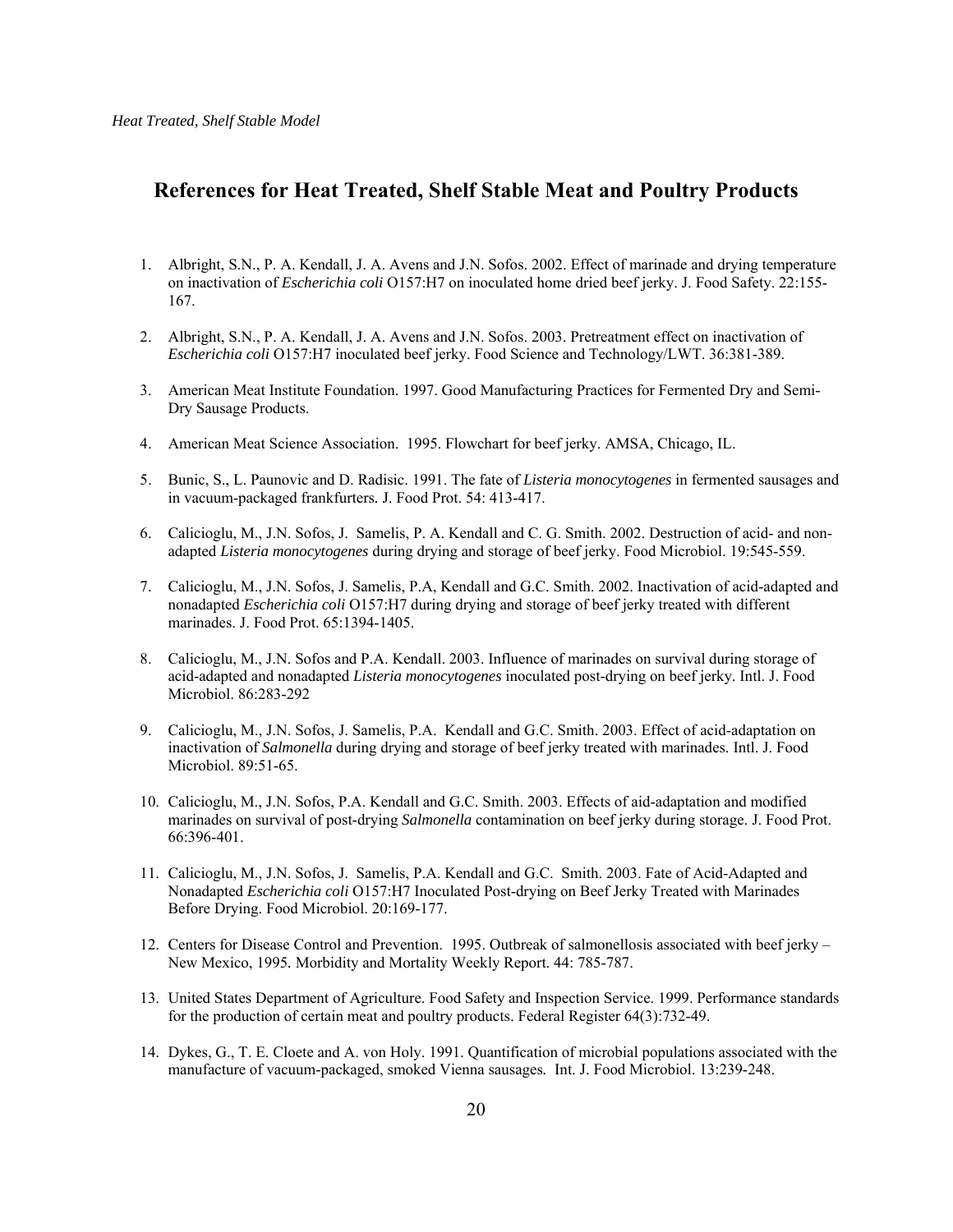- 15. Genigeorgis, C. and S. Lindroth. 1984. The safety of basturma, an Armenian-type dried beef product with regard to *Salmonella*. Proceedings of the 30<sup>th</sup> European Meeting of Meat Research Workers. 30:217-224.
- 16. Goepfert, J. M., I. K. Iskander and C.H. Amundson. 1970. Relation of the heat resistance of salmonellae to the water activity of the environment. Appl. Microbiol. 19(3):429-33.
- 17. Harrison, J. A. and M. A. Harrison. 1996. Fate of *Escherichia coli* O157:H7, *Listeria monocytogenes*, and *Salmonella typhimurium* during preparation and storage of beef jerky. J. Food Prot. 59(12):1336-8.
- 18. Harrison, J. A., M. A. Harrison, R. A. Rose-Morrow and R. L. Shewfelt. 2001. Home-style beef jerky: effect of four preparation methods on consumer acceptability and pathogen inactivation. J. Food Prot. 64(8):1194-98.
- 19. Holley, R. 1984. Beef jerky: viability of food-poisoning microorganisms on jerky during its manufacture and storage. J. Food Prot. 48(2):100-106.
- 20. Levine, P., B. Rose, S. Green, G. Ransom and W. Hill. 2001. Pathogen testing of ready-to-eat meat and poultry products collected at federally inspected establishments in the United States, 1990 to 1999. J. Food Prot. 64(8):1188-1193.
- 21. Smith, S.E., J. L. Mauer, A. Orta-Ramirez, E. T. Ryser and D. M. Smith. 2001. Thermal inactivation of *Salmonella* spp., *Salmonella typhimurium* DT104, and *Escherichia coli* O157:H7 in ground beef. J. Food Prot. 66(8):1164-68.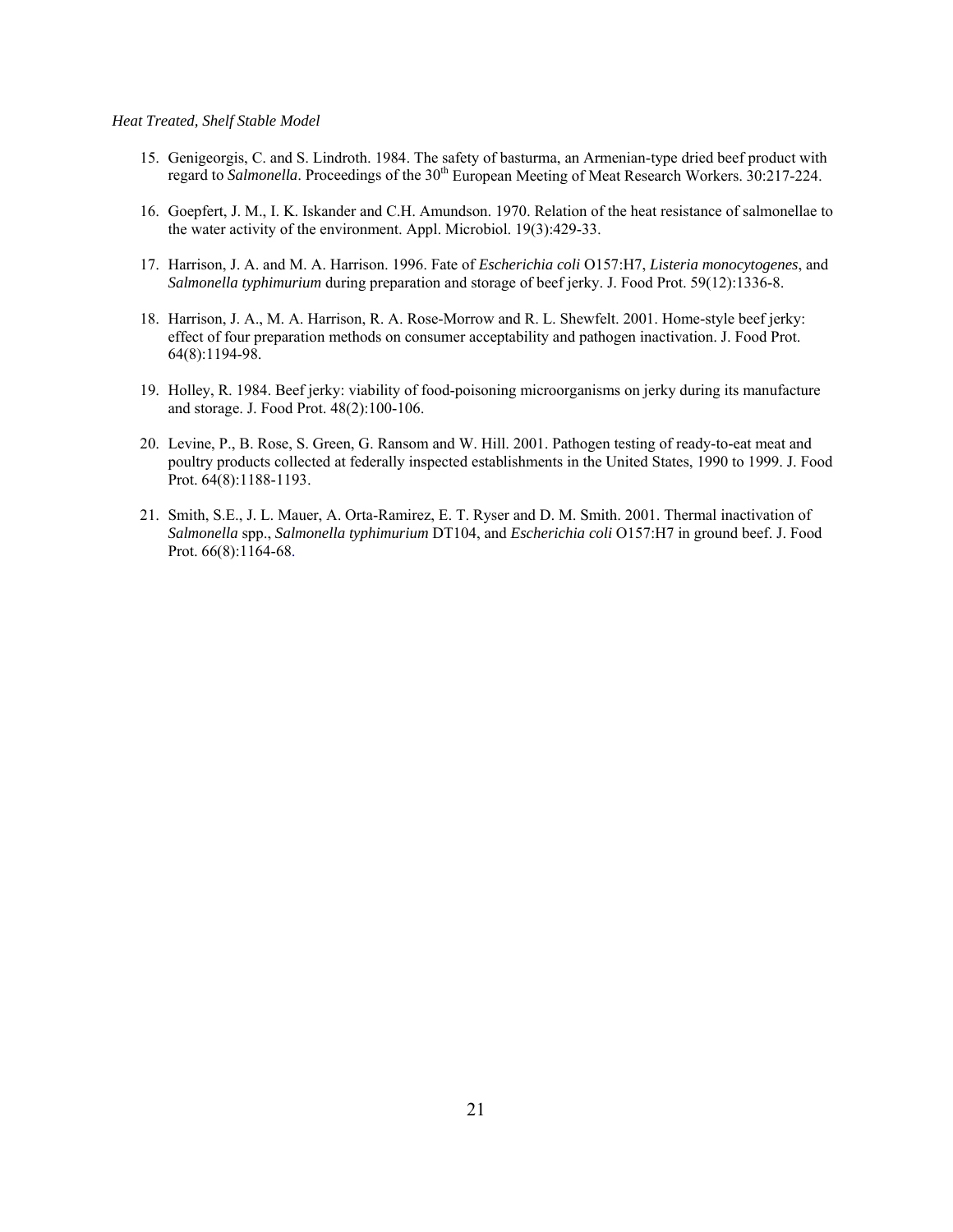# **APPENDIX B**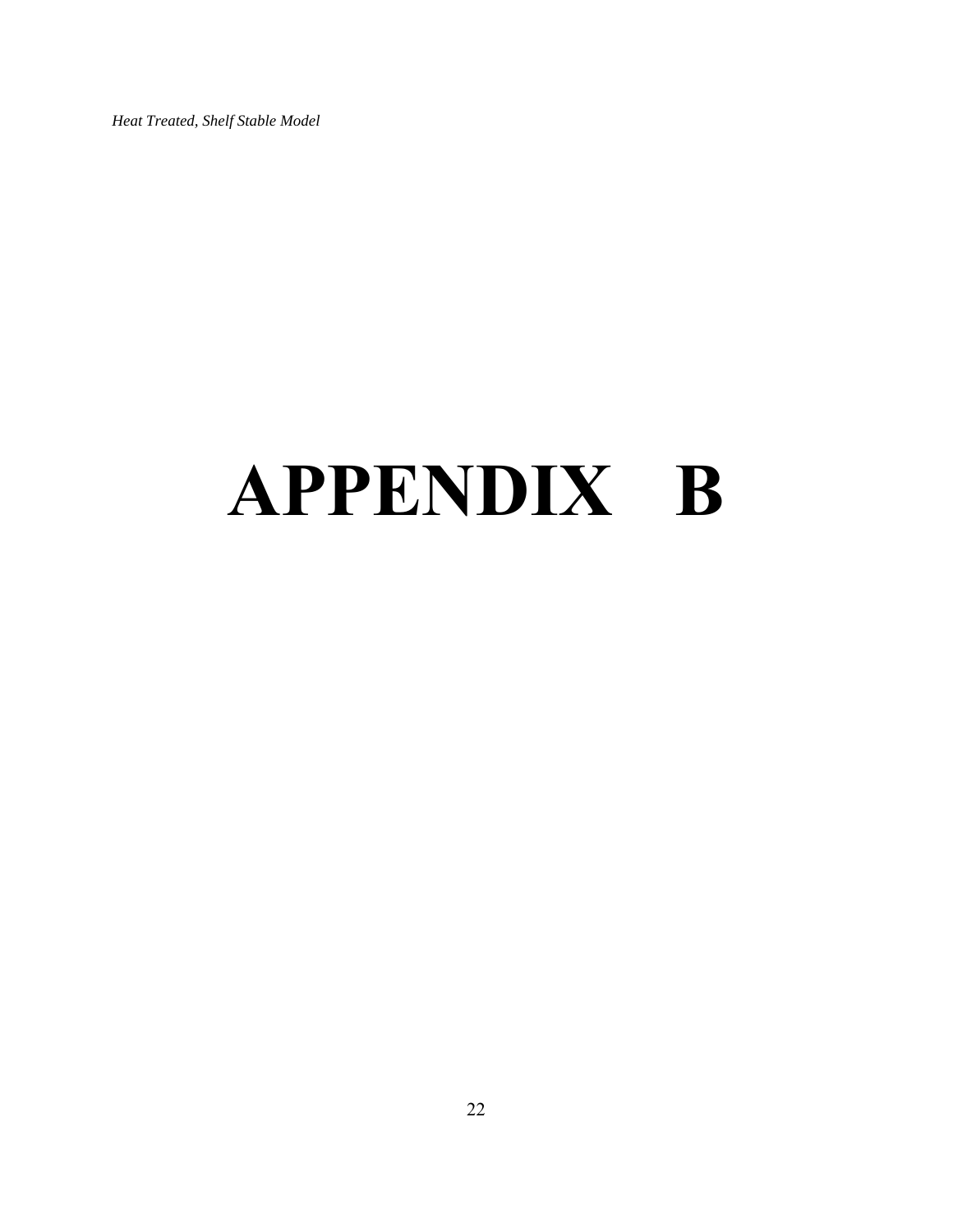### **PROCESS FLOW DIAGRAM**

### **PROCESS CATEGORY: HEAT TREATED, SHELF STABLE PRODUCT: SNACK STICKS, JERKY**



\* These steps include: grinding, chopping, mixing, stuffing, forming, and slicing. Include all applicable in flow chart and hazard analysis.

\*\* No interventions (acid dip, heating in marinade) used in this process.

No product is reworked back into the process.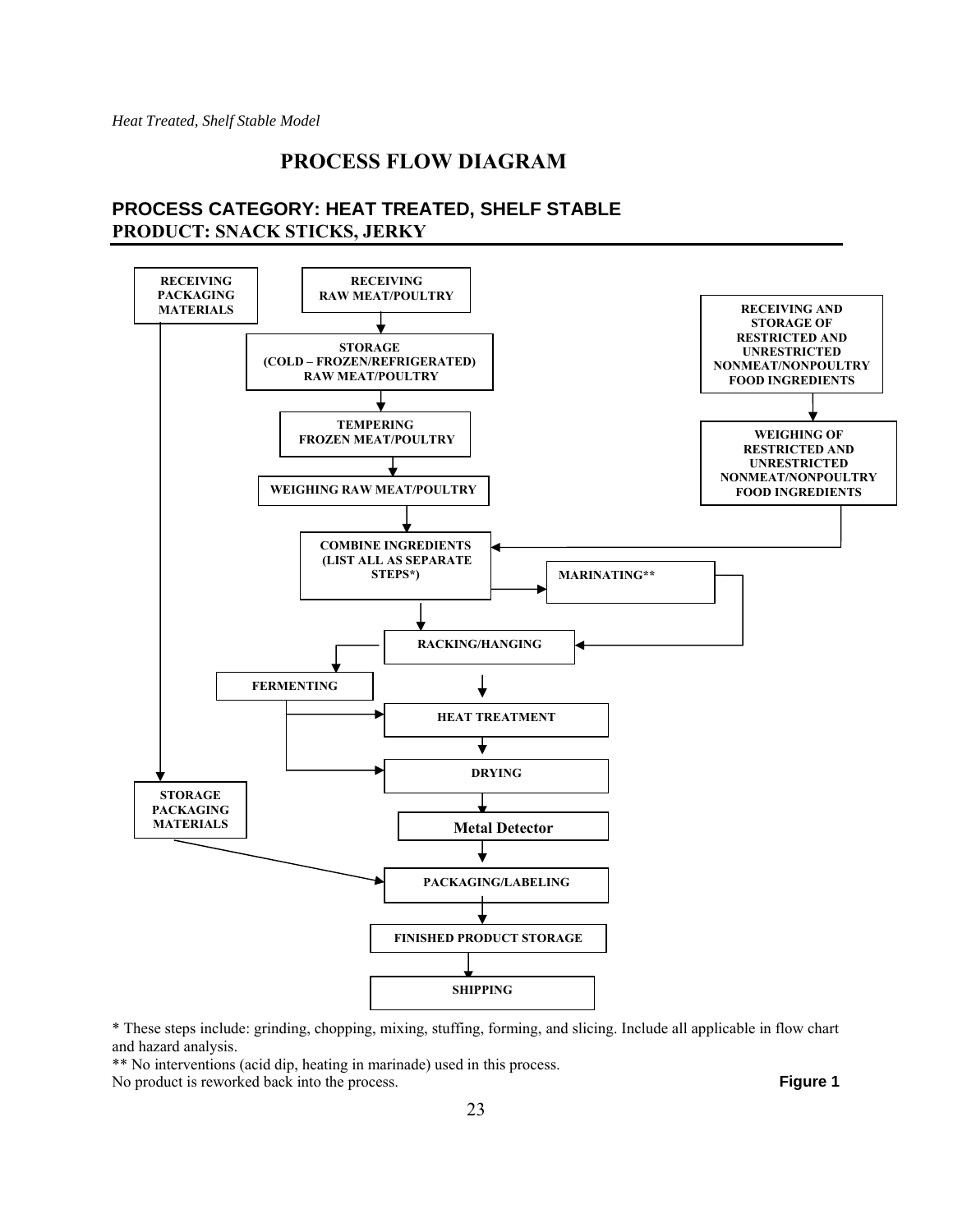## **PRODUCT DESCRIPTION**

| PROCESS CATEGORY: HEAT TREATED, SHELF STABLE                           |                                                                                                                                                               |  |  |  |
|------------------------------------------------------------------------|---------------------------------------------------------------------------------------------------------------------------------------------------------------|--|--|--|
| PRODUCT: SNACK STICKS, JERKY                                           |                                                                                                                                                               |  |  |  |
| 1. COMMON NAME?                                                        | <b>SNACK STICKS (SOME</b>                                                                                                                                     |  |  |  |
| TYPES:                                                                 | <b>FERMENTED</b>                                                                                                                                              |  |  |  |
| <b>COMMON NAME?</b>                                                    | BEEF JERKY (NON-FERMENTED)                                                                                                                                    |  |  |  |
| 2. HOW IS IT TO BE USED?                                               | <b>CONSUME AS PURCHASED</b>                                                                                                                                   |  |  |  |
|                                                                        | (READY TO EAT)                                                                                                                                                |  |  |  |
| 3. TYPE OF PACKAGE?                                                    | <b>BULK-PACKED (E.G., PLASTIC</b>                                                                                                                             |  |  |  |
|                                                                        | BAG, VACUUM PACKED)                                                                                                                                           |  |  |  |
| 4. LENGTH OF SHELF LIFE,<br>AT WHAT TEMPERATURE?                       | <b>VARIES WITH PACKAGING AND</b><br><b>STORAGE TEMPERATURE: MAY</b><br><b>LAST 6 MONTHS NON-</b><br>REFRIGERATED & INDEFINITELY<br><b>UNDER REFRIGERATION</b> |  |  |  |
| 5. WHERE WILL IT BE SOLD?<br><b>CONSUMERS?</b><br><b>INTENDED USE?</b> | <b>WHOLESALE TO DISTRIBUTORS</b><br><b>ONLY</b>                                                                                                               |  |  |  |
| <b>6. LABELING INSTRUCTIONS?</b>                                       | "REFRIGERATE AFTER OPENING"                                                                                                                                   |  |  |  |
| 7. IS SPECIAL DISTRIBUTION<br><b>CONTROL NEEDED?</b>                   | <b>NONE</b>                                                                                                                                                   |  |  |  |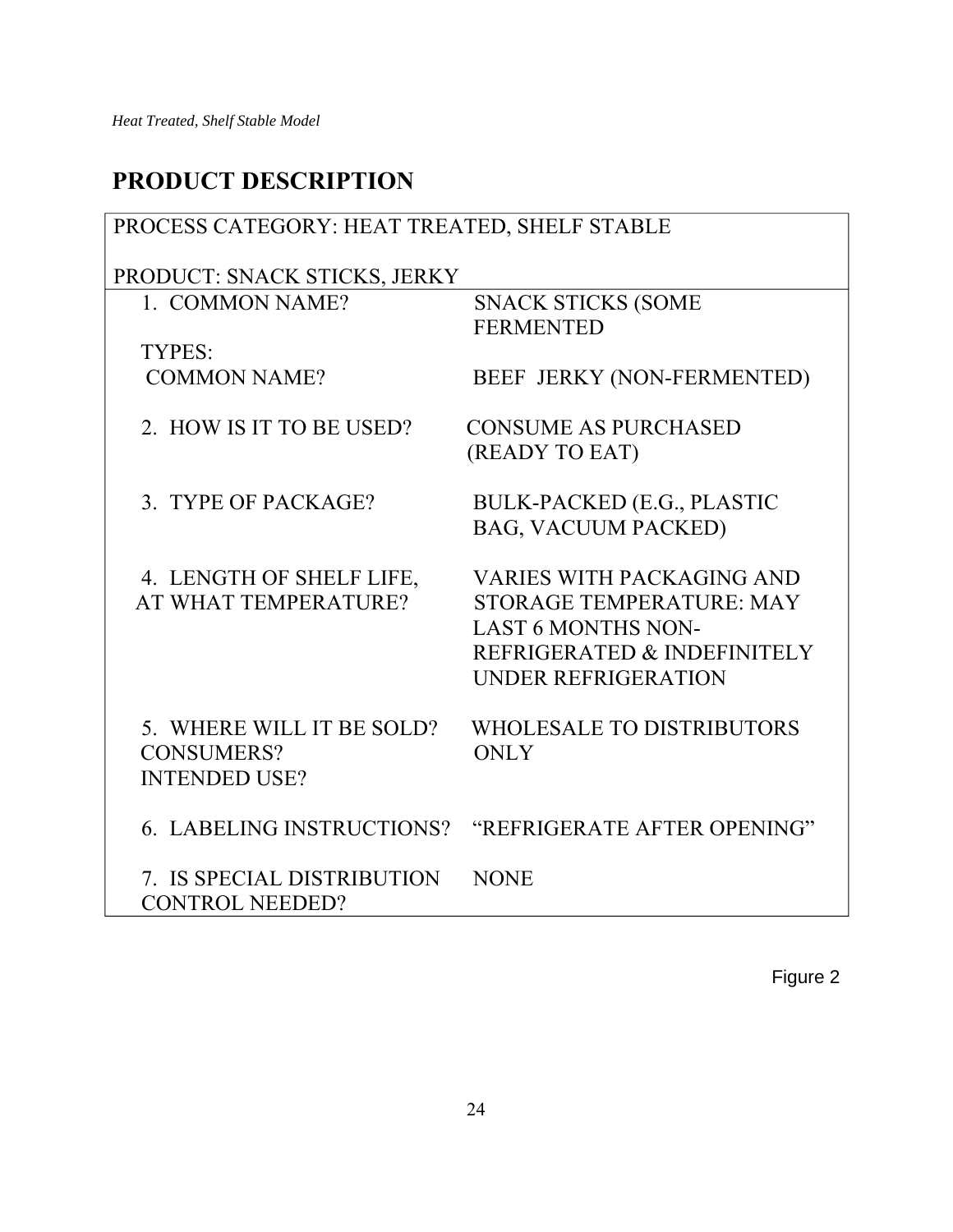| <b>Process Step</b>           | <b>Food Safety</b>           | Reasonably     | <b>Basis</b>                | If Yes in Column 3, What         | <b>Critical Control</b> |
|-------------------------------|------------------------------|----------------|-----------------------------|----------------------------------|-------------------------|
|                               | <b>Hazard</b>                | Likely to      |                             | <b>Measures Could be Applied</b> | Point                   |
|                               |                              | Occur?         |                             | to Prevent, Eliminate, or        |                         |
|                               |                              |                |                             | Reduce the Hazard to an          |                         |
|                               |                              |                |                             | <b>Acceptable Level?</b>         |                         |
| <b>Receiving – Raw</b>        | <b>Biological: Pathogens</b> | Yes            | Pathogens may be present    | Pathogens will be                |                         |
| <b>Meat/Poultry</b>           | Salmonella                   |                | on incoming raw product.    | controlled at a subsequent       |                         |
|                               | Listeria monocytogenes       |                |                             | step through heat                |                         |
|                               | E. coli O157:H7              |                |                             | treatment and drying             |                         |
|                               | Trichinella spiralis*        |                |                             | (jerky & snack sticks)           |                         |
|                               |                              |                |                             | and/or fermentation (snack       |                         |
|                               |                              |                |                             | sticks).                         |                         |
|                               | <b>Chemical – None</b>       |                |                             |                                  |                         |
|                               | Physical – Foreign           | N <sub>0</sub> | Plant records show that     |                                  |                         |
|                               | materials such as            |                | there has been no incidence |                                  |                         |
|                               | metal fragments              |                | of foreign materials in     |                                  |                         |
|                               |                              |                | products received into the  |                                  |                         |
|                               |                              |                | plant.                      |                                  |                         |
| <b>Receiving – Restricted</b> | <b>Biological – None</b>     |                |                             |                                  |                         |
| and Unrestricted              | <b>Chemical – Packaging</b>  | N <sub>0</sub> | Letters of guaranty are     |                                  |                         |
| <b>Nonmeat/Nonpoultry</b>     | material acceptable for      |                | received from all suppliers |                                  |                         |
| <b>Food Ingredients;</b>      | intended use.                |                | of packaging materials.     |                                  |                         |
| <b>Packaging Materials</b>    | <b>Physical</b> — None       |                |                             |                                  |                         |

\* Snack sticks may contain pork. *T. spiralis* may also be present in some game animals.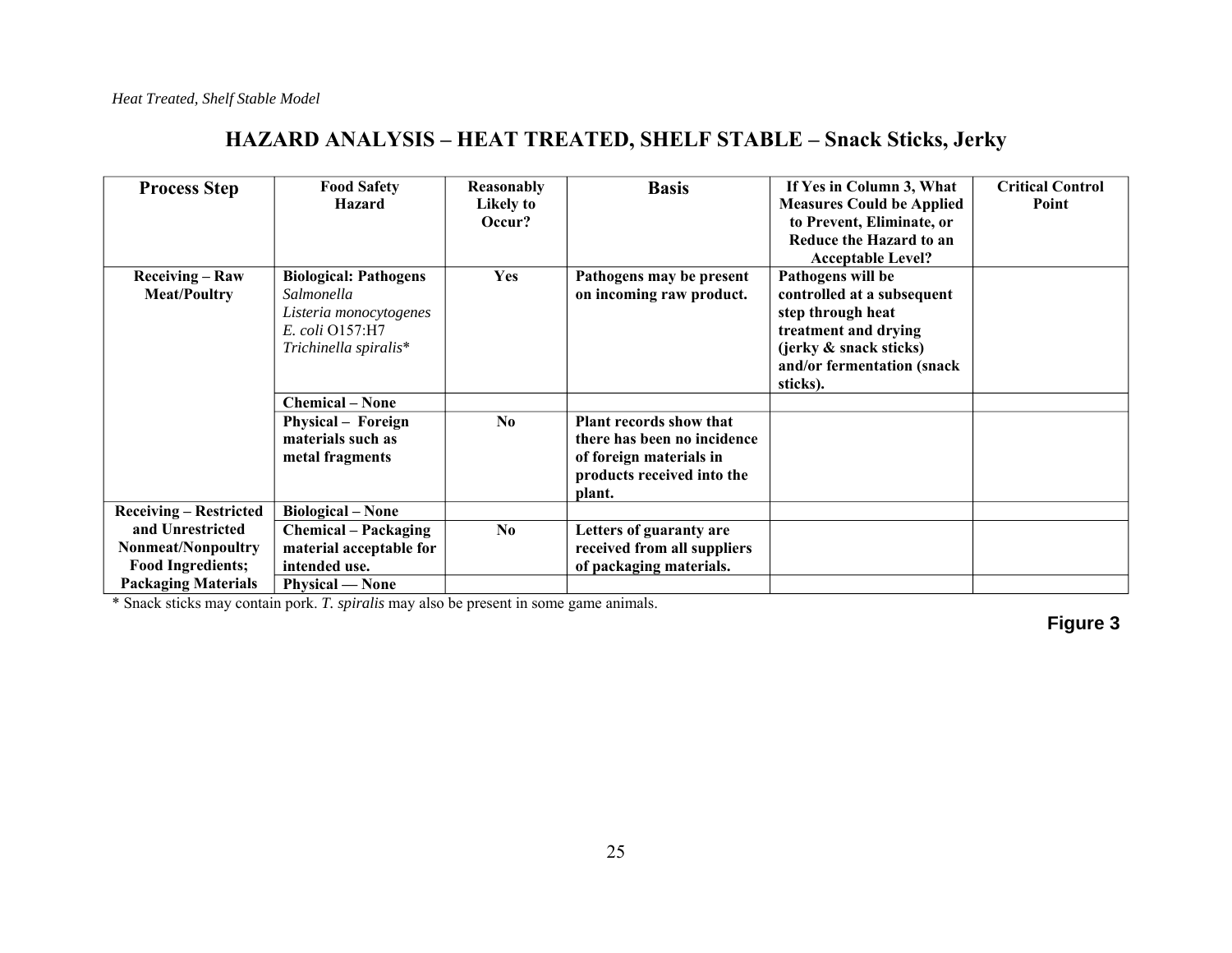| <b>Process Step</b>                            | <b>Food Safety</b><br><b>Hazard</b>                     | Reasonably<br><b>Likely</b> to<br>Occur? | <b>Basis</b>                               | If Yes in Column 3, What<br><b>Measures Could be Applied</b><br>to Prevent, Eliminate, or<br>Reduce the Hazard to an<br><b>Acceptable Level?</b> | <b>Critical Control</b><br>Point |
|------------------------------------------------|---------------------------------------------------------|------------------------------------------|--------------------------------------------|--------------------------------------------------------------------------------------------------------------------------------------------------|----------------------------------|
| <b>Storage – Restricted</b>                    | <b>Biological - None</b>                                |                                          |                                            |                                                                                                                                                  |                                  |
| and Unrestricted                               | <b>Chemical – None</b>                                  |                                          |                                            |                                                                                                                                                  |                                  |
| Nonmeat/Nonpoultry<br><b>Food Ingredients;</b> | <b>Physical – None</b>                                  |                                          |                                            |                                                                                                                                                  |                                  |
| <b>Packaging Materials</b>                     |                                                         |                                          |                                            |                                                                                                                                                  |                                  |
| Storage (Cold -                                | <b>Biological - Pathogen</b>                            | N <sub>0</sub>                           | Salmonella, E. coli O157:H7                |                                                                                                                                                  |                                  |
| Frozen/Refrigerated)-                          | Growth                                                  |                                          | and Listeria monocytogenes                 |                                                                                                                                                  |                                  |
| <b>Raw Meat/Poultry</b>                        | Salmonella                                              |                                          | are not likely to grow if the              |                                                                                                                                                  |                                  |
|                                                | Listeria monocytogenes<br>E. coli O157:H7               |                                          | product is maintained at                   |                                                                                                                                                  |                                  |
|                                                | Trichinella spiralis*                                   |                                          | proper temperature.                        |                                                                                                                                                  |                                  |
|                                                |                                                         |                                          | Prerequisite program in                    |                                                                                                                                                  |                                  |
|                                                |                                                         |                                          | place to prevent pathogen                  |                                                                                                                                                  |                                  |
|                                                |                                                         |                                          | growth from being likely to                |                                                                                                                                                  |                                  |
|                                                |                                                         |                                          | occur.                                     |                                                                                                                                                  |                                  |
|                                                | <b>Chemical - None</b>                                  |                                          |                                            |                                                                                                                                                  |                                  |
|                                                | <b>Physical – None</b>                                  |                                          |                                            |                                                                                                                                                  |                                  |
| <b>Tempering Frozen</b>                        | <b>Biological - None</b>                                |                                          |                                            |                                                                                                                                                  |                                  |
| <b>Meat/Poultry</b>                            | <b>Chemical – None</b>                                  |                                          |                                            |                                                                                                                                                  |                                  |
|                                                | <b>Physical – None</b>                                  |                                          |                                            |                                                                                                                                                  |                                  |
| <b>Weighing Restricted</b><br>and Unrestricted | <b>Biological - None</b><br><b>Chemical – Excessive</b> | N <sub>0</sub>                           | Prerequisite program in                    |                                                                                                                                                  |                                  |
| Nonmeat/Nonpoultry                             | <b>Level of Nitrite</b>                                 |                                          | place to prevent addition of               |                                                                                                                                                  |                                  |
| <b>Food Ingredients</b>                        |                                                         |                                          | greater than allowed<br>amount of nitrite. |                                                                                                                                                  |                                  |
|                                                | <b>Physical – None</b>                                  |                                          |                                            |                                                                                                                                                  |                                  |

\*Snack sticks may contain pork. *T. spiralis* may also be present in some game animals.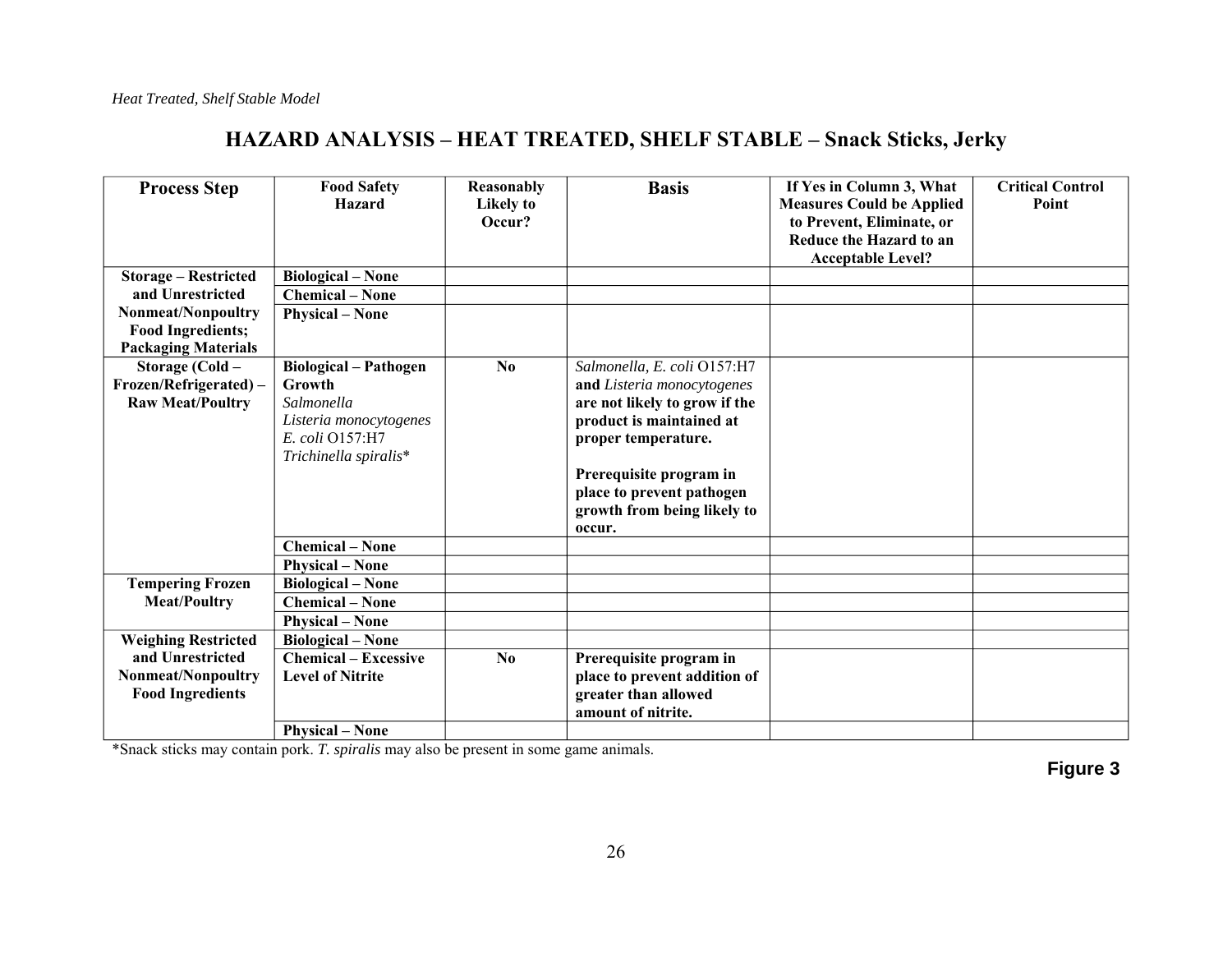| <b>Process Step</b>                                                                                                                  | <b>Food Safety</b><br>Hazard                                       | Reasonably<br>Likely to<br>Occur? | <b>Basis</b>                                                                                       | If Yes in Column 3, What<br><b>Measures Could be Applied</b><br>to Prevent, Eliminate, or<br>Reduce the Hazard to an<br><b>Acceptable Level?</b> | <b>Critical Control</b><br>Point |
|--------------------------------------------------------------------------------------------------------------------------------------|--------------------------------------------------------------------|-----------------------------------|----------------------------------------------------------------------------------------------------|--------------------------------------------------------------------------------------------------------------------------------------------------|----------------------------------|
| <b>Weighing Raw</b>                                                                                                                  | <b>Biological - None</b>                                           |                                   |                                                                                                    |                                                                                                                                                  |                                  |
| <b>Meat/Poultry</b>                                                                                                                  | <b>Chemical - None</b>                                             |                                   |                                                                                                    |                                                                                                                                                  |                                  |
|                                                                                                                                      | <b>Physical – None</b>                                             |                                   |                                                                                                    |                                                                                                                                                  |                                  |
| Combining<br>Ingredients/                                                                                                            | <b>Biological – None</b>                                           |                                   |                                                                                                    |                                                                                                                                                  |                                  |
| <b>Processing (Includes</b><br>one or more of the<br>following: grinding,<br>chopping, mixing,<br>stuffing, forming, and<br>slicing) | <b>Chemical – None</b><br><b>Physical - Metal</b><br>Contamination | Yes                               | Plant records show that<br>during mechanical<br>processing metal<br>contamination has<br>occurred. | Metal detection is located at<br>a subsequent step in the<br>process.                                                                            |                                  |
| <b>Marinating</b>                                                                                                                    | <b>Biological -None</b>                                            |                                   |                                                                                                    |                                                                                                                                                  |                                  |
|                                                                                                                                      | <b>Chemical – None</b>                                             |                                   |                                                                                                    |                                                                                                                                                  |                                  |
|                                                                                                                                      | <b>Physical – None</b>                                             |                                   |                                                                                                    |                                                                                                                                                  |                                  |
| Racking/Hanging                                                                                                                      | <b>Biological – None</b>                                           |                                   |                                                                                                    |                                                                                                                                                  |                                  |
|                                                                                                                                      | <b>Chemical - None</b>                                             |                                   |                                                                                                    |                                                                                                                                                  |                                  |
|                                                                                                                                      | <b>Physical – None</b>                                             |                                   |                                                                                                    |                                                                                                                                                  |                                  |
| <b>Fermenting (Used for</b>                                                                                                          | <b>Biological - Pathogens</b>                                      | Yes                               | Potential growth of S.                                                                             | Fermentation to the degree-                                                                                                                      | 1B                               |
| pH reduction on snack                                                                                                                | Staphylococcus aureus                                              |                                   | aureus and toxigenesis if                                                                          | hours required will achieve                                                                                                                      |                                  |
| sticks produced with a                                                                                                               | Salmonella                                                         |                                   | fermentation process is                                                                            | the pH needed to inhibit S.                                                                                                                      |                                  |
| fermentation step)                                                                                                                   | E. coli O157:H7                                                    |                                   | inadequate.                                                                                        | <i>aureus</i> . Fermentation also<br>reduces levels of Salmonella<br>and <i>E. coli</i> O157:H7.                                                 |                                  |
|                                                                                                                                      | <b>Chemical - None</b>                                             |                                   |                                                                                                    |                                                                                                                                                  |                                  |
|                                                                                                                                      | <b>Physical – None</b>                                             |                                   |                                                                                                    |                                                                                                                                                  |                                  |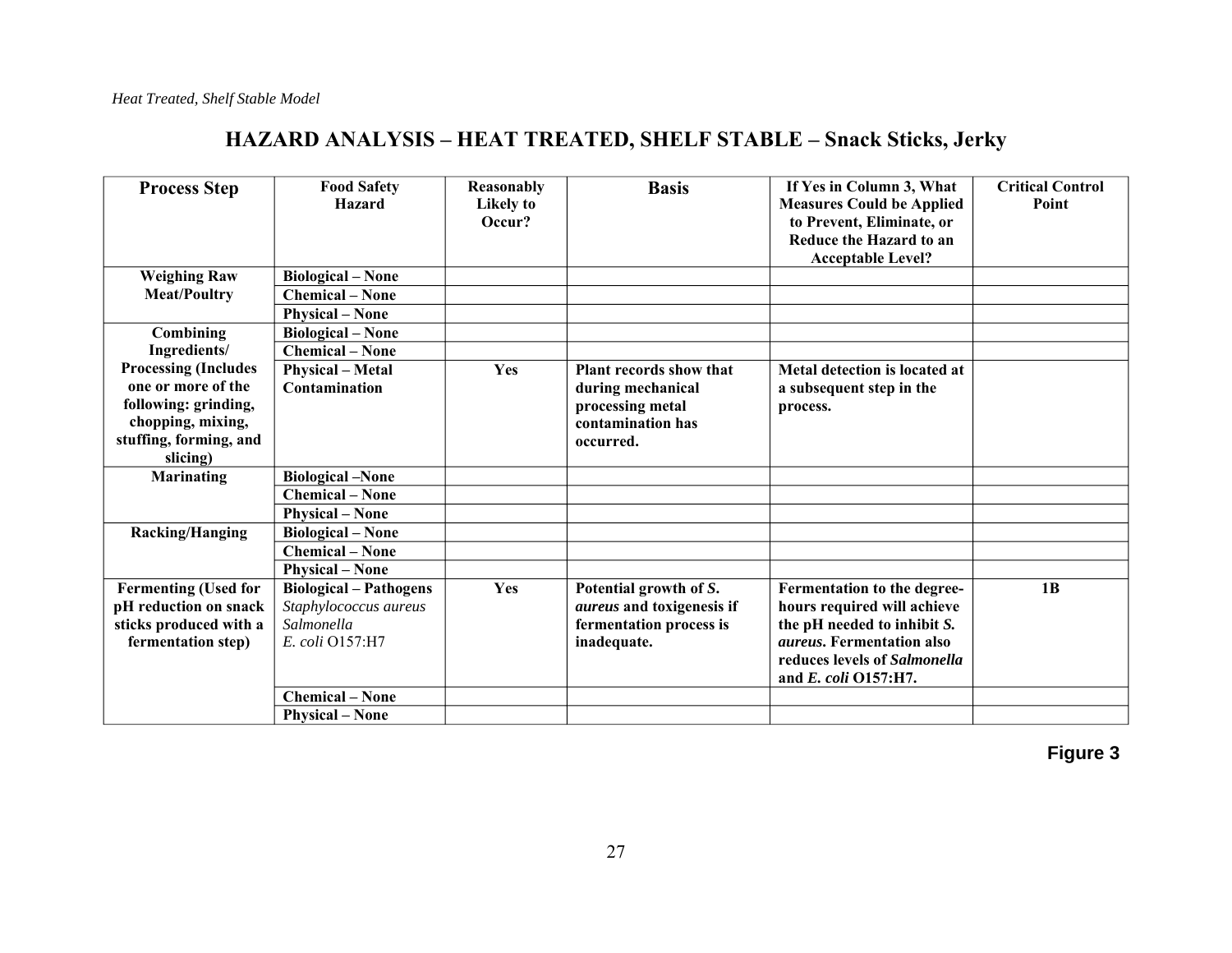| <b>Process Step</b>   | <b>Food Safety</b><br><b>Hazard</b>                                                                                                                        | Reasonably<br>Likely to<br>Occur? | <b>Basis</b>                                                                                                                                                  | If Yes in Column 3, What<br><b>Measures Could be Applied</b><br>to Prevent, Eliminate, or<br>Reduce the Hazard to an<br><b>Acceptable Level?</b>                                   | <b>Critical Control</b><br>Point |
|-----------------------|------------------------------------------------------------------------------------------------------------------------------------------------------------|-----------------------------------|---------------------------------------------------------------------------------------------------------------------------------------------------------------|------------------------------------------------------------------------------------------------------------------------------------------------------------------------------------|----------------------------------|
| <b>Heat Treatment</b> | <b>Biological - Pathogens</b><br>Listeria monocytogenes<br>Salmonella<br>Staphylococcus aureus<br>E. coli O157:H7<br>T. spiralis<br><b>Chemical – None</b> | <b>Yes</b>                        | <b>Potential survival and</b><br>growth of pathogens and<br>toxigenesis from S. aureus<br>with inadequate process<br>time/temperature/humidity.               | <b>Heat treatment using</b><br>appropriate<br>time/temperature/humidity<br>to produce<br>lethality/pasteurization.                                                                 | 2B                               |
| <b>Drying</b>         | <b>Physical – None</b><br><b>Biological - Pathogens</b><br>Staphylococcus aureus<br>Listeria monocytogenes<br><b>Chemical – None</b>                       | <b>Yes</b>                        | L. monocytogenes can grow<br>if $a_w$ above 0.92 and S.<br><i>aureus</i> growth &<br>toxigenesis can occur if S.<br><i>aureus</i> survived heat<br>treatment. | Low water activity $(a_w)$<br>precludes bacterial<br>pathogen growth. The $a_w$<br>required to prevent growth<br>of S. aureus (0.86) is lower<br>than that for other<br>pathogens. | 3B                               |
|                       | <b>Physical – None</b>                                                                                                                                     |                                   |                                                                                                                                                               |                                                                                                                                                                                    |                                  |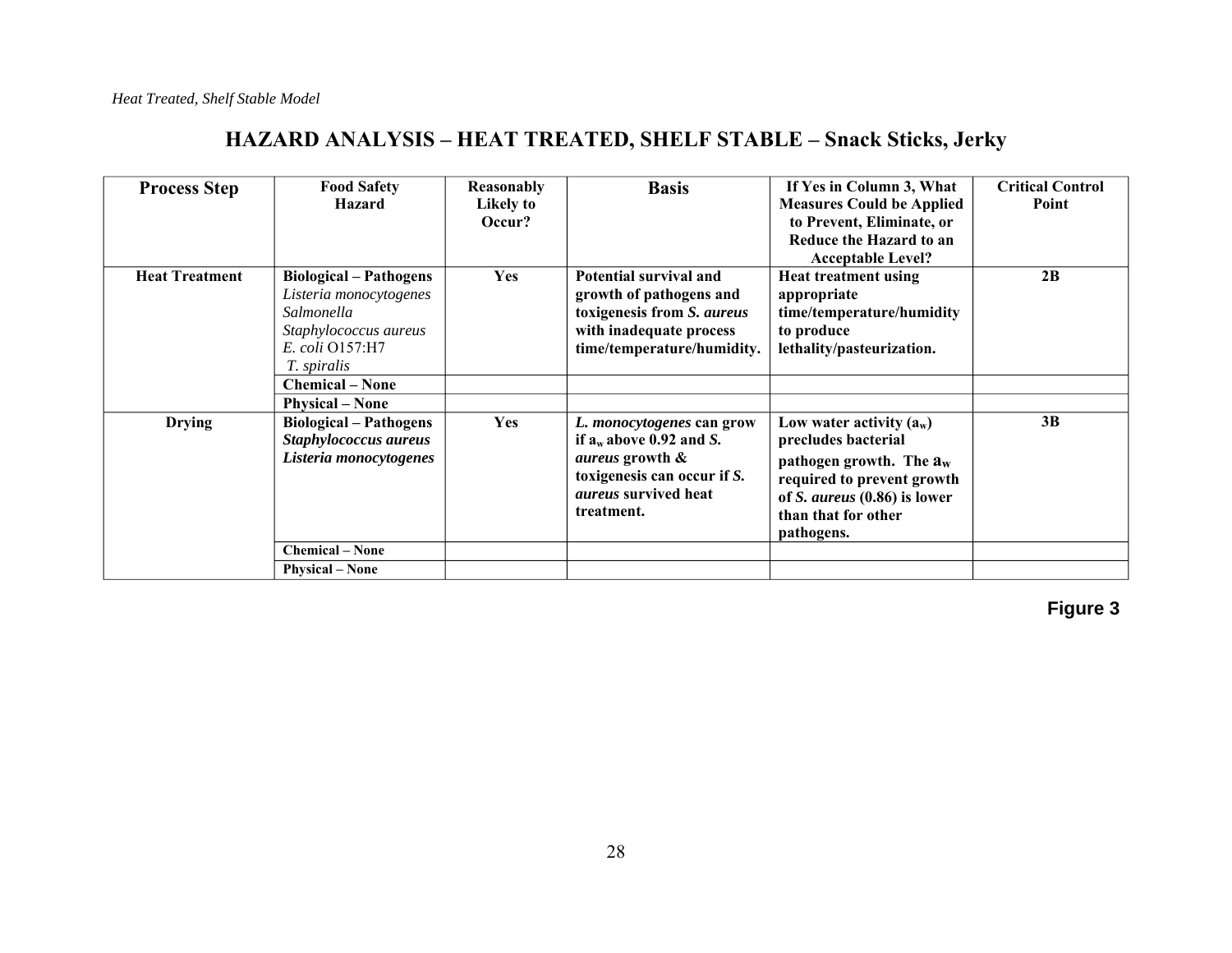| <b>Process Step</b>     | <b>Food Safety</b>                       | Reasonably     | <b>Basis</b>                 | If Yes in Column 3, What         | <b>Critical Control</b> |
|-------------------------|------------------------------------------|----------------|------------------------------|----------------------------------|-------------------------|
|                         | <b>Hazard</b>                            | Likely to      |                              | <b>Measures Could be Applied</b> | Point                   |
|                         |                                          | Occur?         |                              | to Prevent, Eliminate, or        |                         |
|                         |                                          |                |                              | Reduce the Hazard to an          |                         |
|                         |                                          |                |                              | <b>Acceptable Level?</b>         |                         |
| <b>Metal Detector</b>   | <b>Biological – None</b>                 |                |                              |                                  |                         |
|                         | <b>Chemical - None</b>                   |                |                              |                                  |                         |
|                         | <b>Physical – Metal</b><br>Contamination | Yes            |                              | Metal detector.                  | <b>4P</b>               |
| Packaging/Labeling      | <b>Biological - Pathogens</b>            | N <sub>0</sub> | L. monocytogenes growth      |                                  |                         |
|                         | Growth of Listeria                       |                | precluded by previous        |                                  |                         |
|                         | monocytogenes                            |                | drying step - water activity |                                  |                         |
|                         |                                          |                | of product much less than    |                                  |                         |
|                         |                                          |                | 0.92 min required for Lm     |                                  |                         |
|                         |                                          |                | growth. The drying process   |                                  |                         |
|                         |                                          |                | meets the criteria described |                                  |                         |
|                         |                                          |                | in 9 CFR 430.4 for           |                                  |                         |
|                         |                                          |                | <b>Alternative 2.</b>        |                                  |                         |
|                         | <b>Chemical - None</b>                   |                |                              |                                  |                         |
|                         | <b>Physical – None</b>                   |                |                              |                                  |                         |
| <b>Finished Product</b> | <b>Biological – None</b>                 |                |                              |                                  |                         |
| <b>Storage</b>          | <b>Chemical - None</b>                   |                |                              |                                  |                         |
|                         | <b>Physical – None</b>                   |                |                              |                                  |                         |
| <b>Shipping</b>         | <b>Biological – None</b>                 |                |                              |                                  |                         |
|                         | <b>Chemical - None</b>                   |                |                              |                                  |                         |
|                         | <b>Physical – None</b>                   |                |                              |                                  |                         |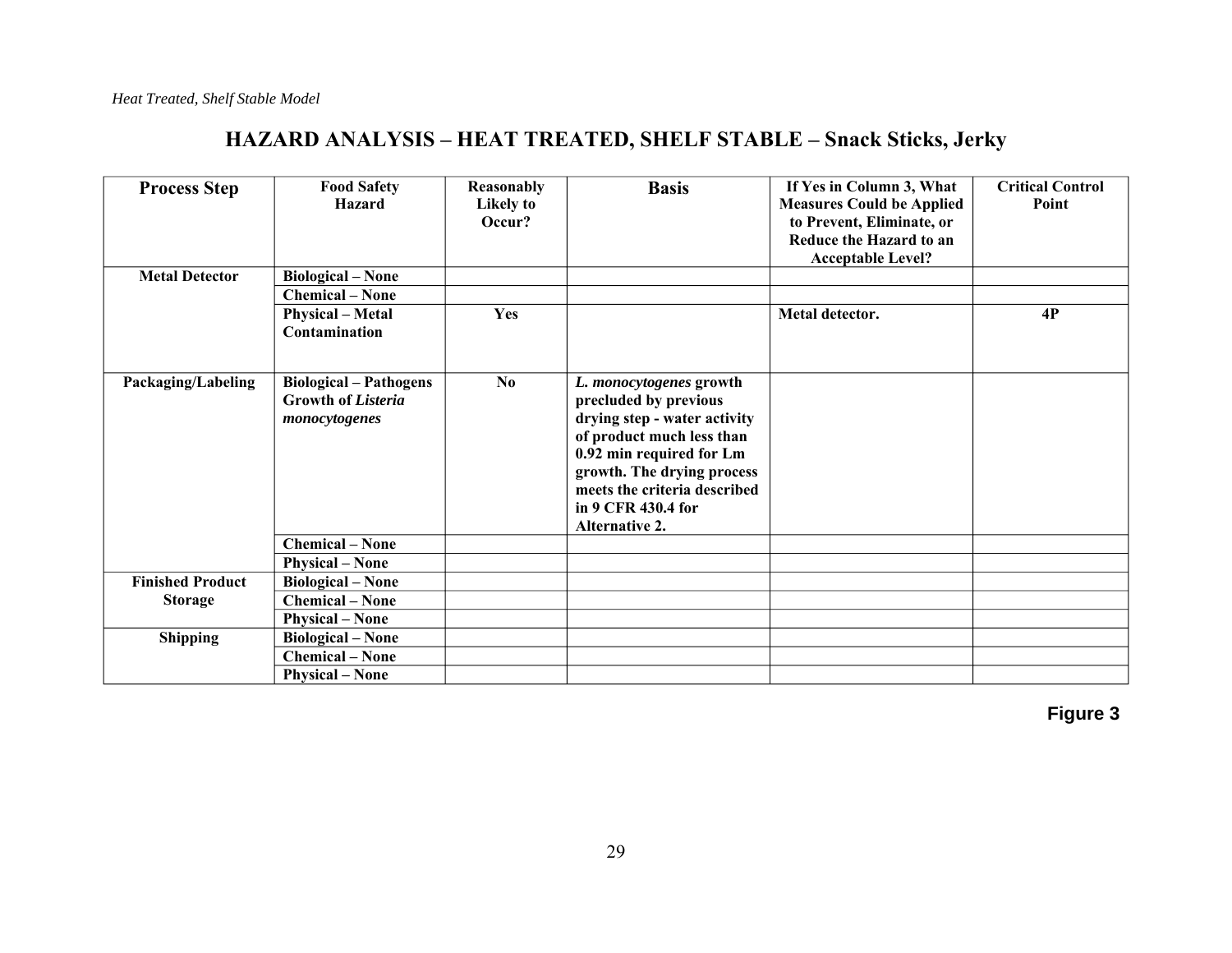## **HACCP PLAN**

### **PROCESS CATEGORY: HEAT TREATED, SHELF STABLE PRODUCT EXAMPLE: SNACK STICKS, JERKY**

| CCP# and       | <b>Critical Limits</b>  |          | <b>Monitoring Procedures</b>  | <b>HACCP Records</b> | <b>Verification Procedures and</b>        | <b>Corrective Actions</b>                        |  |
|----------------|-------------------------|----------|-------------------------------|----------------------|-------------------------------------------|--------------------------------------------------|--|
| Location       |                         |          | and Frequency                 |                      | Frequency                                 |                                                  |  |
| 1B             | $pH \le 5.3$ - achieved |          | QA technician or              | Fermentation Log     | QA Supervisor or designee                 | If a deviation from a critical                   |  |
| Fermenting     | by using one of the     |          | designee will take 5          |                      | will review the Fermentation              | limit occurs, the QA supervisor                  |  |
| (Snack Sticks) | following combination   |          | individual product            | Corrective Action    | Log and Corrective Action                 | or designee is responsible for                   |  |
| produced with  | of chamber              |          | samples for pH                | Log                  | Log once per shift.                       | corrective action protocols:                     |  |
|                | temperature -           |          | measurement from each         |                      |                                           |                                                  |  |
| fermentation   | maximum hours of        |          | lot at the completion of      | Thermometer          | QA technician or designee                 | The cause of the deviation<br>$\mathbf{1}$ .     |  |
| step)          | fermentation            |          | the fermentation cycle.       | Calibration Log      | will check all thermometers               | will be identified and                           |  |
|                |                         |          | Before removal from           |                      | for accuracy daily against                | eliminated.                                      |  |
|                | Constant                |          | fermentation, determine       |                      | thermometer of known                      | The CCP will be under<br>2.                      |  |
|                | Chamber                 |          | compliance with the time      |                      | accuracy and calibrate to $\pm 1^{\circ}$ | control after the corrective                     |  |
|                | Temp $(^{\circ}F)$      | Max Hrs* | critical limit related to the |                      | F accuracy as necessary.                  | action is taken.                                 |  |
|                |                         |          | specified fermentation        |                      |                                           | 3.<br>Measures to prevent                        |  |
|                | 75                      | 80       | chamber temperature in        |                      | QA or designee will check all             | recurrence are established.                      |  |
|                | 80                      | 60       | order to meet the             |                      | pH meters used for monitoring             | No product that is injurious<br>$\overline{4}$ . |  |
|                | 85                      | 48       | documented degree-hour        |                      | and verification for accuracy             | to health or otherwise                           |  |
|                | 90                      | 33       | limit.                        |                      | daily against a known standard            | adulterated as a result of the                   |  |
|                | 95                      | 28       | The pH is measured by         |                      | and calibrate for accuracy to $\pm$       | deviation will be permitted                      |  |
|                | 100                     | 25       | placing a pH electrode in     |                      | 0.1.                                      | to enter commerce.                               |  |
|                | 105                     | 20       | a 1:1 $(w/w)$ meat/distilled  |                      |                                           |                                                  |  |
|                | 110                     | 18       | water slurry of each          |                      | QA supervisor or designee                 |                                                  |  |
|                |                         |          | sample. Methodology           |                      | will observe QA technician or             |                                                  |  |
|                |                         |          | reference on file.            |                      | designee perform monitoring               |                                                  |  |
|                |                         |          | QA technician or              |                      | activity once per shift.                  |                                                  |  |
|                |                         |          | designee will record          |                      |                                           |                                                  |  |
|                |                         |          | chamber temperature and       |                      |                                           |                                                  |  |
|                |                         |          | time to $pH \leq 5.3$ .       |                      |                                           |                                                  |  |

\*Maximum time critical limits at specified fermentation chamber temperature for product to reach pH ≤ 5.3 at the end of the fermentation step in order to meet the relative degree hour limits for control of *S. aureus* toxin production. (Validated support on file.)

| <b>Siar</b><br>- | puw | . . |
|------------------|-----|-----|
|                  |     |     |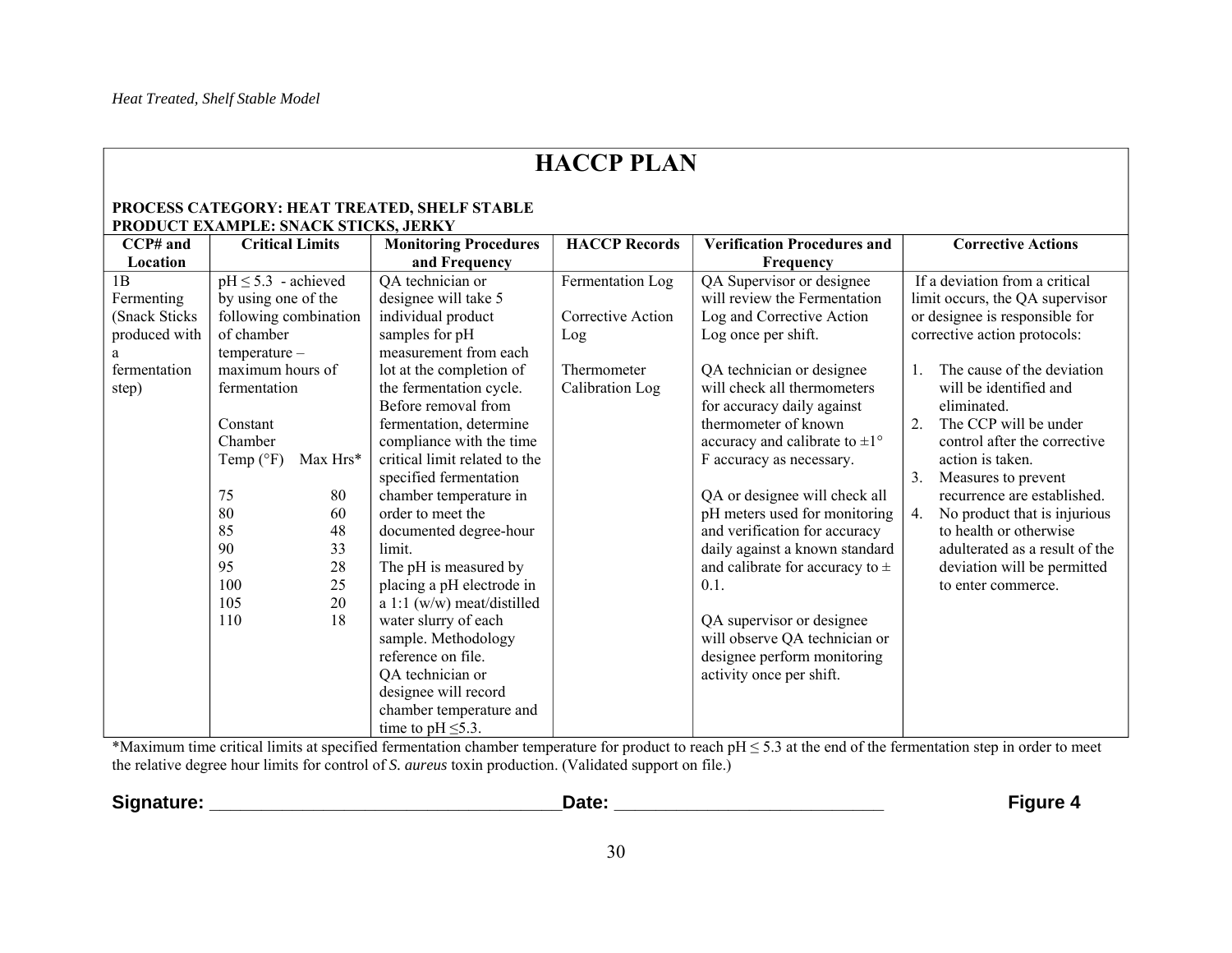|                                                                            | <b>HACCP PLAN</b>                                                                     |                                                                                                                                                                                                                                                         |                                                                                                         |                                                                                                                                                                                                                                                                                                       |                                                                                                                                                                                                                                                                                                                                                                                                                                                                                                                 |  |  |  |
|----------------------------------------------------------------------------|---------------------------------------------------------------------------------------|---------------------------------------------------------------------------------------------------------------------------------------------------------------------------------------------------------------------------------------------------------|---------------------------------------------------------------------------------------------------------|-------------------------------------------------------------------------------------------------------------------------------------------------------------------------------------------------------------------------------------------------------------------------------------------------------|-----------------------------------------------------------------------------------------------------------------------------------------------------------------------------------------------------------------------------------------------------------------------------------------------------------------------------------------------------------------------------------------------------------------------------------------------------------------------------------------------------------------|--|--|--|
|                                                                            | PROCESS CATEGORY: HEAT TREATED, SHELF STABLE<br>PRODUCT EXAMPLE: SNACK STICKS, JERKY  |                                                                                                                                                                                                                                                         |                                                                                                         |                                                                                                                                                                                                                                                                                                       |                                                                                                                                                                                                                                                                                                                                                                                                                                                                                                                 |  |  |  |
| $CCP#$ and<br>Location                                                     | Critical<br>Limits                                                                    | <b>Monitoring</b><br><b>Procedures and</b>                                                                                                                                                                                                              | <b>HACCP</b> Records                                                                                    | <b>Verification Procedures and</b><br>Frequency                                                                                                                                                                                                                                                       | <b>Corrective Actions</b>                                                                                                                                                                                                                                                                                                                                                                                                                                                                                       |  |  |  |
|                                                                            |                                                                                       | Frequency                                                                                                                                                                                                                                               |                                                                                                         |                                                                                                                                                                                                                                                                                                       |                                                                                                                                                                                                                                                                                                                                                                                                                                                                                                                 |  |  |  |
| 2B<br>Heat<br>Treatment<br>(snack sticks)<br>with<br>fermentation<br>step) | Snack sticks<br>to be cooked<br>to an<br>internal<br>temperature<br>of $\geq 160$ °F. | QA technician or<br>designee will take<br>the internal<br>temperature using<br>an internal probe<br>and check 10 sticks<br>in coldest part of<br>smokehouse for<br>each lot at<br>completion of cook<br>cycle and before<br>removal from<br>smokehouse. | Smokehouse/<br>Product<br>Temperature Log<br>Thermometer<br>Calibration Log<br>Corrective Action<br>Log | Once per shift the QA supervisor or<br>designee will review the<br>Smokehouse/Product Temperature<br>Log, Corrective Action Log, and<br>Thermometer Calibration Log.<br>Once per shift QA supervisor or<br>designee will observe the QA<br>technician or designee perform the<br>monitoring activity. | If a deviation from a critical limit occurs,<br>the QA supervisor or designee is<br>responsible for corrective action protocols:<br>The cause of the deviation will be<br>identified and eliminated.<br>The CCP will be under control after<br>$2_{1}$<br>the corrective action is taken.<br>3 <sub>1</sub><br>Measures to prevent recurrence are<br>established.<br>No product that is injurious to health<br>or otherwise adulterated as a result of<br>the deviation will be permitted to enter<br>commerce. |  |  |  |

**Signature: \_\_\_\_\_\_\_\_\_\_\_\_\_\_\_\_\_\_\_\_\_\_\_\_\_\_\_\_ Date: \_\_\_\_\_\_\_\_\_\_\_\_\_\_\_\_\_\_\_\_\_\_\_\_\_\_ Figure 4**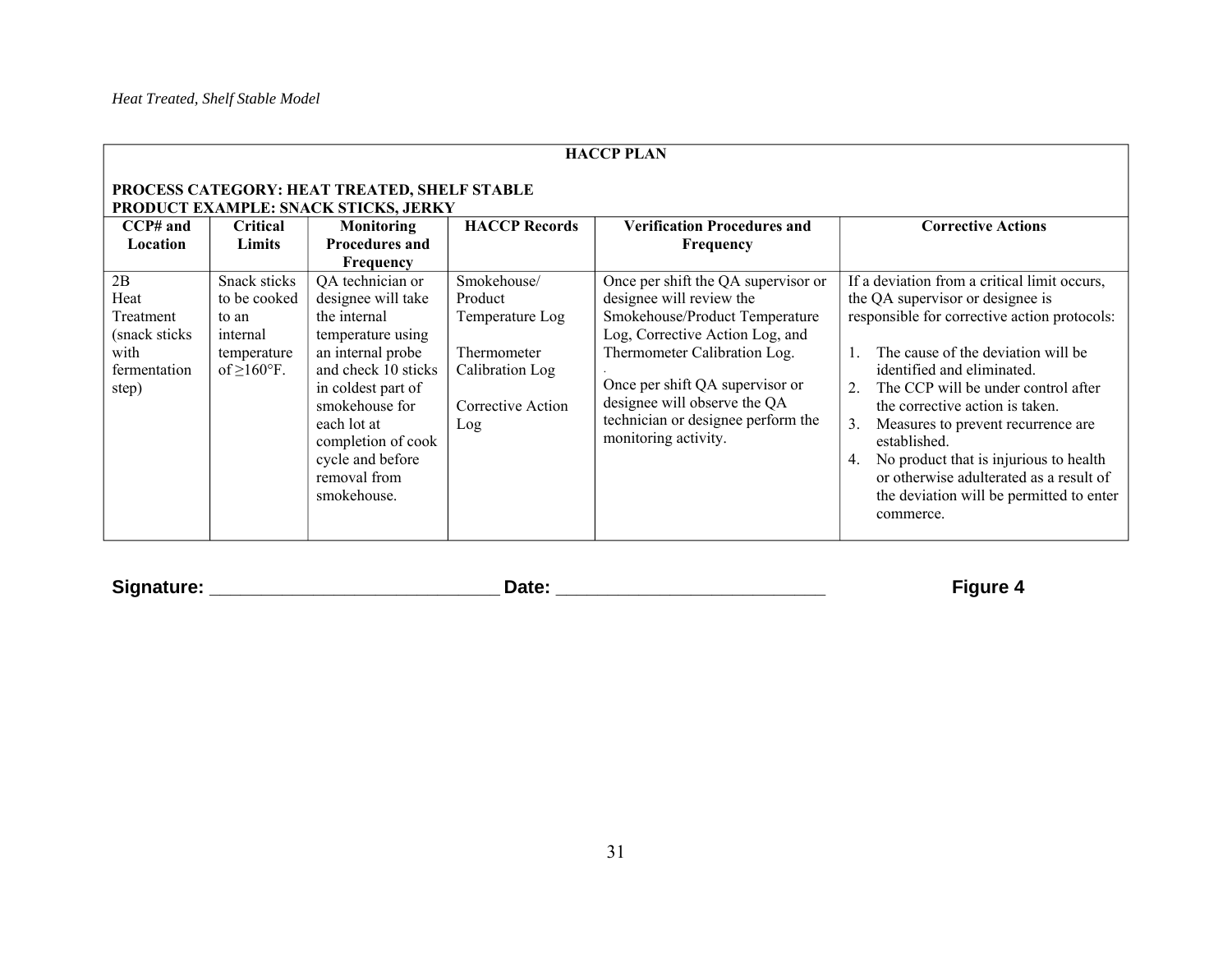## **HACCP PLAN**

### **PROCESS CATEGORY: HEAT TREATED, SHELF STABLE PRODUCT EXAMPLE: SNACK STICKS, JERKY**

|                                    | I RODOCT EARINH EEI, SIVACR STICRS, JERRI                                                                                                        |                                                                                                                                                                                                                                                                            |                                                                                                                                             |                                                                                                                                                                                                                                                                                                                                                                                                                                                              |                                                                                                                                                                                                                                                                                                                                                                                                                                                                                                      |  |  |  |
|------------------------------------|--------------------------------------------------------------------------------------------------------------------------------------------------|----------------------------------------------------------------------------------------------------------------------------------------------------------------------------------------------------------------------------------------------------------------------------|---------------------------------------------------------------------------------------------------------------------------------------------|--------------------------------------------------------------------------------------------------------------------------------------------------------------------------------------------------------------------------------------------------------------------------------------------------------------------------------------------------------------------------------------------------------------------------------------------------------------|------------------------------------------------------------------------------------------------------------------------------------------------------------------------------------------------------------------------------------------------------------------------------------------------------------------------------------------------------------------------------------------------------------------------------------------------------------------------------------------------------|--|--|--|
| $CCP#$ and                         | Critical                                                                                                                                         | <b>Monitoring</b>                                                                                                                                                                                                                                                          | <b>HACCP</b> Records                                                                                                                        | <b>Verification Procedures and</b>                                                                                                                                                                                                                                                                                                                                                                                                                           | <b>Corrective Actions</b>                                                                                                                                                                                                                                                                                                                                                                                                                                                                            |  |  |  |
| Location                           | Limits                                                                                                                                           | <b>Procedures and</b>                                                                                                                                                                                                                                                      |                                                                                                                                             | Frequency                                                                                                                                                                                                                                                                                                                                                                                                                                                    |                                                                                                                                                                                                                                                                                                                                                                                                                                                                                                      |  |  |  |
|                                    |                                                                                                                                                  | Frequency                                                                                                                                                                                                                                                                  |                                                                                                                                             |                                                                                                                                                                                                                                                                                                                                                                                                                                                              |                                                                                                                                                                                                                                                                                                                                                                                                                                                                                                      |  |  |  |
| 2B<br>Heat<br>Treatment<br>(jerky) | Jerky to be<br>cooked at an<br>oven temperature<br>of $\geq$ 180°F for $\geq$ 2<br>hours with $\geq 90\%$<br>humidity<br>throughout the<br>cook. | Oven temperature<br>monitored with dry<br>bulb thermometer.<br>Humidity* will be<br>monitored by<br>comparison of wet<br>and dry bulb<br>thermometers<br>every 30 minutes.<br>Wet bulb<br>temperature must<br>be within $4.5^{\circ}$ F of<br>the dry bulb<br>temperature. | Oven Temperature /<br>Humidity Log<br>Thermometer<br>Calibration Log<br>Corrective Action<br>Log<br>Documentation on<br>file for lethality. | Maintenance supervisor or designee<br>will verify that the wet bulb water<br>wick well contains the appropriate<br>amount of water prior to startup and<br>during operation if necessary.<br>Once per shift the QA supervisor or<br>designee will review the Oven<br>Temperature/Humidity Log and<br>Corrective Action Log.<br>Once per shift QA supervisor or<br>designee will observe the QA<br>technician or designee perform the<br>monitoring activity. | If a deviation from a critical limit occurs,<br>the QA supervisor or designee is<br>responsible for corrective action protocols:<br>The cause of the deviation will be<br>identified and eliminated.<br>The CCP will be under control after<br>2.<br>the corrective action is taken.<br>3.<br>Measures to prevent recurrence are<br>established.<br>No product that is injurious to health<br>4.<br>or otherwise adulterated as a result of<br>the deviation will be permitted to enter<br>commerce. |  |  |  |

**\***Humidity control is critical during the heat treatment. Without adequate humidity, the required level of pathogen reduction will not be achieved.

**Signature: \_\_\_\_\_\_\_\_\_\_\_\_\_\_\_\_\_\_\_\_\_\_\_\_\_\_\_\_ Date: \_\_\_\_\_\_\_\_\_\_\_\_\_\_\_\_\_\_\_\_\_\_\_\_\_\_ Figure 4**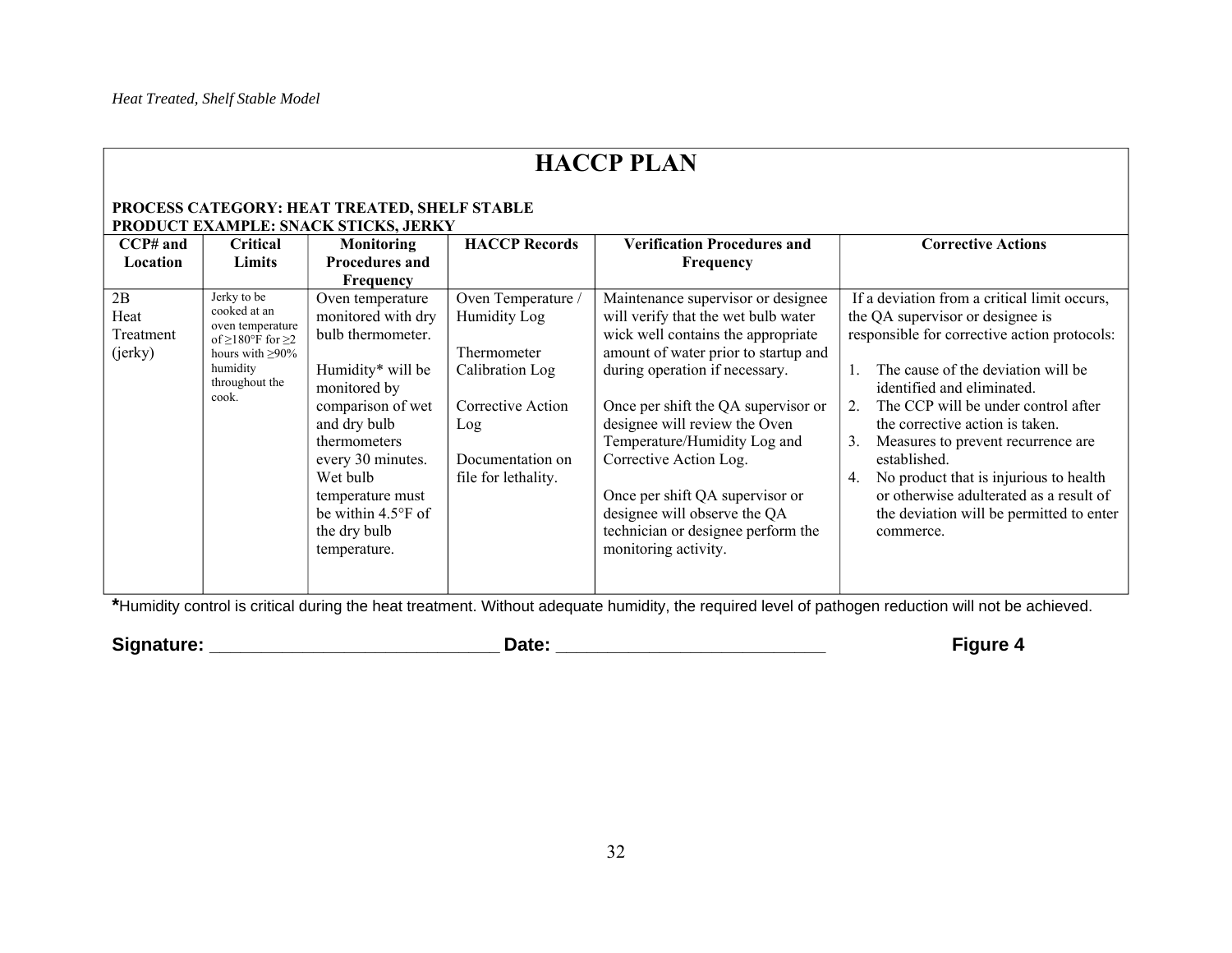## **HACCP PLAN**

### **PROCESS CATEGORY: HEAT TREATED, SHELF STABLE PRODUCT EXAMPLE: SNACK STICKS, JERKY**

|              |                      | I RODUCT EAAMH LE, SNACR STICRS, JERRY                                                                                                     |                                                           |                                                                                                                                                                                                                                                                                                                                                                                                                                          |                                                                                                                                                                                                                                                                                                                                                                                                                                                                                                |
|--------------|----------------------|--------------------------------------------------------------------------------------------------------------------------------------------|-----------------------------------------------------------|------------------------------------------------------------------------------------------------------------------------------------------------------------------------------------------------------------------------------------------------------------------------------------------------------------------------------------------------------------------------------------------------------------------------------------------|------------------------------------------------------------------------------------------------------------------------------------------------------------------------------------------------------------------------------------------------------------------------------------------------------------------------------------------------------------------------------------------------------------------------------------------------------------------------------------------------|
| $CCP#$ and   | <b>Critical</b>      | <b>Monitoring</b>                                                                                                                          | <b>HACCP</b> Records                                      | <b>Verification Procedures and</b>                                                                                                                                                                                                                                                                                                                                                                                                       | <b>Corrective Actions</b>                                                                                                                                                                                                                                                                                                                                                                                                                                                                      |
| Location     | Limits               | <b>Procedures and</b>                                                                                                                      |                                                           | Frequency                                                                                                                                                                                                                                                                                                                                                                                                                                |                                                                                                                                                                                                                                                                                                                                                                                                                                                                                                |
|              |                      | Frequency                                                                                                                                  |                                                           |                                                                                                                                                                                                                                                                                                                                                                                                                                          |                                                                                                                                                                                                                                                                                                                                                                                                                                                                                                |
| 3B<br>Drying | $a_w$ of $\leq 0.80$ | $a_w$ checks will be<br>done by separately<br>placing portions of<br>5 product samples<br>from each lot in a<br>$\underline{a}_{w}$ meter. | Water Activity $(a_w)$<br>Log<br>Corrective Action<br>Log | QA technician or designee will<br>check all water activity meters used<br>for monitoring and verification for<br>accuracy daily against a known<br>standard and calibrate to $\pm$ 0.003 of<br>the standard.<br>QA supervisor or designee will<br>review the $a_w$ Log and Corrective<br>Action Log once per shift.<br>Once per shift QA supervisor will<br>observe the QA technician or<br>designee perform the monitoring<br>activity. | If a deviation from a critical limit occurs,<br>the QA supervisor or designee is<br>responsible for corrective action protocols:<br>The cause of the deviation will be<br>identified and eliminated.<br>The CCP will be under control after<br>the corrective action is taken.<br>Measures to prevent recurrence are<br>3.<br>established.<br>No product that is injurious to health<br>4.<br>or otherwise adulterated as a result of<br>the deviation will be permitted to enter<br>commerce. |

\* Manufacturers should not use MPR as a measure of proper drying for shelf-stability or safety. MPR is a product standard and the water activity can vary greatly at any given MPR (as a result of the different solutes such as sugar and salt). It is product water activity that can be easily correlated to inhibition of each pathogen's growth.<br> **Signature:** Date:

**Signature: \_\_\_\_\_\_\_\_\_\_\_\_\_\_\_\_\_\_\_\_\_\_\_\_\_\_\_\_\_\_\_\_\_\_ Date: \_\_\_\_\_\_\_\_\_\_\_\_\_\_\_\_\_\_\_\_\_\_\_\_\_\_ Figure 4**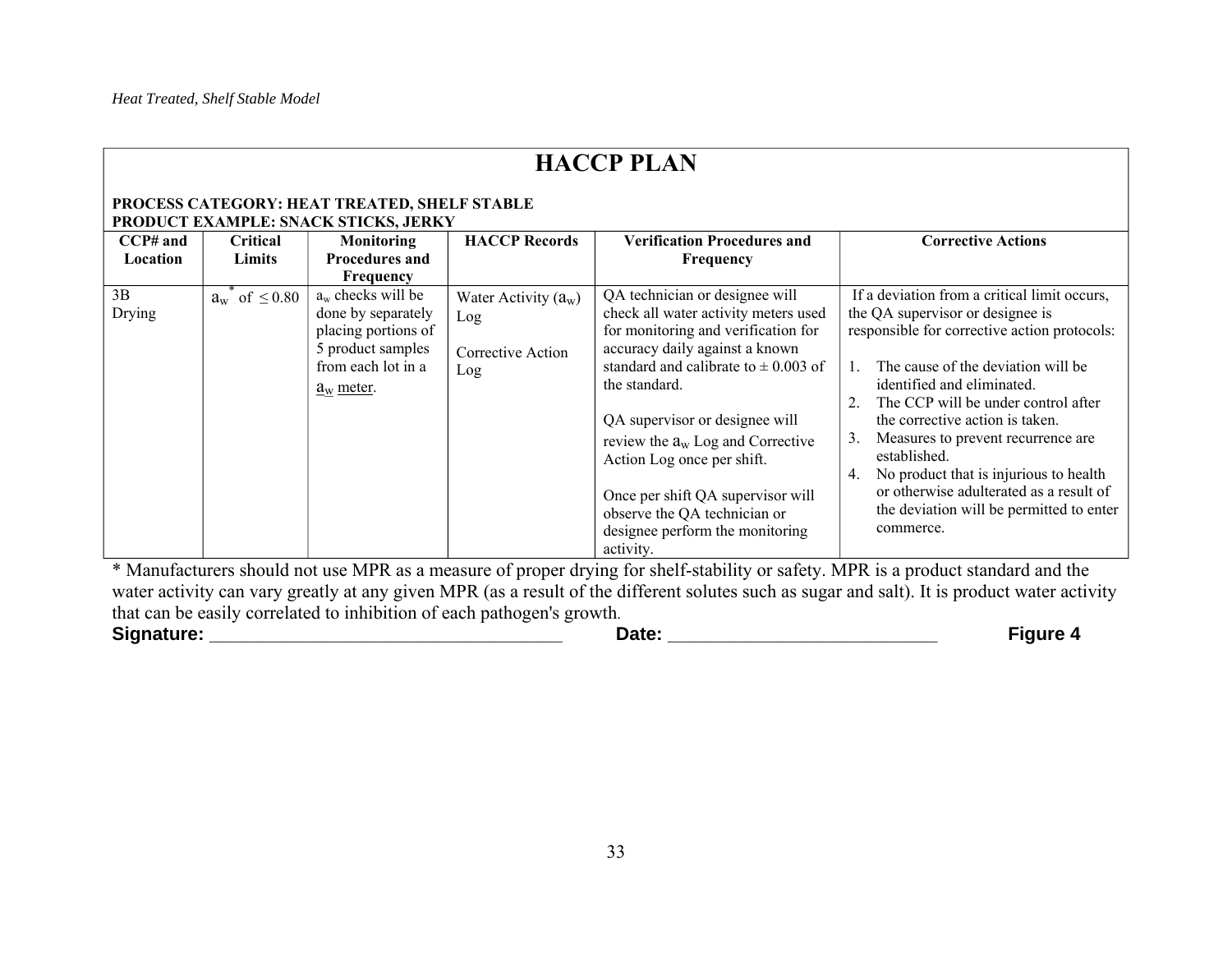| <b>HACCP PLAN</b>       |                                                                                      |                                                                                                                                                                                                                                                     |                                                               |                                                                                                                                                                                                                                                                                                                                                                                                                                                                                                                  |                                                                                                                                                                                                                                                                                                                                                                                                                                                                                                                  |  |  |  |
|-------------------------|--------------------------------------------------------------------------------------|-----------------------------------------------------------------------------------------------------------------------------------------------------------------------------------------------------------------------------------------------------|---------------------------------------------------------------|------------------------------------------------------------------------------------------------------------------------------------------------------------------------------------------------------------------------------------------------------------------------------------------------------------------------------------------------------------------------------------------------------------------------------------------------------------------------------------------------------------------|------------------------------------------------------------------------------------------------------------------------------------------------------------------------------------------------------------------------------------------------------------------------------------------------------------------------------------------------------------------------------------------------------------------------------------------------------------------------------------------------------------------|--|--|--|
|                         | PROCESS CATEGORY: HEAT TREATED, SHELF STABLE<br>PRODUCT EXAMPLE: SNACK STICKS, JERKY |                                                                                                                                                                                                                                                     |                                                               |                                                                                                                                                                                                                                                                                                                                                                                                                                                                                                                  |                                                                                                                                                                                                                                                                                                                                                                                                                                                                                                                  |  |  |  |
| $CCP#$ and<br>Location  | Critical<br>Limits                                                                   | Monitoring<br><b>Procedures and</b><br>Frequency                                                                                                                                                                                                    | <b>HACCP</b> Records                                          | <b>Verification Procedures and</b><br>Frequency                                                                                                                                                                                                                                                                                                                                                                                                                                                                  | <b>Corrective Actions</b>                                                                                                                                                                                                                                                                                                                                                                                                                                                                                        |  |  |  |
| 4P<br>Metal<br>Detector | Metal<br>detector<br>functioning.                                                    | QA technician or<br>designee will check<br>that the metal<br>detectors are<br>functioning as<br>intended by<br>running a seeded<br>sample through the<br>metal detector( $s$ )<br>every 2 hours and<br>record results in the<br>metal detector log. | Metal Detector<br>Performance Log<br>Corrective Action<br>Log | QA supervisor or designee will<br>review the Metal Detector<br>Performance Log and Corrective<br>Action Log once per shift.<br>Before start of operations and after<br>lunch, maintenance supervisor or<br>designee will check calibration of<br>metal detector by running a seeded<br>sample $(\leq 7 \text{ mm seed})$ through the<br>detector and adjusting when<br>necessary.<br>Twice a week QA supervisor or<br>designee will observe the QA<br>technician or designee perform the<br>monitoring activity. | If a deviation from a critical limit occurs,<br>the QA supervisor or designee is<br>responsible for corrective action protocols:<br>The cause of the deviation will be<br>identified and eliminated.<br>The CCP will be under control after<br>2 <sub>1</sub><br>the corrective action is taken.<br>3.<br>Measures to prevent recurrence are<br>established.<br>No product that is injurious to health<br>4.<br>or otherwise adulterated as a result of<br>the deviation will be permitted to enter<br>commerce. |  |  |  |

| Signature: | <b>Date</b> | тю<br>-- |
|------------|-------------|----------|
|------------|-------------|----------|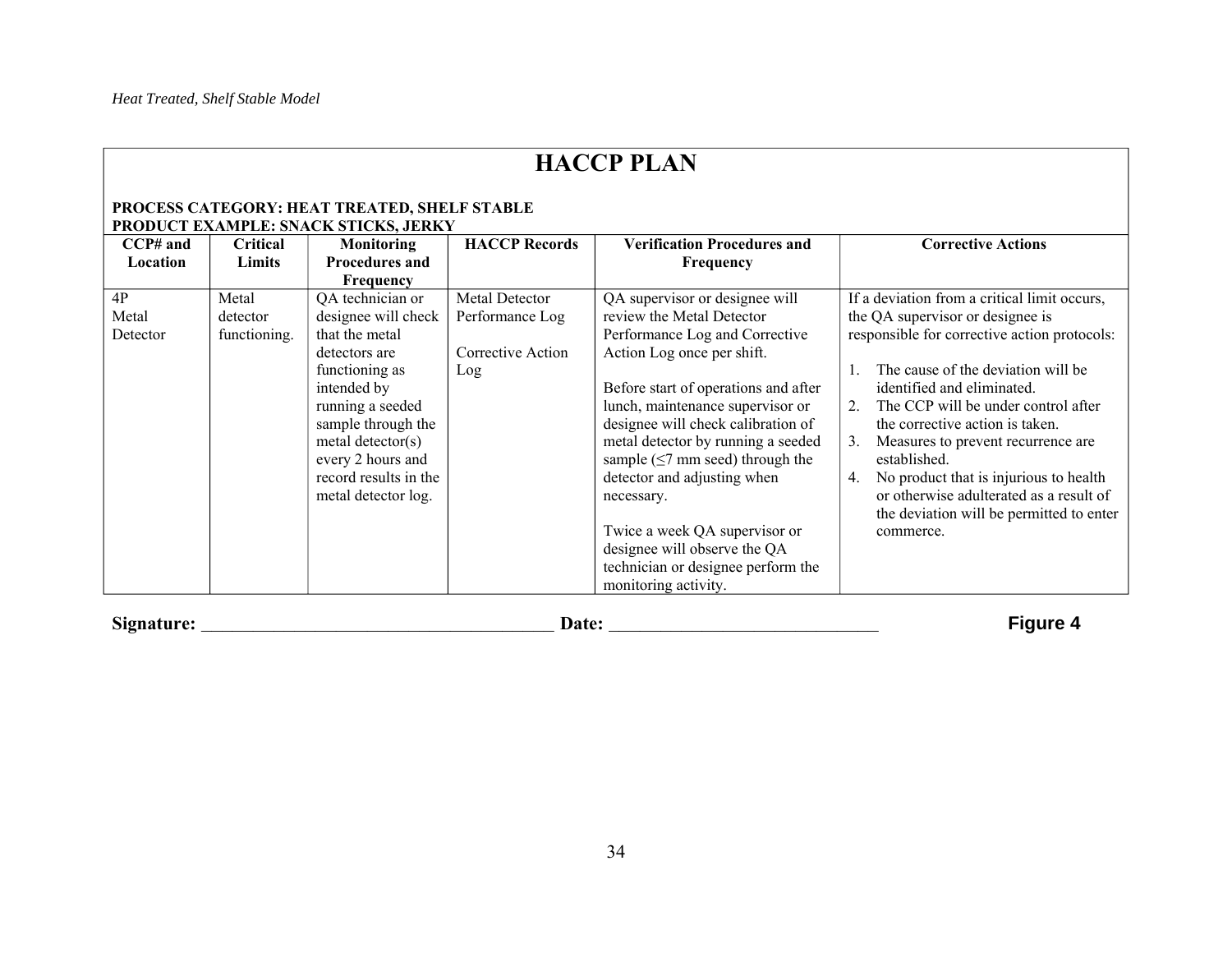## **FERMENTATION LOG**

| Date | Product                            | <b>Chamber</b>              | Time | <b>Time</b> | $\mathbf{p}$ H $^*$ |    | Time to pH $\leq$ 5.3 | <b>Monitor</b><br><b>Initials</b> |                     | Verification**          |
|------|------------------------------------|-----------------------------|------|-------------|---------------------|----|-----------------------|-----------------------------------|---------------------|-------------------------|
|      | ID                                 | Temperature<br>$\mathbf{P}$ | In   | Out         |                     |    | max hrs.              |                                   | <b>Initial/Time</b> | <b>Comments/Results</b> |
|      |                                    |                             |      |             |                     |    |                       |                                   |                     |                         |
|      |                                    |                             |      |             |                     |    |                       |                                   |                     |                         |
|      |                                    |                             |      |             |                     |    |                       |                                   |                     |                         |
|      |                                    |                             |      |             |                     |    |                       |                                   |                     |                         |
|      |                                    |                             |      |             |                     |    |                       |                                   |                     |                         |
|      |                                    |                             |      |             |                     |    |                       |                                   |                     |                         |
|      | Constant Chamber Temperature (°F): |                             | 75   | 80          | 85<br>90            | 95 | 100                   | 110<br>105                        |                     |                         |

**Critical Limit: pH ≤ 5.3 at the appropriate degree-hour limit for the fermentation chamber temperature.** 

Max. Hours to pH  $\leq 5.3$  80 60 48 33 28 25 20 18

**Instructions**: Enter the appropriate chamber temperature in the brackets under Chamber Temperature and associated maximum time to  $pH \le 5.3$ in the brackets under Time to  $pH \leq 5.3$ . If the chamber temperature lies between two values, select the next highest value. These will serve as the control values. Record requested information. **Do not remove the product from the fermentation chamber until the product pH is equal to or less than 5.3**. Time and temperature may be recorded directly on the log or taken from a chart recorder. The constant

\*pH meter is checked against known standard at the beginning of each sample lot.

\*\*Direct observation verification – results per HACCP plan

\*\*Records review – results per HACCP plan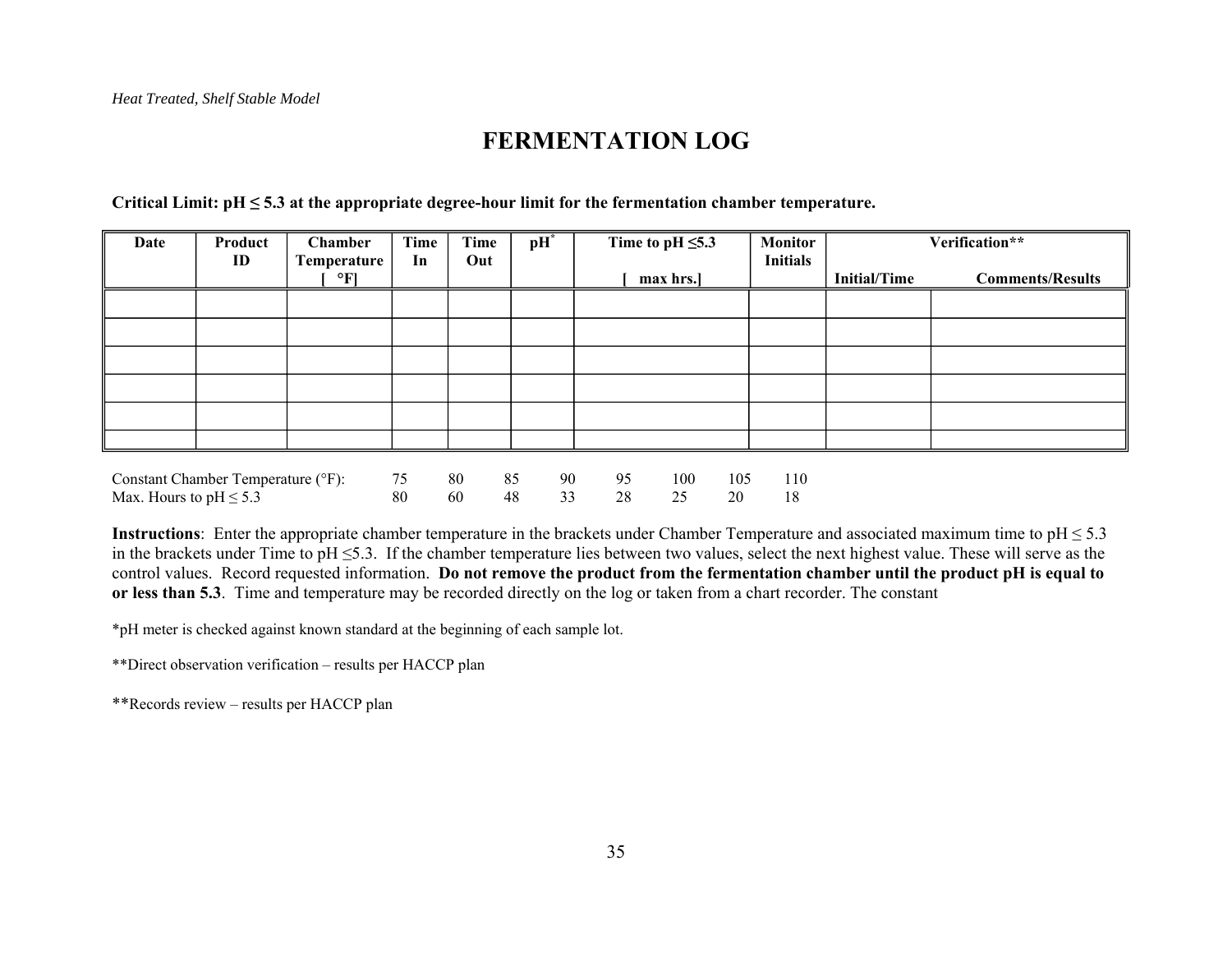|                                                               | CORRECTIVE ACTIONS LOG          |
|---------------------------------------------------------------|---------------------------------|
| <b>Product:</b>                                               | Lot $#$                         |
| Date/Time:                                                    | <b>Responsible Person/Date:</b> |
| Deviation                                                     |                                 |
| Cause of Deviation                                            |                                 |
| Cause of Deviation<br>Eliminated By                           |                                 |
| CCP Under Control<br><b>After Corrective Actions</b><br>Taken |                                 |
| <b>Preventive Measures</b>                                    |                                 |
| <b>Product Disposition</b>                                    |                                 |

Verification by and Date: \_\_\_\_\_\_\_\_\_\_\_\_\_\_\_\_\_\_\_\_\_\_\_\_\_\_\_\_\_\_ Verification Comments: \_\_\_\_\_\_\_\_\_\_\_\_\_\_\_\_\_\_\_\_\_\_\_\_\_\_\_\_\_\_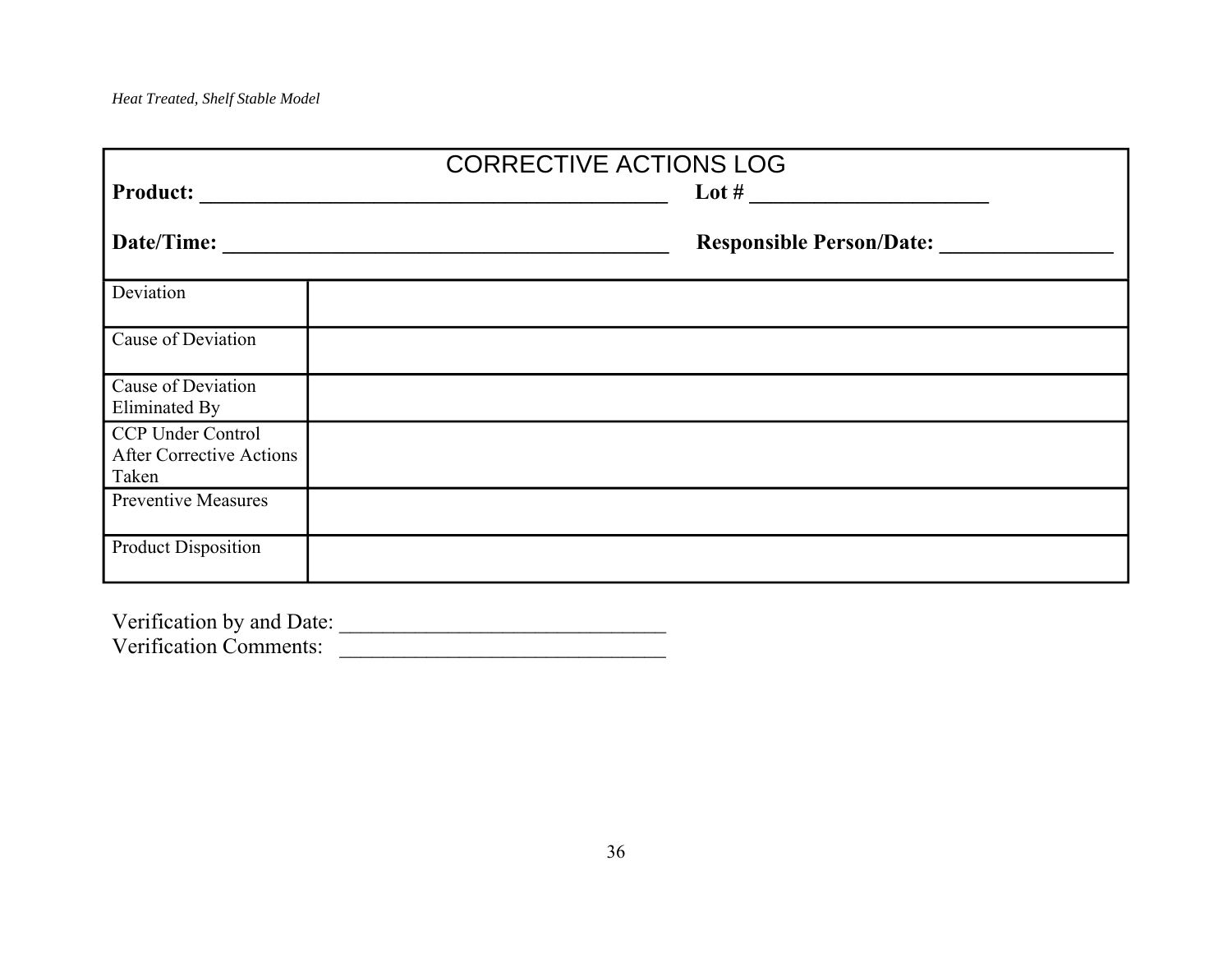### **SMOKEHOUSE/PRODUCT TEMPERATURE LOG\***

**Date:** Critical Limit: Smokehouse Temperature will be ≥ 180°F for ≥ 2 hours.

|                   | <b>Smokehouse/Product Temperature</b> |             |             |             |             |             |                                   |             |
|-------------------|---------------------------------------|-------------|-------------|-------------|-------------|-------------|-----------------------------------|-------------|
| <b>Product ID</b> | <b>TIME</b>                           | <b>TEMP</b> | <b>TEMP</b> | <b>TEMP</b> | <b>TEMP</b> | <b>TEMP</b> | <b>Monitor</b><br><b>Initials</b> | Verified by |
|                   |                                       |             |             |             |             |             |                                   |             |
|                   |                                       |             |             |             |             |             |                                   |             |
|                   |                                       |             |             |             |             |             |                                   |             |
|                   |                                       |             |             |             |             |             |                                   |             |
|                   |                                       |             |             |             |             |             |                                   |             |
|                   |                                       |             |             |             |             |             |                                   |             |
|                   |                                       |             |             |             |             |             |                                   |             |

**Smokehouse/Product Temperature Log may be used if smokehouse chart is not available.** 

\*Direct observation verification œ results per HACCP plan

\*\* Records review - results per HACCP plan

Verification comments: \_\_\_\_\_\_\_\_\_\_\_\_\_\_\_\_\_\_\_\_\_\_\_\_\_\_\_\_\_\_\_\_\_\_\_\_\_\_\_\_\_\_\_\_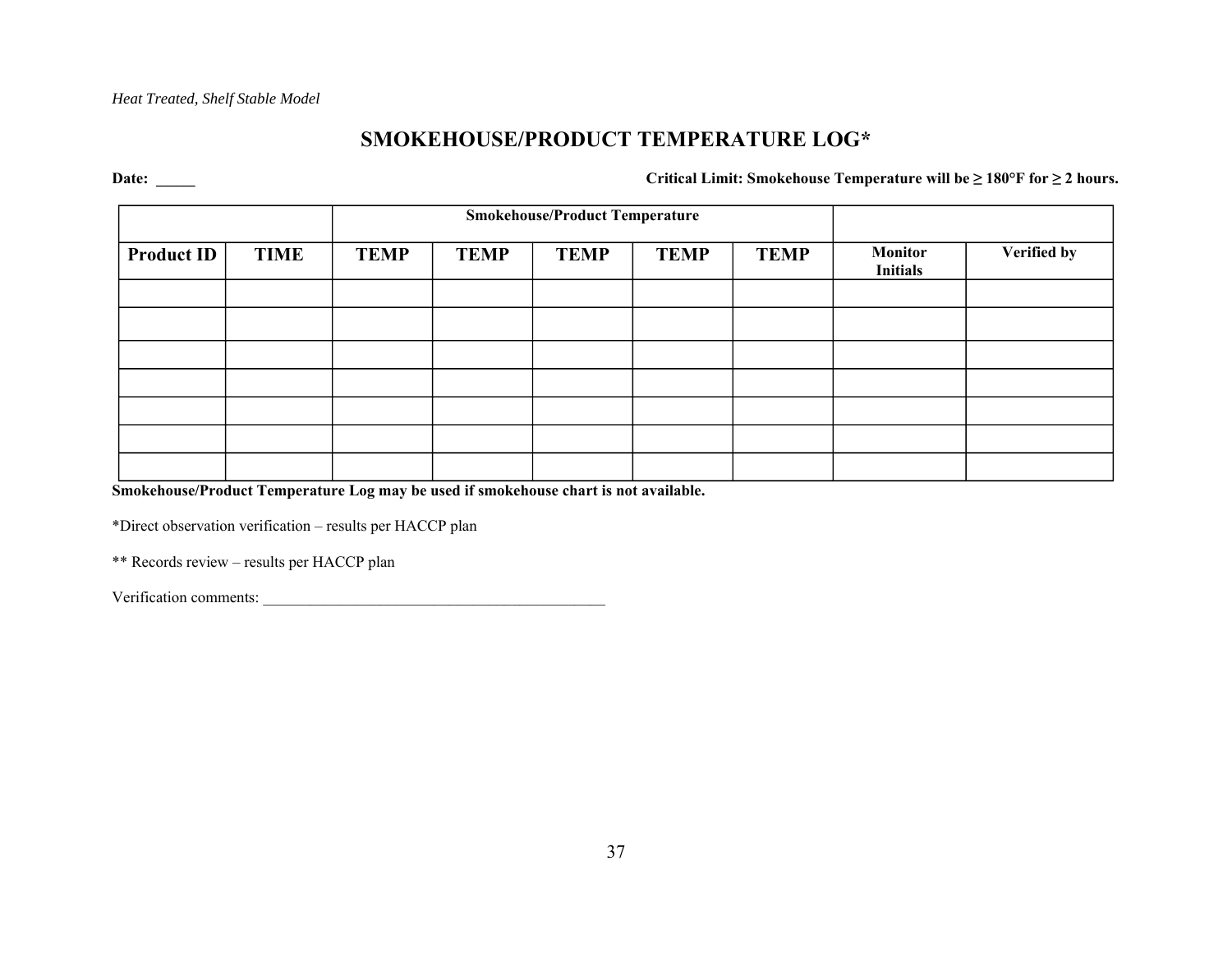|      | THERMOMETER CALIBRATION LOG<br>Criteria Within $\pm 1$ °F of Control Thermometer |               |             |             |             |             |                    |                 |
|------|----------------------------------------------------------------------------------|---------------|-------------|-------------|-------------|-------------|--------------------|-----------------|
| Date | Time                                                                             | Department    | Thermometer | Control     | Personal    | Adjustment  | Adjustment(s) Made | <b>Initials</b> |
|      |                                                                                  | <sub>or</sub> | ID#         | Thermometer | Thermometer | Required    | (State Thermometer |                 |
|      |                                                                                  | Area          |             | Reading     | Reading     | (Yes or No) | Reading)           |                 |
|      |                                                                                  |               |             |             |             |             |                    |                 |
|      |                                                                                  |               |             |             |             |             |                    |                 |
|      |                                                                                  |               |             |             |             |             |                    |                 |
|      |                                                                                  |               |             |             |             |             |                    |                 |
|      |                                                                                  |               |             |             |             |             |                    |                 |
|      |                                                                                  |               |             |             |             |             |                    |                 |
|      |                                                                                  |               |             |             |             |             |                    |                 |
|      |                                                                                  |               |             |             |             |             |                    |                 |
|      |                                                                                  |               |             |             |             |             |                    |                 |
|      |                                                                                  |               |             |             |             |             |                    |                 |
|      |                                                                                  |               |             |             |             |             |                    |                 |
|      |                                                                                  |               |             |             |             |             |                    |                 |
|      |                                                                                  |               |             |             |             |             |                    |                 |
|      |                                                                                  |               |             |             |             |             |                    |                 |

**If a thermometer is broken or taken out of service, document this in the "Adjustment(s) Made" column.**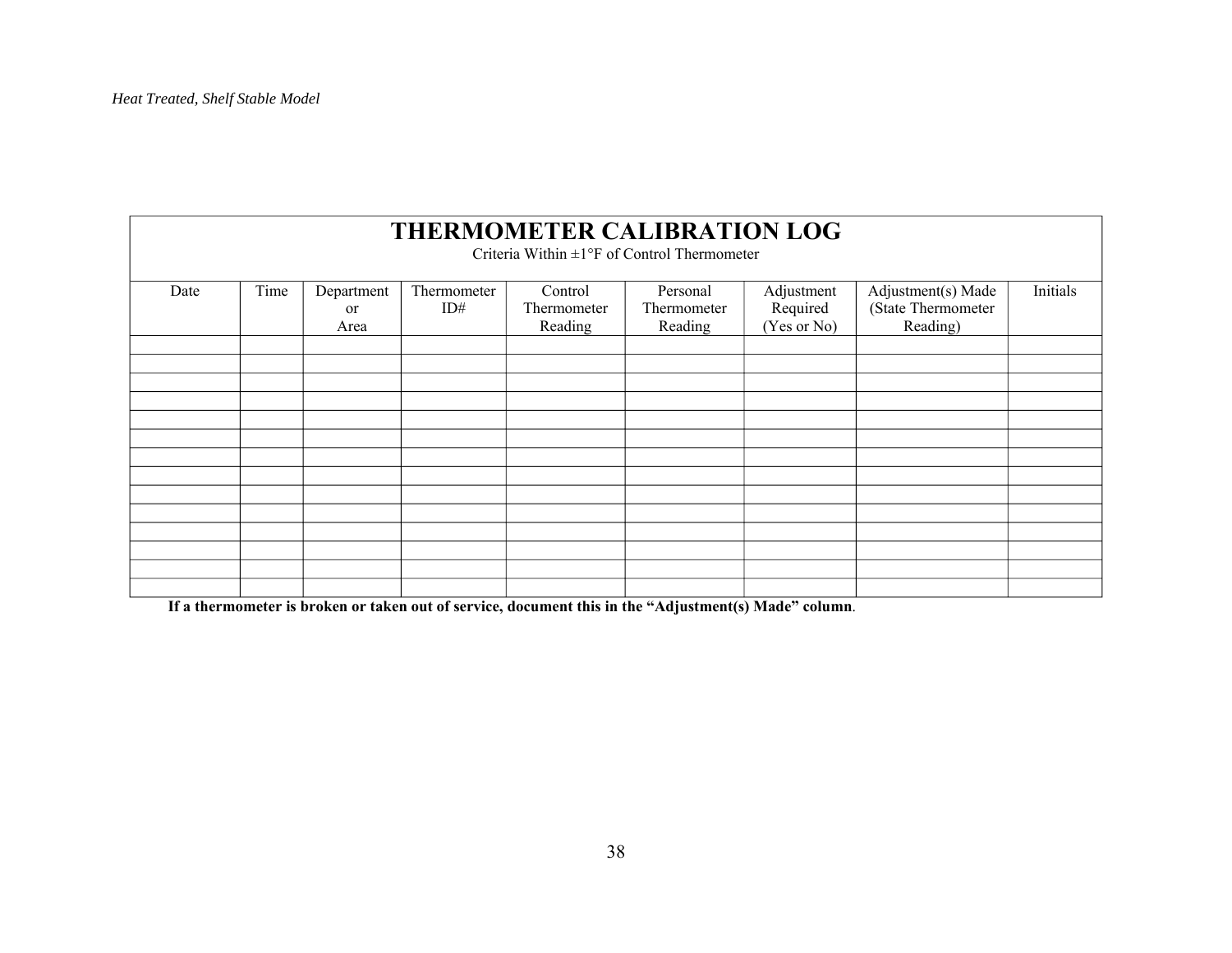|                                                          | <b>GENERIC ESTABLISHMENT X: OVEN TEMPERATURE/HUMIDITY LOG</b> |                           |                           |                                                   |                                    |                                            |                       |                     |                                   |                         |
|----------------------------------------------------------|---------------------------------------------------------------|---------------------------|---------------------------|---------------------------------------------------|------------------------------------|--------------------------------------------|-----------------------|---------------------|-----------------------------------|-------------------------|
| PRODUCT:<br>$\begin{tabular}{c} \bf ROOM: \end{tabular}$ |                                                               |                           |                           |                                                   |                                    |                                            |                       |                     | $\textbf{DATE:}\_\_\_\_\_\_\_\_\$ |                         |
|                                                          |                                                               |                           |                           | Critical limit: 90% humidity throughout the cook. |                                    |                                            |                       |                     |                                   |                         |
| Product<br>ID                                            | <b>TIME</b><br>IN                                             | <b>TIME</b><br><b>OUT</b> |                           | <b>TEMP</b>                                       | Calculated<br>Relative<br>Humidity | Deviation<br>from CL?<br>(Check if<br>yes) | If Yes, Action Taken? | Monitor<br>Initials | Date/<br>Time/<br>Initial         | Verification<br>Comment |
|                                                          |                                                               |                           | <b>DRY</b><br><b>BULB</b> | <b>WET</b><br><b>BULB</b>                         |                                    |                                            |                       |                     |                                   |                         |
|                                                          |                                                               |                           |                           |                                                   |                                    |                                            |                       |                     |                                   |                         |
|                                                          |                                                               |                           |                           |                                                   |                                    |                                            |                       |                     |                                   |                         |
|                                                          |                                                               |                           |                           |                                                   |                                    |                                            |                       |                     |                                   |                         |
|                                                          |                                                               |                           |                           |                                                   |                                    |                                            |                       |                     |                                   |                         |
|                                                          |                                                               |                           |                           |                                                   |                                    |                                            |                       |                     |                                   |                         |

**Instructions:** If a recording chart is not used, the wet and dry bulb temperatures should be recorded every 30 minutes. Attach the recording chart.

\*Direct observation verification œ results per HACCP plan

\*\*Records review œ results per HACCP plan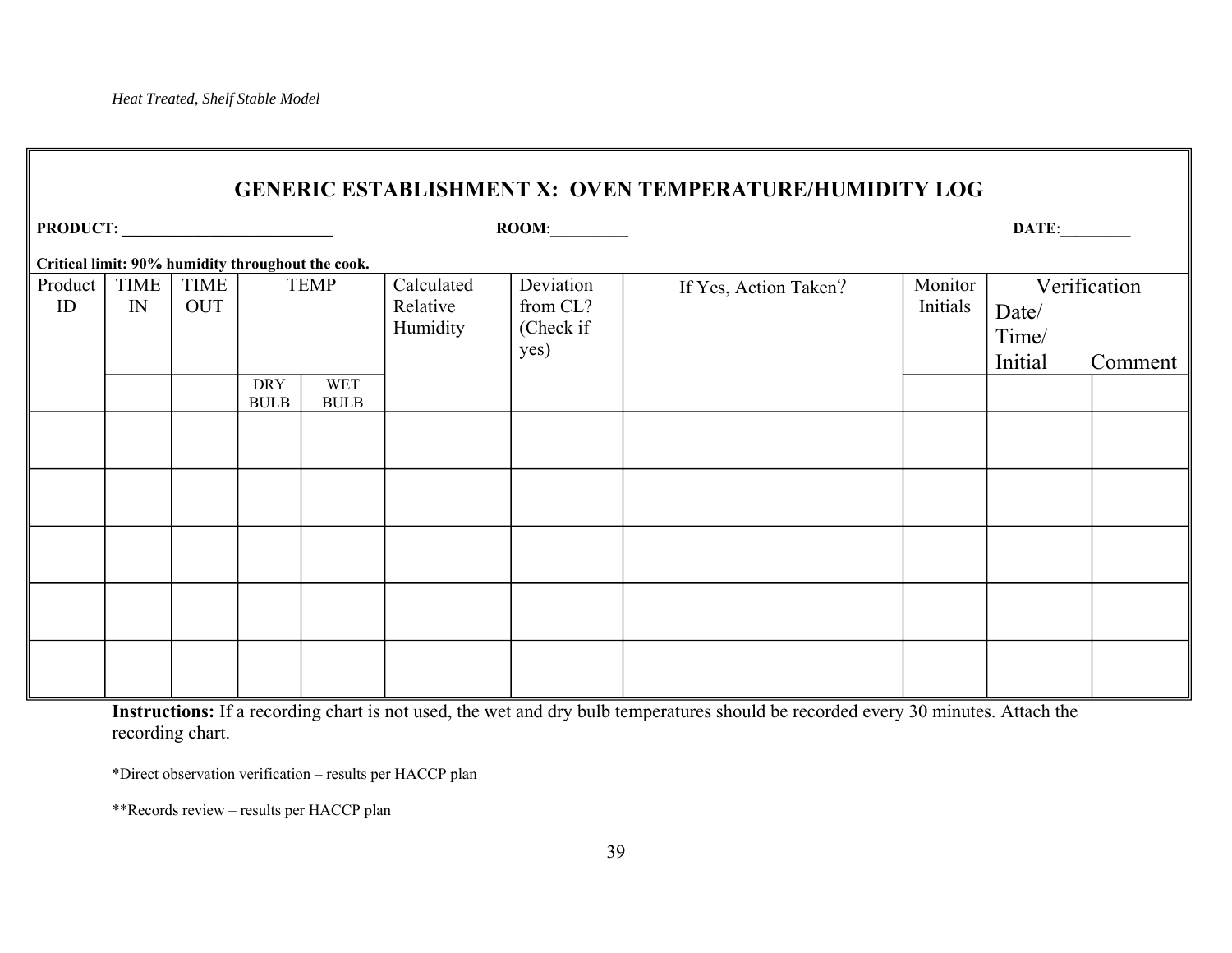## **WATER ACTIVITY (aw) LOG**

 **Date: \_\_\_\_\_ Critical Limit: Water activity will be ≤0.80 at the end of drying** 

| Product<br>ID | $a_w$ *<br><b>NaCl</b> | $a_w$<br><b>Distilled</b> | $\mathbf{a}_{\mathbf{w}}$<br>Product | Time | <b>Comments</b> | <b>Monitor</b><br><b>Initials</b> |                     | Verification ** |
|---------------|------------------------|---------------------------|--------------------------------------|------|-----------------|-----------------------------------|---------------------|-----------------|
|               | (.753)                 | $H_2O$<br>(1.000)         |                                      |      |                 |                                   | <b>Initial/Date</b> | <b>Comments</b> |
|               |                        |                           |                                      |      |                 |                                   |                     |                 |
|               |                        |                           |                                      |      |                 |                                   |                     |                 |
|               |                        |                           |                                      |      |                 |                                   |                     |                 |
|               |                        |                           |                                      |      |                 |                                   |                     |                 |
|               |                        |                           |                                      |      |                 |                                   |                     |                 |
|               |                        |                           |                                      |      |                 |                                   |                     |                 |
|               |                        |                           |                                      |      |                 |                                   |                     |                 |
|               |                        |                           |                                      |      |                 |                                   |                     |                 |
|               |                        |                           |                                      |      |                 |                                   |                     |                 |
|               |                        |                           |                                      |      |                 |                                   |                     |                 |

\*Water activity of control solutions (saturated solution of NaCl) and product conducted at 77°F.

\*\*Direct observation verification - results per HACCP plan

\*\*Records review - results per HACCP plan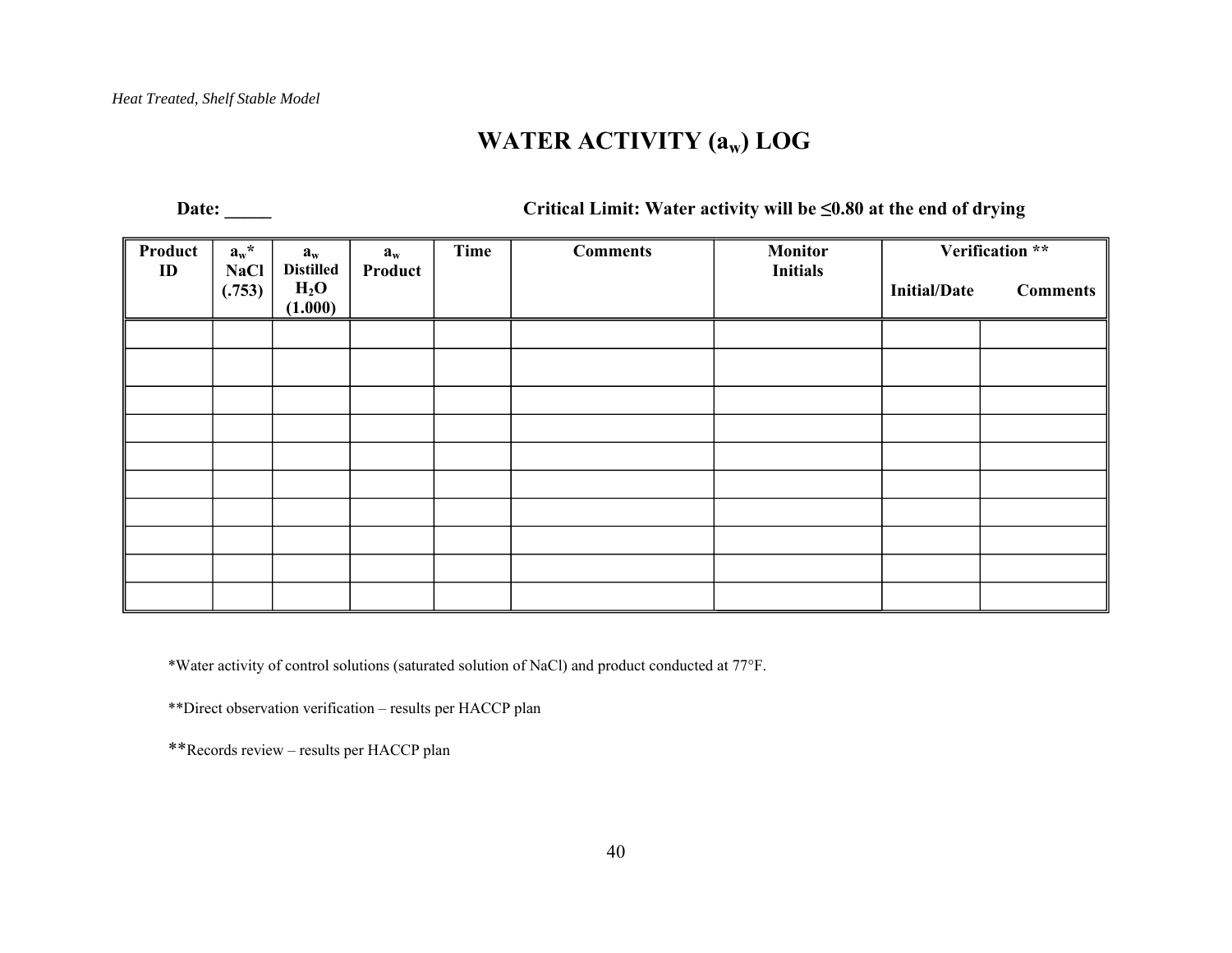|      |      |            |                       |         | <b>GENERIC ESTABLISHMENT X: METAL DETECTOR PERFORMANCE LOG</b> |          |          |
|------|------|------------|-----------------------|---------|----------------------------------------------------------------|----------|----------|
| Date | Time | Product ID | <b>Metal Detector</b> | Size of | Adjustment(s)                                                  | Monitor  | Verified |
|      |      |            | Functioning           | Seeded  | Made                                                           | Initials | by       |
|      |      |            | (Yes or No)           | Sample  |                                                                |          |          |
|      |      |            |                       |         |                                                                |          |          |
|      |      |            |                       |         |                                                                |          |          |
|      |      |            |                       |         |                                                                |          |          |
|      |      |            |                       |         |                                                                |          |          |
|      |      |            |                       |         |                                                                |          |          |
|      |      |            |                       |         |                                                                |          |          |

+Seed sample verification results recorded in "Size of Seeded Sample" column.

\*Direct observation verification - results per HACCP plan

\*\*Records review **-** results per HACCP plan

Verification comments: \_\_\_\_\_\_\_\_\_\_\_\_\_\_\_\_\_\_\_\_\_\_\_\_\_\_\_\_\_\_\_\_\_\_\_\_\_\_\_\_\_\_\_\_\_